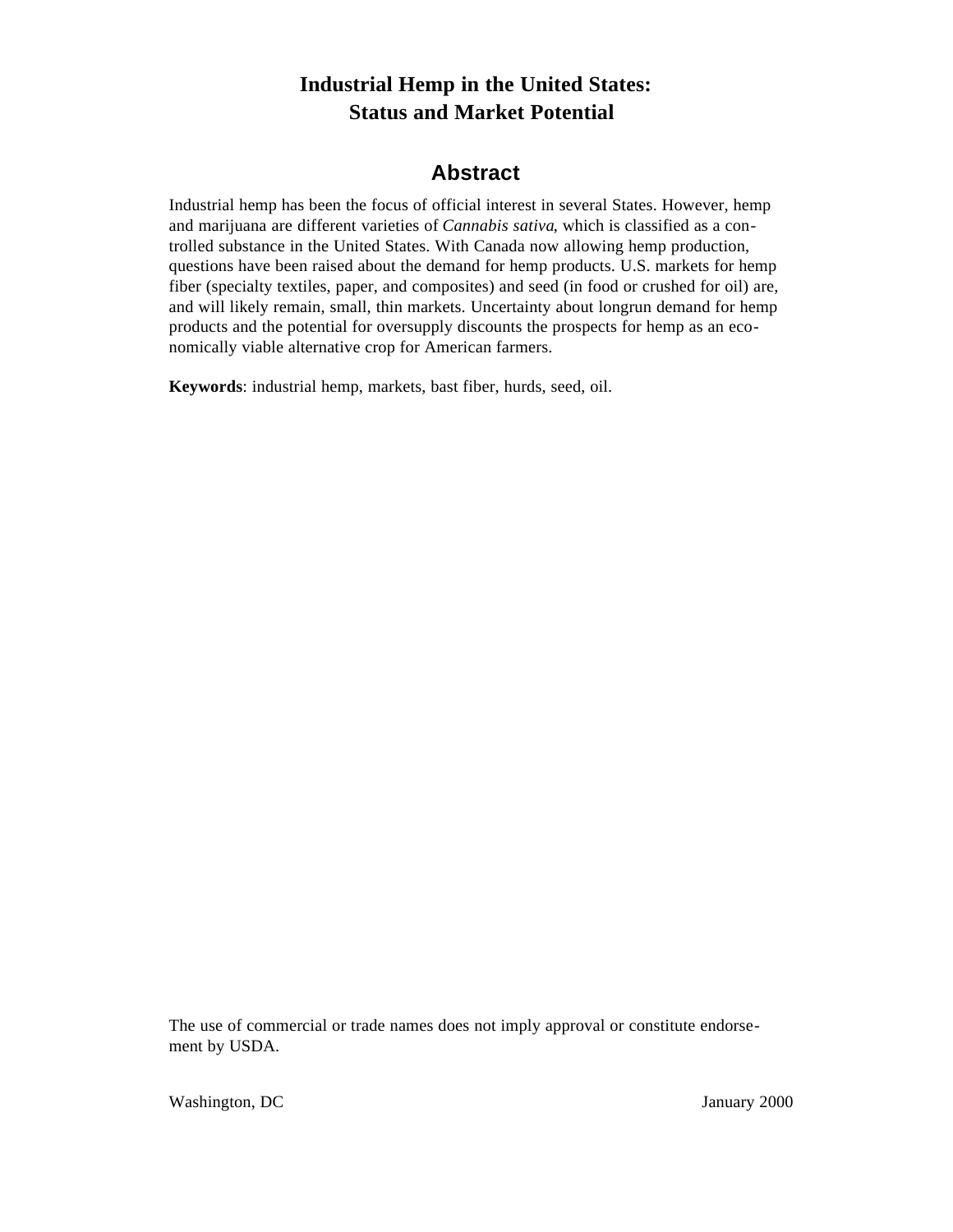# **Contents**

| Plant Characteristics and Growing Requirements 4                      |
|-----------------------------------------------------------------------|
|                                                                       |
|                                                                       |
|                                                                       |
|                                                                       |
|                                                                       |
|                                                                       |
|                                                                       |
|                                                                       |
|                                                                       |
|                                                                       |
|                                                                       |
|                                                                       |
|                                                                       |
|                                                                       |
|                                                                       |
|                                                                       |
|                                                                       |
|                                                                       |
| Appendix I: Health Canada—Commercial Production of Industrial Hemp 29 |
| Appendix II: Oversupply of Small, Thin Markets 32                     |
|                                                                       |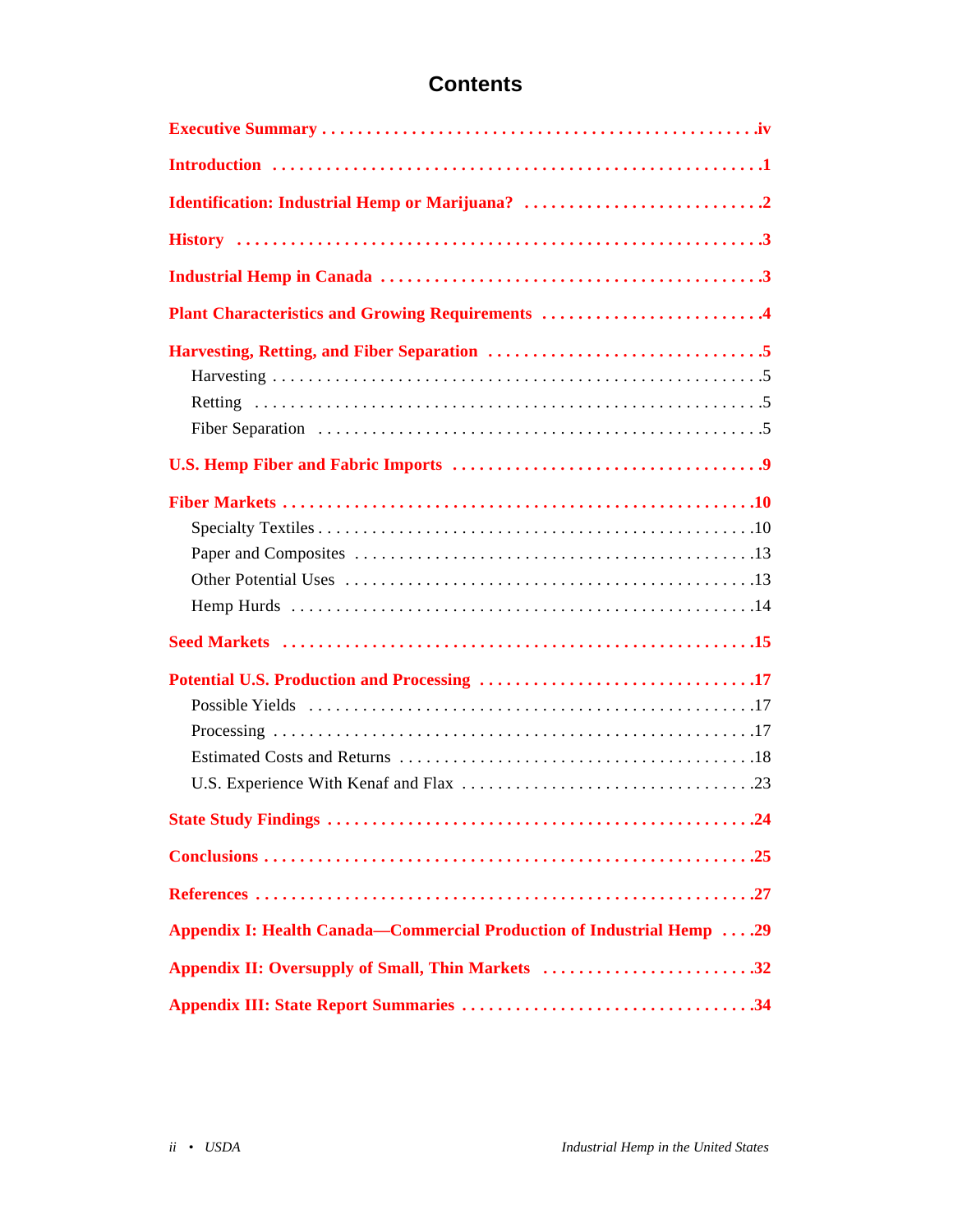# **Executive Summary**

<span id="page-2-0"></span>Industrial hemp and marijuana are different varieties of the same species, *Cannabis sativa* L. Marijuana typically contains 3 to 15 percent of the psychoactive ingredient delta-9-tetrahydrocannabinol (THC) on a dry-weight basis, while industrial hemp contains less than 1 percent. However, the two varieties are indistinguishable by appearance. In the United States, *Cannabis sativa* is classified as a Schedule I controlled substance, regardless of its narcotic content, under the Controlled Substances Act as amended. Since 1990, varieties containing less than 0.3 percent THC have been legalized in Great Britain, Germany, Austria, and Switzerland. Canada and Australia legalized hemp production in 1998. In other countries, such as China, Russia, and Hungary, hemp production was never outlawed.

With Canada now allowing production of industrial hemp, questions have been raised about the potential commercial market demand for industrial hemp products in the United States. Hemp cultivation has been the focus of official interest in several States. The Governor of Kentucky established a Hemp and Related Fiber Crops Task Force in 1994. Legislation passed in Vermont, Hawaii, and North Dakota in 1996 and 1997 authorized agronomic and economic feasibility studies. In 1999, nine States (Arkansas, California, Hawaii, Illinois, Minnesota, Montana, New Mexico, North Dakota, and Virginia) passed legislation concerning the research, study, or production of industrial hemp as a crop. The first test plots of industrial hemp in the United States were planted in Hawaii in December 1999.

Previous experience in the United States and other countries indicates that industrial hemp grows well in areas where corn produces high yields. Plants require plentiful moisture throughout the growing season and need substantial amounts of available nutrients to produce high yields. Hemp can be grown as a fiber, seed, or dual-purpose crop. It is a bast fiber plant similar to flax, kenaf, and jute. The interior of the stalk contains short woody fibers called hurds, while the outer portion contains the long bast fibers. Hemp seeds are smooth and about one-eighth to one-fourth of an inch long.

No data are available on imports of hemp seed and oil into the United States, but data do exist on hemp fiber, yarn, and fabrics. Imports of raw hemp fiber have increased dramatically in the last few years, rising from less than 500 pounds in 1994 to over 1.5 million pounds for the first 9 months of 1999. Yarn imports also have risen substantially, peaking at slightly less than 625,000 pounds in 1997. The switch from yarn to raw fiber in the last 2 years probably reflects the development of U.S. spinning capacity. At least two companies are now spinning hemp yarn from imported fibers. Imports of hemp fabric have more than doubled from over 222,000 pounds in 1995 to about 523,000 pounds in 1998.

Current markets for bast fibers like industrial hemp include specialty textiles, paper, and composites. Hemp hurds are used in various applications such as animal bedding, composites, and low-quality papers. As joint products, finding viable markets for both hemp bast fiber and hurds may increase the chances of a successful business venture. Hemp industry sources and some academic studies cite many potential uses for hemp fiber and hurds. However, for these applications to develop or expand, hemp will have to compete with current raw materials and manufacturing practices. The U.S. market for hemp fibers is, and will likely remain, a small, thin market. Changes in price or quantity could be more disruptive and have a greater adverse impact on market participants than would be the case in a larger market.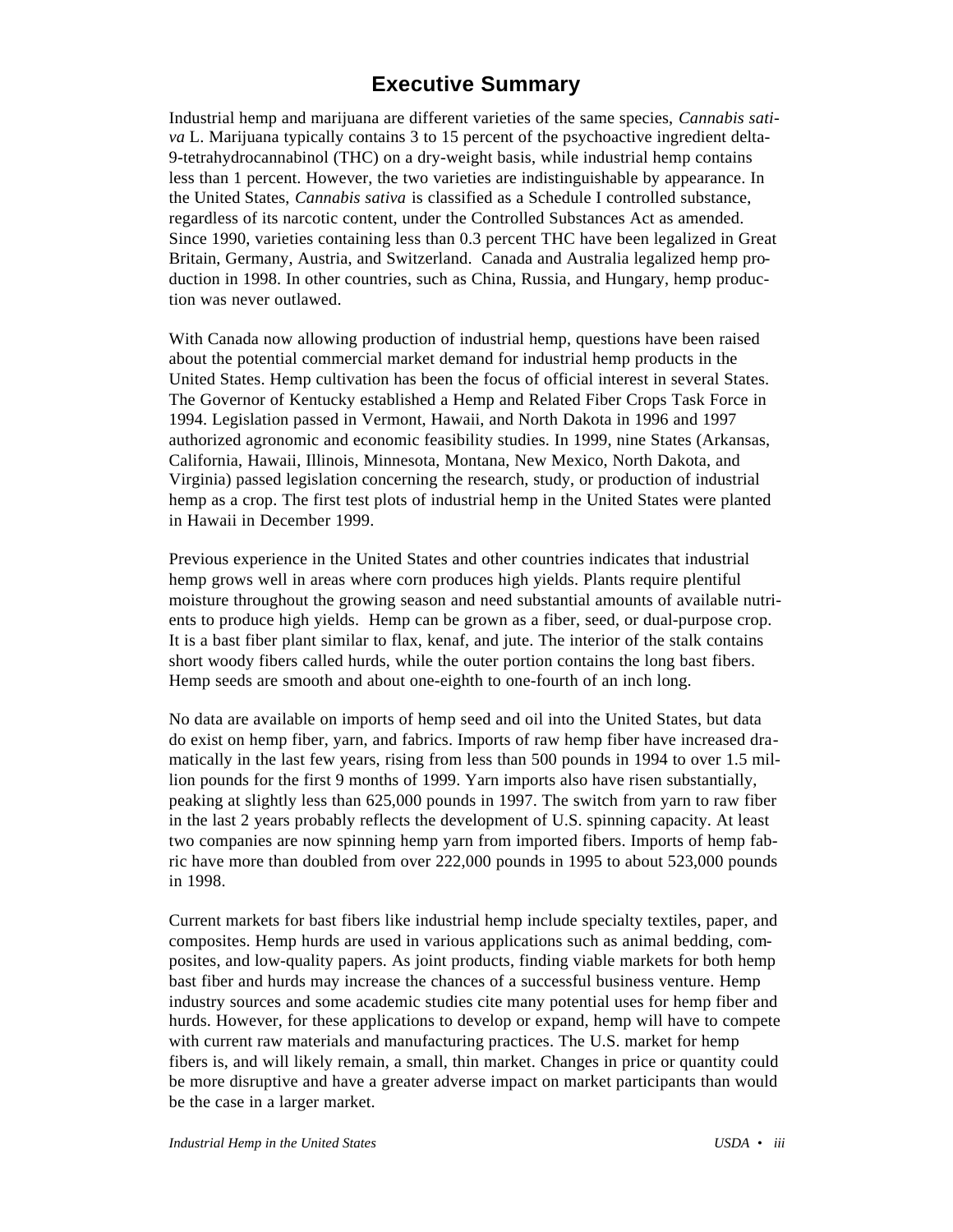Since there is no commercial production of industrial fiber hemp in the United States, the "size" of the market can only be gauged from hemp fiber and product imports. The near-term, low-end size of the U.S. market for hemp as a textile fiber might be defined by considering the domestic production and acreage required to replace imports of hemp fiber, yarn, and fabric in 1999. Assuming a potential U.S. yield of 1,550 pounds of fiber per acre and using linen yarn and fabric conversion factors, the estimated import quantity of hemp fiber, yarn, and fabric in 1999 could have been produced on less than 2,000 acres of land. Given the average size of farms in the United States (near 500 acres), just a few farms could have supplied the hemp fiber equivalent of 1999 import levels.

As a specialty bast fiber, hemp's closest competing textile fiber is linen. A longer term, high-end size of the potential U.S. market for hemp fiber could be defined as domestic production and acreage required to replace hemp and linen imports. The hemp fiber required to replace the equivalent level of hemp and linen fiber, yarn, and fabric imports in 1999 could have been produced on 250,000 acres—roughly 40 percent of 1999 tobacco acreage, 5 percent of U.S. oat acreage, or 0.4 percent of wheat acreage.

Despite the similarities between hemp and linen, there is no industry consensus as to how closely the markets for the two fibers are allied. But since hemp fiber imports were just 0.5 percent of linen imports during the first 9 months of 1999, the near-term market potential for hemp in the United States for domestic textile production is closer to the low end of the 2,000- to 250,000-acre production-equivalent range. Moreover, the absence of a thriving textile flax (linen) production sector in this country (despite no legal barriers) suggests that hemp, flax's close cousin in fiber uses and in production techniques, will be unable to sustain adequate profit margins for a large production sector to develop.

In 1998, imports of hemp seed into North America were estimated at 1,300 tons. Given yields in Germany of about 1,000 pounds per acre, it would take 2,600 acres to satisfy the demand for hemp seed. As with fiber imports, it would take only a few averagesized farms to meet this demand. Hemp seeds can be used directly as a food ingredient or crushed for oil and meal. Hemp seeds and flour are being used in nutrition bars, tortilla chips, pretzels, beer, salad dressings, cheese, and ice cream. The market potential for hemp seed as a food ingredient is unknown. However, it probably will remain a small market, like the markets for sesame and poppy seeds. Some consumers may be willing to pay a higher price for hemp-seed-containing products because of the novelty, but otherwise hemp seed will have to compete on taste and functionality with more common food ingredients.

Hemp oil is being used as an ingredient in body-care products, such as lotions, moisturizers, and shampoos, and sold in health food stores as a nutritional supplement. The market for hemp oil is limited by a number of factors. First, mechanical crushing produces a lower oil yield than crushing combined with solvent extraction. Nor does hemp oil undergo degumming and bleaching as do many other vegetable oils. Some consumers prefer an oil that has been processed without chemicals, but others may dislike hemp oil's color or taste. Second, the oil is high in unsaturated fatty acids, which can easily oxidize, so it is not used for frying and must be kept in dark-colored bottles and has a limited shelf life. Third, to be used as a salad oil, it will have to be tested by the U.S. Food and Drug Administration and found "generally recognized as safe." Last, as a drying oil, hemp would have to compete on functionality and price with current raw materials, such as linseed and tung oils, in established industrial markets.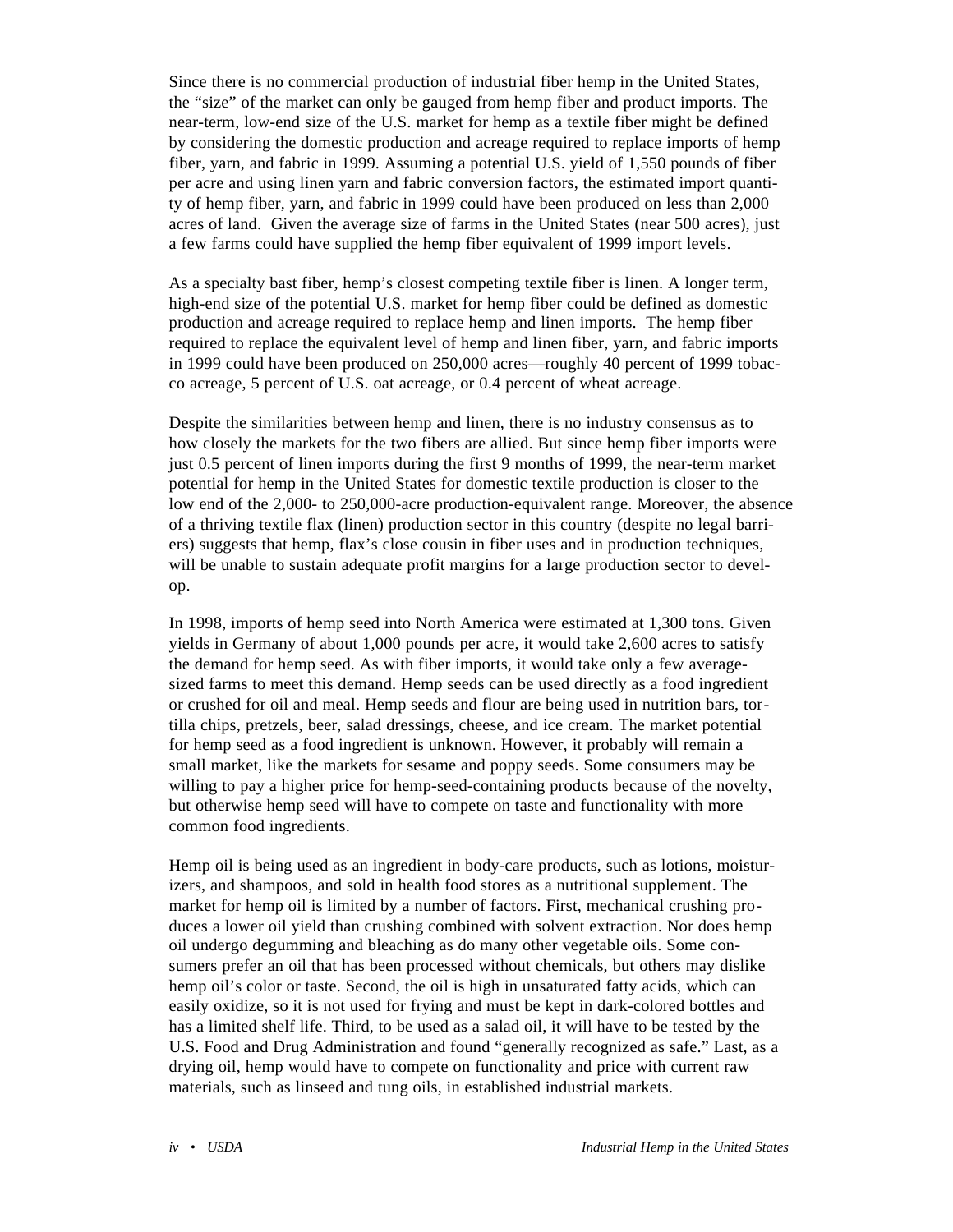Several States have published reports or authorized agronomic and economic feasibility studies of hemp production. The four reports summarized here have focused on different aspects of supply and/or demand. Their estimates of hemp costs and returns reflect these various focuses, as well as different assumed production practices and costs. However, the widest range of estimates exhibited among the reports is for stalk and seed yields and prices—not surprising given the uncertainty about hemp production and current and potential hemp markets. Overall, hemp production was profitable only at the higher end of estimated yields and prices. It seems questionable that U.S. producers could remain profitable at the low end of the estimated net returns, particularly given the thinness of current U.S. hemp markets.

The market for hemp products might easily be oversupplied, as in Canada where the 35,000 acres of hemp produced in 1999 was seemingly more than the market could handle. The *Minneapolis Star Tribune* quotes the general manager of Kenex Ltd., Canada's biggest hemp processor, as saying "It's given us one hell of a glut of grain and fiber. There's been a major overestimation of the market that's out there" (von Sternberg, 1999).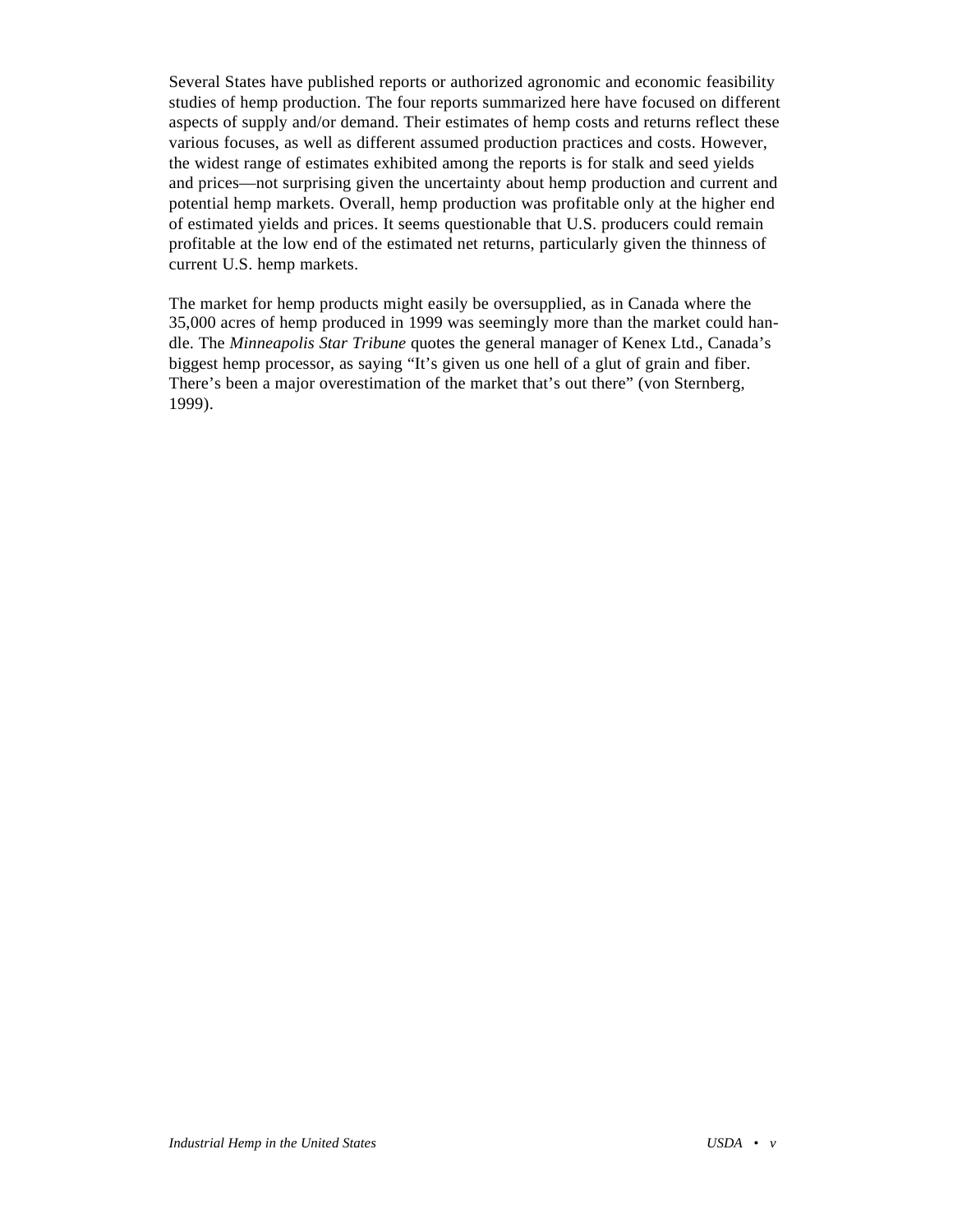# <span id="page-5-0"></span>**Industrial Hemp in the United States Status and Market Potential**

# **Introduction**

Industrial hemp and marijuana are different varieties of the same species, *Cannabis sativa* L*.* In the United States, *Cannabis sativa* is classified as a Schedule I controlled substance, regardless of its narcotic content, under the Controlled Substances Act as amended. Regulatory authority is vested in the Office of the Attorney General and is carried out by the Drug Enforcement Administration (DEA). Since 1990, varieties containing very low levels of the psychoactive ingredient delta-9 tetrahydrocannabinol (THC) have been legalized in Great Britain, Germany, Austria, and Switzerland. Canada and Australia legalized hemp production in 1998. In other countries, such as China, Russia, and Hungary, hemp production was never outlawed.

With Canada now allowing production of industrial hemp, questions have been raised about the potential commercial market demand for industrial hemp products in the United States. Several companies import hemp fabrics and garments into the United States. Other firms import hemp fiber or sterile hemp seed for further processing and manufacturing into products, such as paper, nutrition bars, and beer.

Hemp cultivation has been the focus of official interest in several States. The Governor of Kentucky established a Hemp and Related Fiber Crops Task Force in 1994. Legislation passed in Vermont, Hawaii, and North Dakota in 1996 and 1997 authorized agronomic and economic feasibility studies. Published study results are available from Kentucky, Oregon, and North Dakota (McNulty, 1995; Thompson et al., 1998; Ehrensing, 1998; Kraenzel et al., 1998).

Since 1995, a total of 19 States (Arkansas, California, Colorado, Hawaii, Illinois, Iowa, Kansas, Maryland, Minnesota, Missouri, Montana, New Hampshire, New Mexico, North Dakota, Oregon, Tennessee, Vermont, Virginia, and Wisconsin) have introduced hemp legislation. In 1999, nine States (Arkansas, California, Hawaii, Illinois, Minnesota, Montana, New Mexico, North Dakota, and Virginia) passed legislation concerning the research, study, or production of industrial hemp as a crop (Nelson, 1999). The legislation in Minnesota and North Dakota permits the production of industrial hemp, provided farmers obtain licenses from DEA. Farmers are looking for alternative crops, particularly for tobacco, but also for rotation crops to break pest and disease cycles.

The first test plots of industrial hemp in the United States were planted in Hawaii in December 1999. To gain DEA approval of the project, scientists were required to enclose the plot inside a 12-foot-high fence with infrared surveillance (Welna, 1999; Associated Press, 2000). The project received \$200,000 in funding from a hair-care company that uses hemp oil in its products (Hanks, July 1999).

This report examines the similarities and differences between industrial hemp and marijuana. It then reviews hemp's history as a crop; its plant characteristics and growing requirements; and harvesting, retting, and fiber separation. This is followed by a brief review of Canadian hemp production and a discussion of U.S. hemp fiber and fabric imports. The next two sections assess hemp fiber and seed markets. The following two sections discuss some of the issues involved in potential U.S. hemp production and processing and review estimated costs and returns for hemp production from four State-sponsored studies.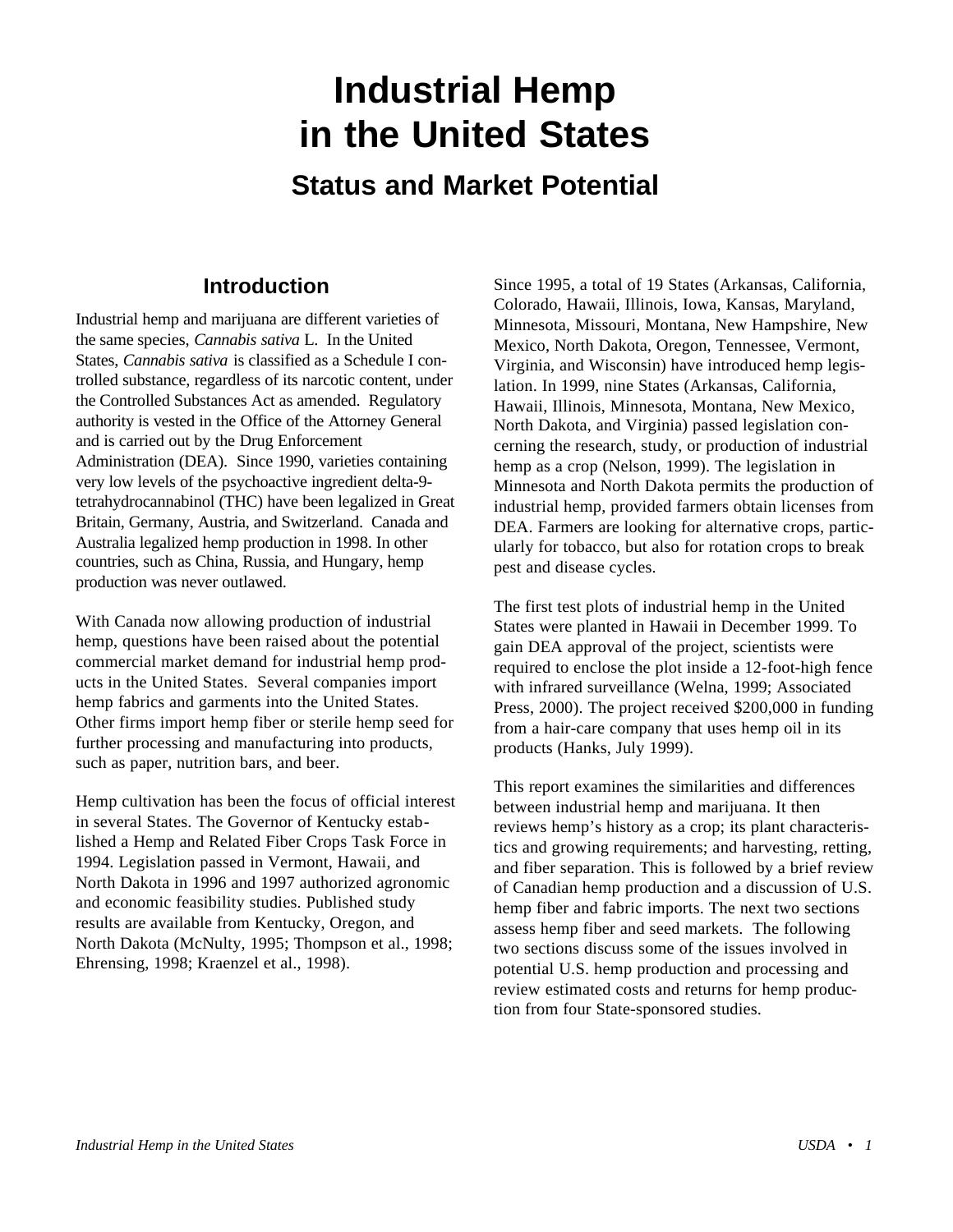# <span id="page-6-0"></span>**Identification: Industrial Hemp or Marijuana?**

Marijuana and industrial hemp are different varieties of the same plant species, *Cannabis sativa* L*.* Marijuana typically contains 3 to 15 percent THC on a dry-weight basis, while industrial hemp contains less than 1 percent (Blade, 1998; Vantreese, 1998). Most developed countries that permit hemp cultivation require use of varieties with less than 0.3 percent THC. However, the two varieties are indistinguishable by appearance. DeMeijer et al. (1992), in a study of 97 Cannabis strains, concluded that short of chemical analysis of the THC content, there was no way to distinguish between marijuana and hemp varieties.

Industrial hemp can be grown as a fiber and/or seed crop. Grown for fiber, it is planted in dense stands to maximize stalk production. Grown for seed or for seed and fiber, plants are spaced farther apart to encourage branching and seed production. Marijuana varieties are grown for their leaves and flower buds, and therefore are grown under low-density conditions to maximize

branching. Thus, planting density and other production characteristics do not offer a reliable way to distinguish varieties for law enforcement purposes.

Health Canada announced regulations on March 12, 1998, that control activities relating to the production, import, export, transport, and sale of industrial hemp (see Appendix I for the fact sheet from Health Canada). Production is highly regulated, with farmers required to obtain annual government permits. Farmers cannot have had a drug offense in the past 10 years and need to have a criminal background check done at their own expense. Federal agronomists and police will check fields and test plants to make sure that no narcotic plants are grown along with the industrial hemp.

The European Union (EU) issued rules governing hemp production in 1989, which include registration of the area to be planted in advance, the use of seed from certified low-THC varieties, and testing of fields to determine THC content.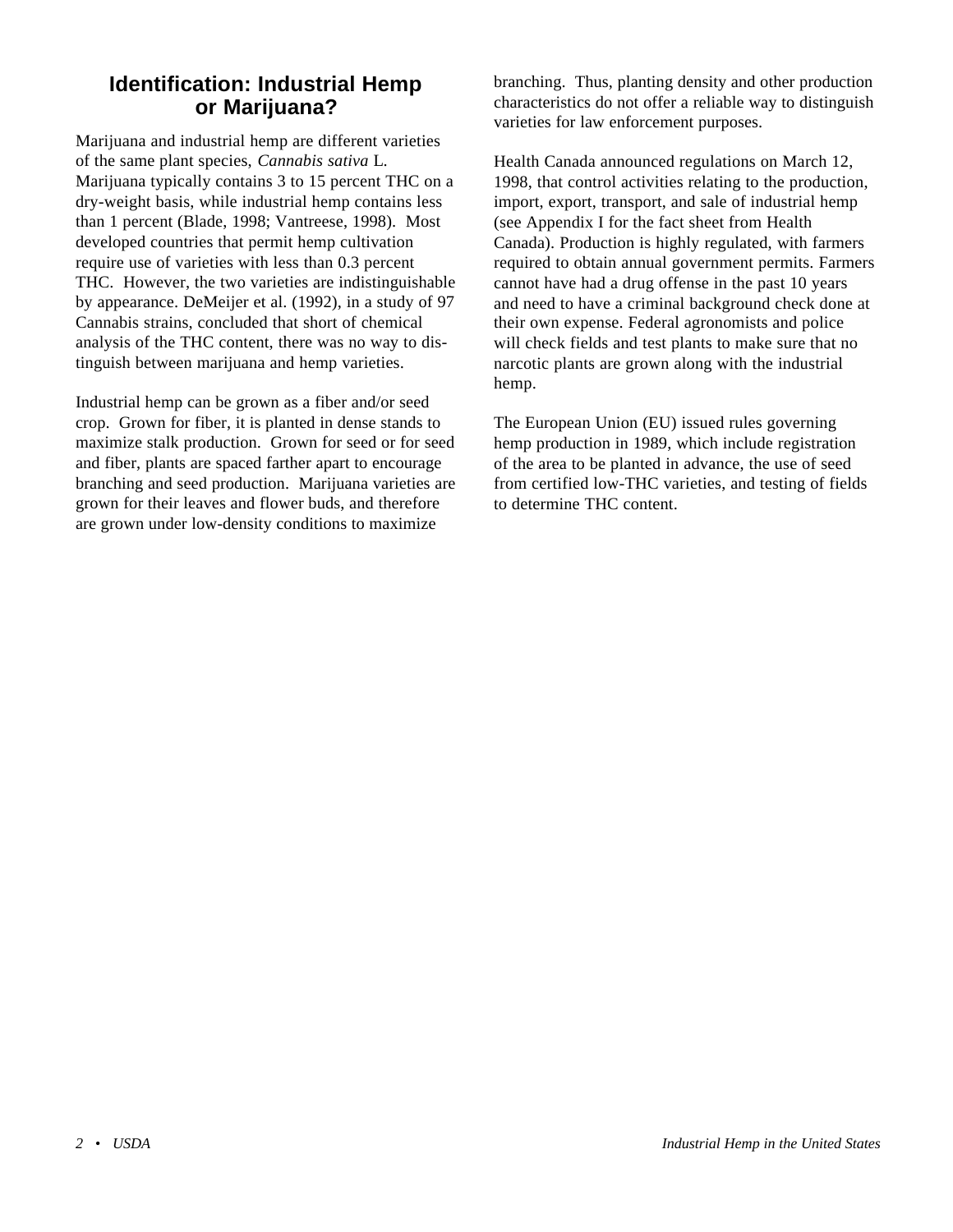# **History**

<span id="page-7-0"></span>The first records of hemp cultivation and use are from China, where the species most likely originated (Ehrensing). Migrating peoples likely brought hemp to Europe where, by the 16th century, it was widely distributed, cultivated for fiber, and the seed cooked with barley or other grains and eaten (Dempsey, 1975).

Hemp reportedly was first grown in the New World in Chile in 1545 (Blade). The Puritans brought hemp to New England in 1645 as a fiber source for household spinning and weaving, but it never rivaled flax in importance. Cultivation spread to Virginia and, in 1775, to Kentucky, where the crop grew so well a commercial cordage industry developed. The hemp industry flourished in Kentucky, Missouri, and Illinois between 1840 and 1860 because of strong demand for sailcloth and cordage by the U.S. Navy. However, increased production of cotton in the South, due to the development of the cotton gin, and imports of cheaper jute and abaca eventually displaced most domestic hemp production (Dempsey, Ehrensing).

In 1937, Congress passed the Marijuana Tax Act, which placed all *Cannabis* culture under the regulatory control of the U.S. Treasury Department. The Act required the registration and licensing of all hemp growers with the Federal Government in an effort to restrict production of marijuana in the United States (Dempsey; Rawson, 1992; Ehrensing).

During World War II, when imports of abaca and jute were unavailable, the Government instituted an emergency program to produce hemp as a domestic substitute. USDA's Commodity Credit Corporation contracted with War Hemp Industries, Inc., a quasi-official organization, to produce planting seed and fiber. Production peaked in 1943 and 1944. After the war, production rapidly declined as imports resumed and legal restrictions were reimposed. A small hemp fiber industry continued in Wisconsin until 1958 (Dempsey, Ehrensing).

# **Industrial Hemp in Canada**

In 1998, Health Canada permitted 259 farmers to grow hemp on 6,180 acres, mostly in Ontario and Manitoba (Health Canada, June 1998; Health Canada, June 1999). As of June 1999, Health Canada had issued 674 hemp production licenses, allowing cultivation on 35,000 acres. Manitoba accounted for over half of the acreage, followed by Saskatchewan and Ontario (Hansen-Trip, 1999). Actual acreage under cultivation was lower because of a wet spring in western Canada, lack of certified seed, and license delays (Hanks, Fall 1999). Most of the production was for seed, especially in western Canada.

Gardner and White (1998) and Hanks (Fall 1999) profile the leading Canadian companies involved in hemp production and processing. Most process seed or oil using existing facilities. Two Manitoba companies, Hemp Oil Canada and Fresh Hemp Foods, have their own presses. Only two companies, Ontario-based Hempline, Inc. and Kenex Ltd., operate fiber processing facilities.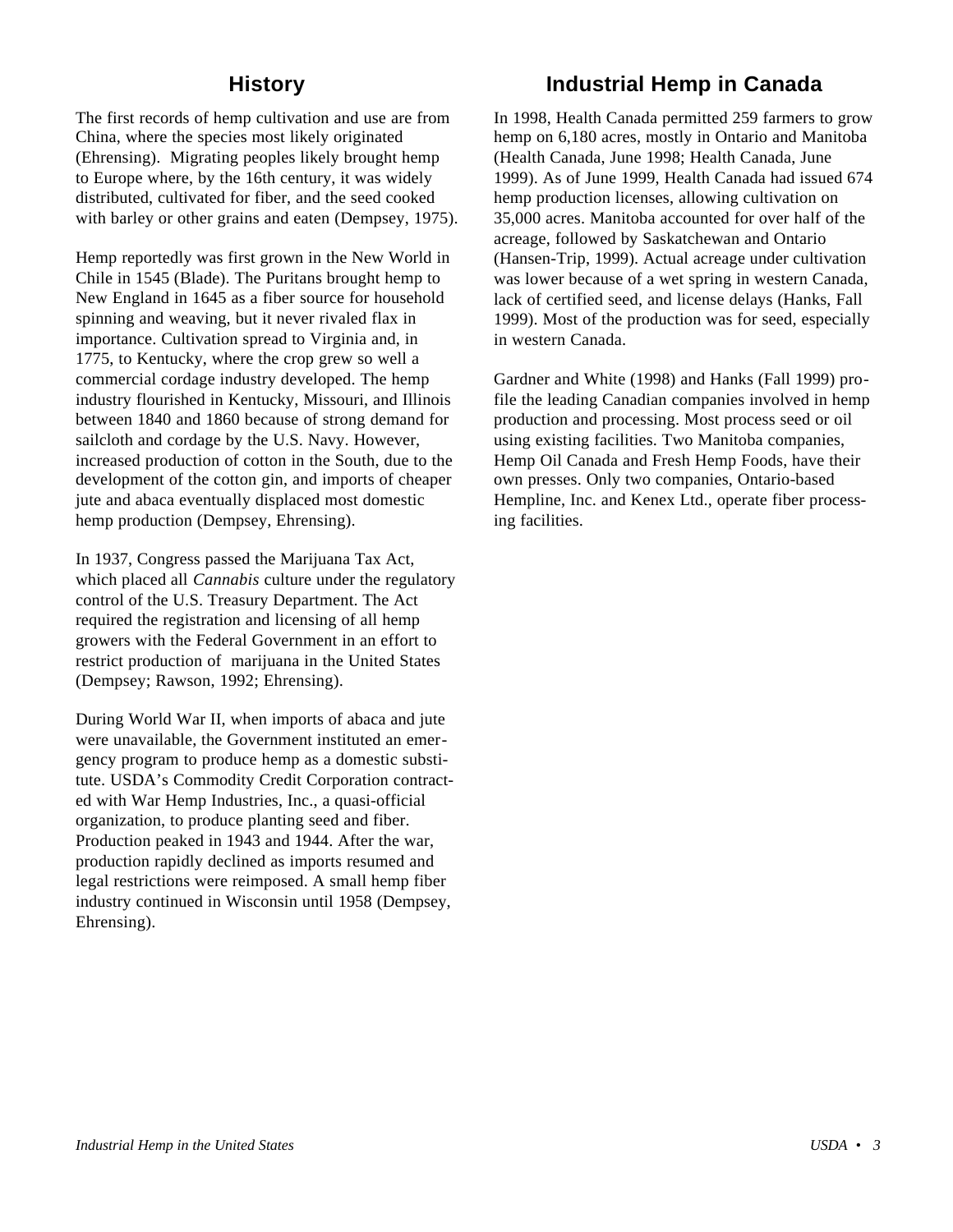# <span id="page-8-0"></span>**Plant Characteristics and Growing Requirements**

*Cannabis sativa* L*.* is often referred to as true hemp to distinguish it from other fiber crops. These include *Musa textilis* (abaca or manila hemp), *Agave sisalina* (sisal hemp), and *Crotalaria juncea* (sunn hemp).

*Cannabis sativa* is normally dioecious, meaning the species has separate male and female plants. Monoecious varieties, with the male and female flower parts on the same plant, have been developed in a number of countries through breeding and selection (Dempsey, Ehrensing). Several countries, such as France, the Netherlands, Hungary, Romania, and China, have ongoing breeding programs. The industry is seeking high-yielding strains that are low in THC and meet various end-use needs. For example, breeders are looking for fiber lines that are high in primary fiber yields (for pulping), extra-fine fibers (for textiles), and cellulose content (for biomass fuel) and for seed lines with various seed sizes (for easier hulling and assorted food uses), special amino acid profiles (for human and animal feeds), and specific components in the oil for industrial uses (such as industrial lubricants) (Vantreese, 1998).

Hemp is sensitive to day length; the plant matures (sets seed) as days get shorter in the fall. Since production has historically been concentrated in northern temperate regions, industrial hemp varieties have been selected to mature in early fall (Blade; Reichert, 1994).

Industrial hemp can be grown as a fiber, seed, or dualpurpose crop. Hemp is a bast fiber plant similar to flax, kenaf, and jute. The interior of the stalk is hol-

low, surrounded by a pith layer of woody fibers called hurds (fig. 1). Outside the cambium layer, where cells grow and differentiate, is the phloem or parenchyma layer, which contains the long cells known as bast fiber. Hemp seeds are smooth and about one-eighth to one-fourth of an inch long. The seeds usually contain from 29 to 34 percent oil. The oil is similar in composition to drying oils such as linseed and tung and consists primarily of three fatty acids: linoleic (54-60 percent), linolenic (15-20 percent), and oleic (11-13 percent) (Ehrensing). Both the fiber and seed can be used in a wide range of applications (fig. 2).

Industrial hemp grows well in areas where corn produces high yields (Ehrensing). It can be grown on a variety of soils, but it does best on loose, well-drained loam soils with high fertility and abundant organic matter. Plants require plentiful moisture throughout the growing season, especially during the first 6 weeks (Dempsey; Blade; Baxter and Scheifele, 1999). Hemp also needs substantial amounts of available nutrients to produce high yields. Both Dempsey (1975) and Ehrensing (1998) review numerous fertilization studies and conclude that hemp requires liberal fertilization for high fiber yields.

Hemp diseases are not widespread and occur sporadically. They are usually caused by seed- and soil-borne fungi, which can be controlled by seed treatment before planting or by rotation (Dempsey). Under favorable conditions, hemp is very competitive with weeds so herbicides are generally unnecessary in hemp fiber production (Ehrensing). Due to lower planting densities, weed suppression may be less complete when hemp is grown for seed (Baxter and Scheifele).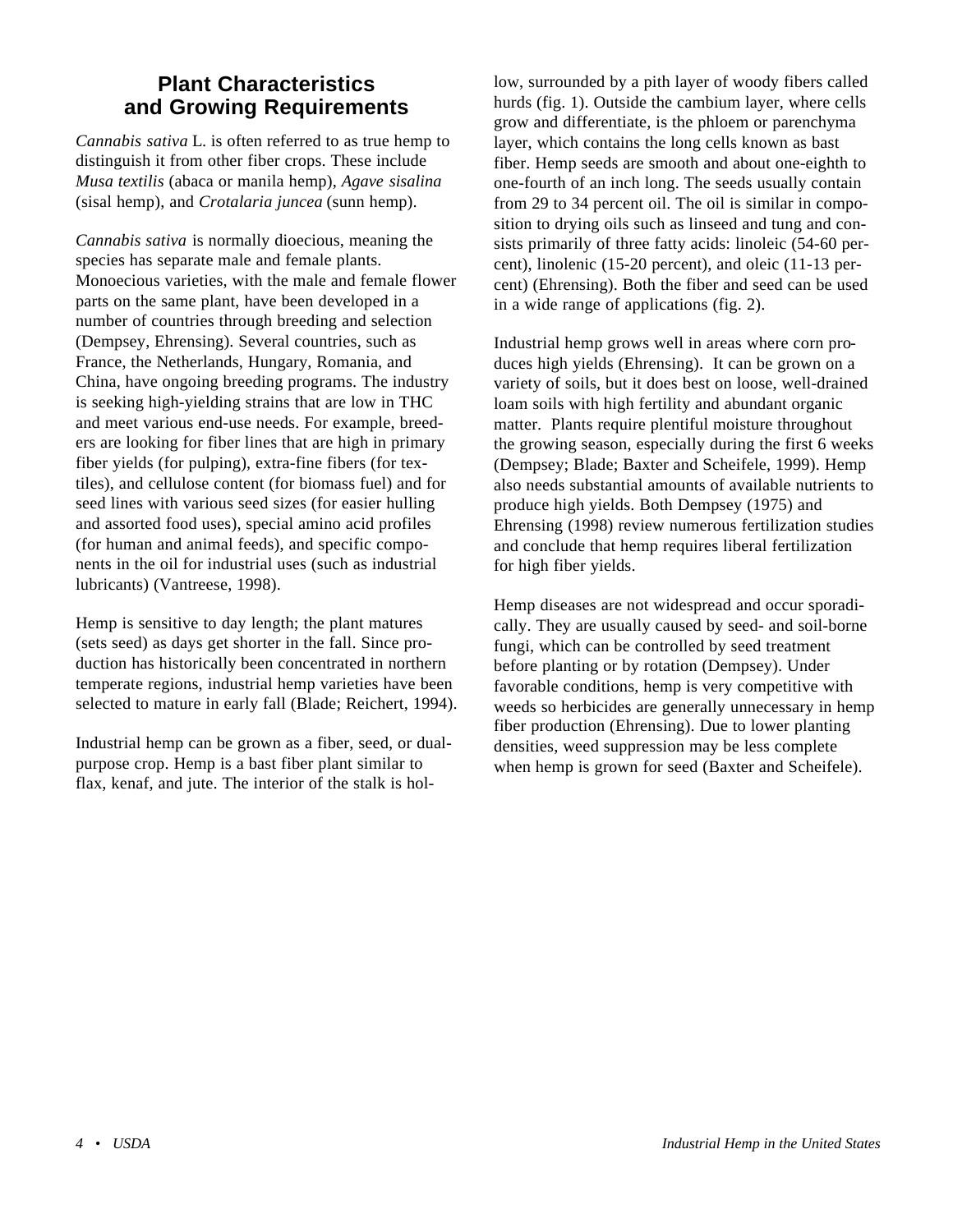# **Harvesting, Retting, and Fiber Separation**

<span id="page-9-0"></span>Harvesting and fiber processing differ depending on whether the crop is grown for high-quality textile fiber, for seed, or for fiber and seed. The Oregon study, *Feasibility of Industrial Hemp Production in the United States Pacific Northwest*, summarizes current information and research on hemp harvesting, retting, and fiber separation when the crop is grown for fiber (Ehrensing).

# **Harvesting**

When grown for textile fiber, the crop is harvested when the fiber is at its highest quality. During World War II, tractor-drawn harvester-spreaders were used to cut hemp stems and lay them in windrows for field retting. After retting, a second machine was used to gather and tie the stems into bundles for pickup and delivery to the mill. A similar harvest system is still used in Europe, but with more modern, specialized equipment. Because these systems are designed to maintain the parallel alignment of hemp stems throughout harvest and processing in order to maximize the recovery of long textile fibers, the equipment has limited throughput capacity.

For seed, hemp is harvested when the seed is mature and ready for combining. When produced as a dualpurpose crop in countries such as France and Hungary, the seed is harvested near maturity with combines modified to cut high off the ground, and then the stems are harvested. The fiber from a dual-purpose crop is usually of lower quality and is often used in low-value applications such as pulp and paper. The 1998 crop in Canada was for dual production, and farmers found that the length and strength of hemp fibers were very rough on equipment during harvest (Gardner and White; Vantreese, 1998; Scheifele, 1999). In 1999, some Canadian farmers planted early flowering cultivars, which are shorter than traditional varieties and easier to combine (Baxter and Scheifele). The first Canadian-bred seed strain, which will be available next year in limited quantities, is also short (Hanks, Fall 1999).

# **Retting**

If hemp or flax (linen) fibers are to be used in textiles and other high-quality applications, the bast fibers must be separated from the rest of the stalk. Retting is

a microbial process that breaks the chemical bonds that hold the stem together and allows separation of the bast fibers from the woody core. The two traditional types of retting are field and water retting.

With field or dew retting, plant stems are cut or pulled up and left in the field to rot. Farmers monitor the process closely to ensure that the bast fibers separate from the inner core without much deterioration in quality. Moisture is needed for the microbial breakdown to occur, but then the weather must be dry enough for the stalks to dry for bailing. Although varying weather conditions affect the quality of fiber, field retting has been used extensively for hemp because it is inexpensive, mechanized, and does not use water.

Water retting produces more uniform and high-quality fiber, but the process is very labor- and capital-intensive. Stems are immersed in water (rivers, ponds, or tanks) and monitored frequently. Not only is this laborintensive, farmers and/or workers must be knowledgeable about fiber quality. Also, the process uses large volumes of clean water that must be treated before being discharged. Water retting has been largely abandoned in countries where labor is expensive or environmental regulations exist. Most hemp fiber currently used in textiles is water retted in China or Hungary. Scientists speculate that improved microorganisms or direct use of enzymes may allow countries in Europe and North America to produce textile-quality bast fibers.

#### **Fiber Separation**

Once the stalks are retted, dried, and baled, they are brought to a central location for processing. With mechanical separation, in a process called breaking, stalks are passed between fluted rollers to crush and break the woody core into short pieces (called hurds), separating some of it from the bast fiber. The remaining hurds and fiber are separated in a process called scutching. Fiber bundles are gripped between rubber belts or chains and carried past revolving drums with projecting bars that beat the fiber bundles, separating the hurds and broken or short fibers (called tow) from the remaining long fiber (called line fiber). Fiber and hurds also can be separated with one machine called a decorticator (Kerr, 1998). Figure 3 presents a generalized schematic of plant and fiber yields, when grown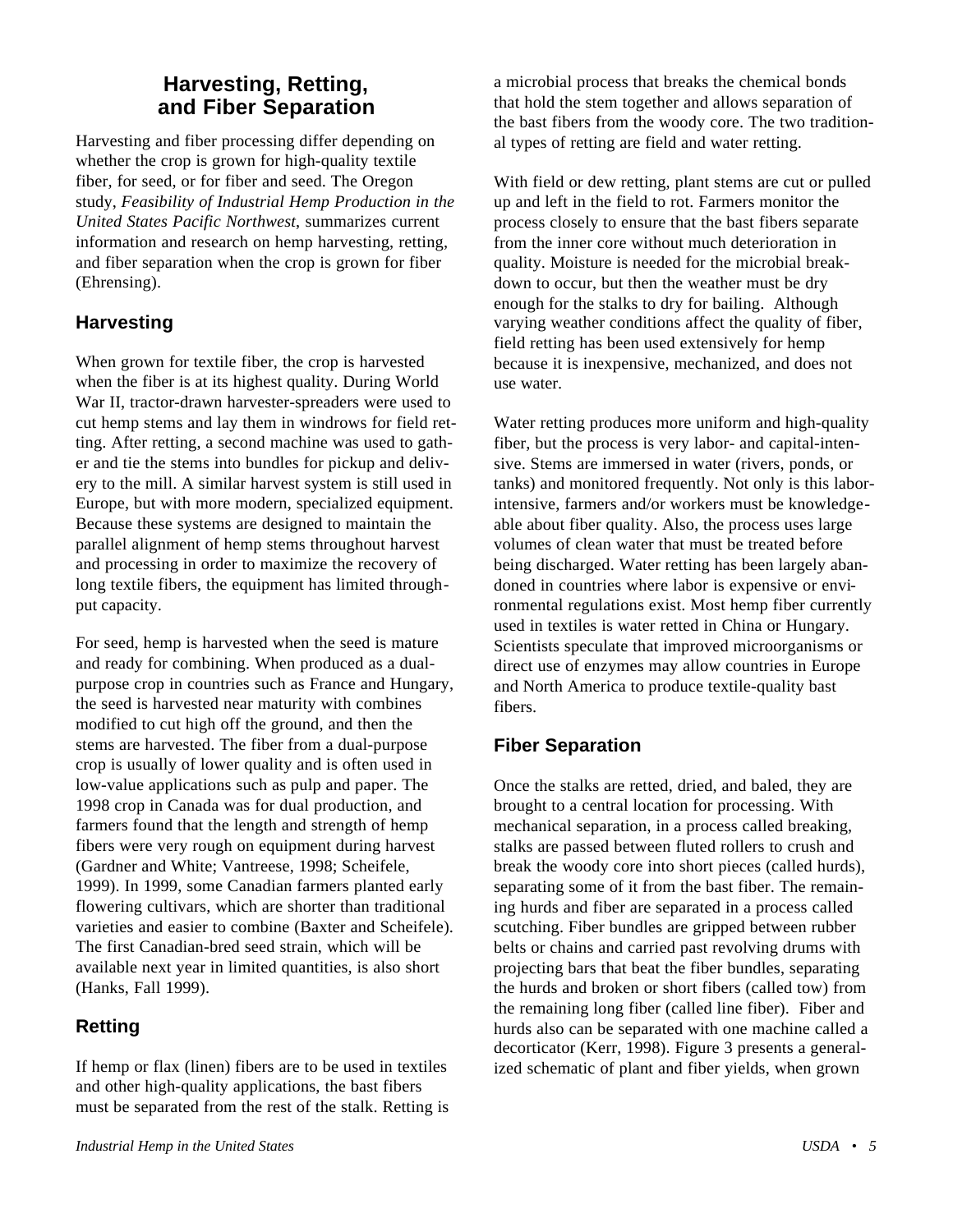**Figure 1. Cross section of a hemp stem**



 $<sup>1</sup>$  Bast fibers are composed of primary bast fibers, which are long and low in lignin, and secondary bast fibers, which are</sup> intermediate in length and higher in lignin.

Source: Oliver and Joynt, p. 3.

for high-quality textile fiber, from harvest through to fiber separation.

Although partially mechanized, these procedures are functionally identical to traditional hand methods of preparing hemp line fiber and tow for twisting into twine or rope or for spinning into yarn. Not only are these methods time consuming, they require skilled workers and considerable investment in capital equipment.

It is also possible to mechanically convert virtually all of the bast fiber directly into tow using flax breaking and tow processing machinery. This eliminates traditional scutching and allows processing of randomly oriented baled straw. Compared with scutching machinery, tow-processing equipment usually has

higher throughput, requires fewer and less skilled workers, and costs less. However, a tow processing system cuts all of the bast fiber into short lengths, making it appropriate only for lower value uses, such as pulp and paper, instead of textiles.

Research in Europe has sought methods for separating the bast fiber that bypass traditional retting and scutching. Steam explosion and ultrasound are under investigation in Germany, but the processes produce only short fiber. Neither technology has moved beyond laboratory or pilot scale trials. For hemp to be a viable fiber crop in the United States, modern hemp harvesting and processing methods would need to be developed.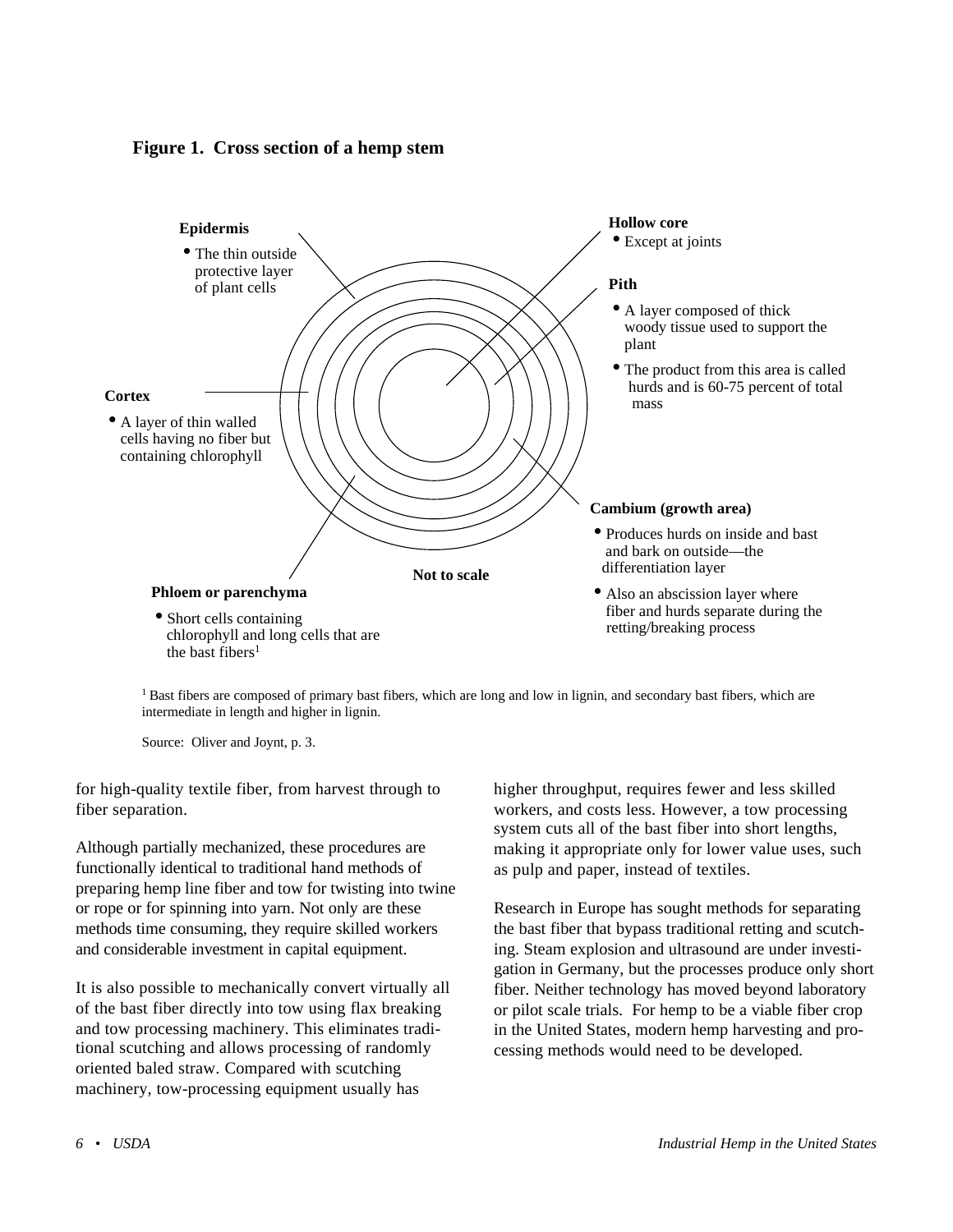

*Industrial Hemp in the United States <i>ISDA • 7*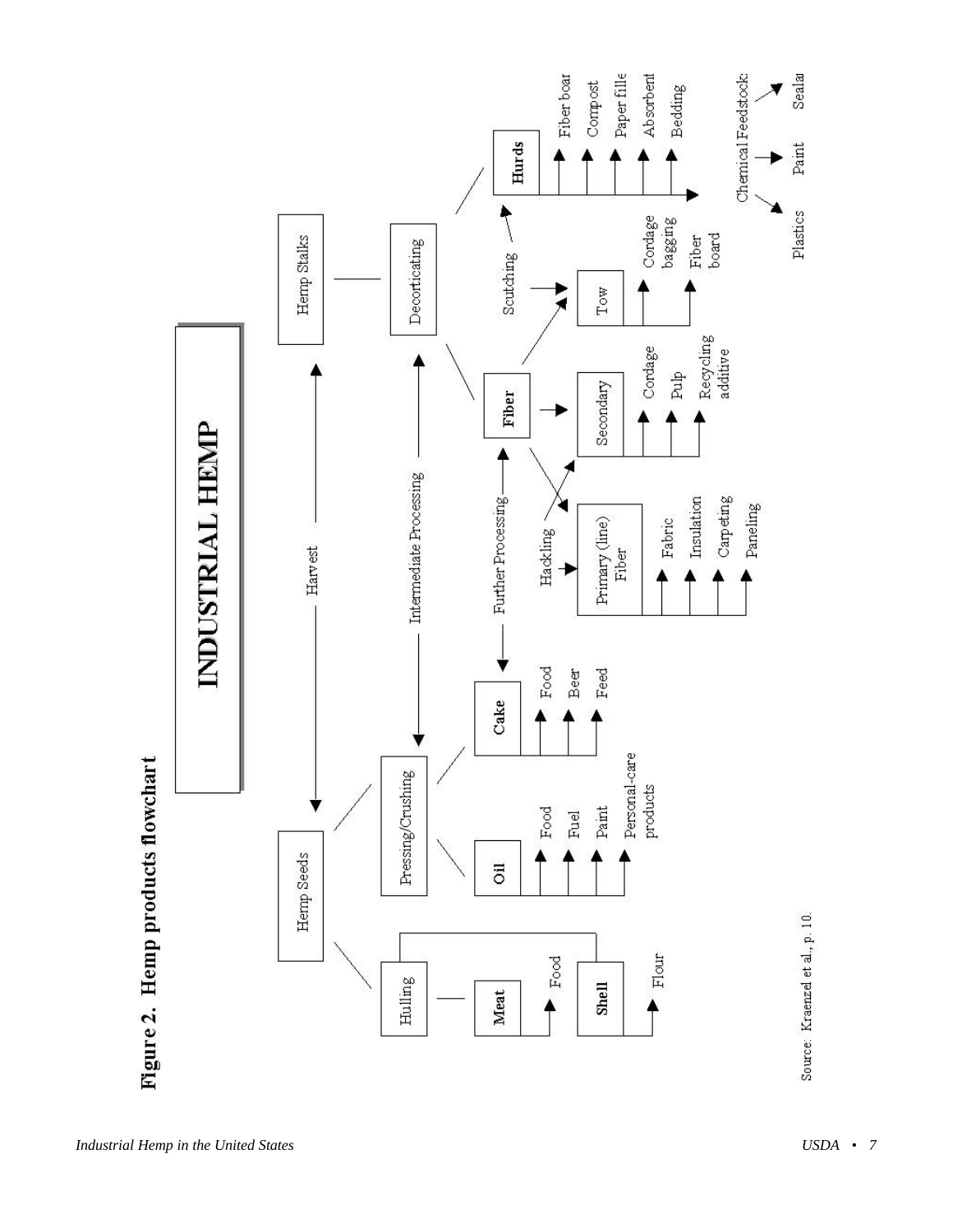#### **Figure 3. A typical breakdown of the green- and dry-plant components of hemp grown for fiber**



Note: Although these stem and fiber yields are from 1970, they illustrate how bast fibers are only a small portion of total crop yields.

Source: Dempsey, p. 82.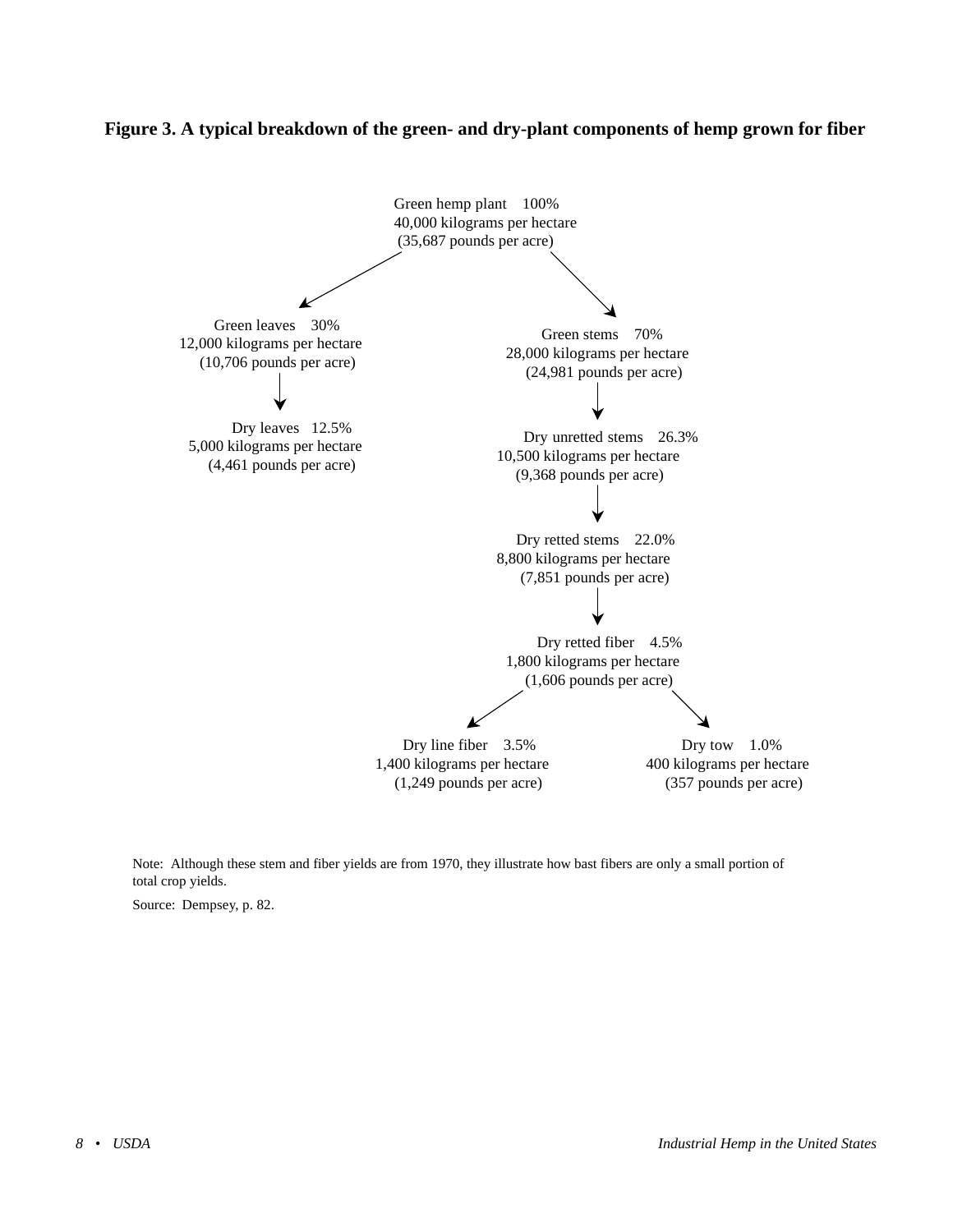# **U.S. Hemp Fiber and Fabric Imports**

<span id="page-13-0"></span>No data are available on imports or exports of hemp seed and oil into the United States, but data do exist on hemp fiber, yarn, and fabrics.

Imports of raw hemp fiber have increased dramatically in the last few years, rising from less than 500 pounds in 1994 to over 1.5 million pounds for the first 9 months of 1999 (table 1). Yarn imports also have risen substantially, peaking at slightly less than 625,000 pounds in 1997. The switch from yarn to raw fiber in the last 2 years probably reflects the development of U.S. spinning capacity. At least two companies are now spinning hemp yarn from imported fibers (Gross, 1997). According to industry sources, domestic spinning capacity for hemp was not available earlier in the decade. No direct information is available on the uses of the yarn, but it is likely used to manufacture apparel, household furnishings, and/or floor coverings.

A separate import code for hemp fabrics was added to the Harmonized Tariff Schedule in 1995, so only a few years of data are available. Imports more than doubled from over 222,000 pounds in 1995 to about 523,000 pounds in 1998. The volume dropped for the first 9 months of 1999, again probably reflecting domestic production of hemp-containing fabrics. China is the largest supplier of hemp fabric to the

| Table 1-U.S. hemp imports, by category, 1989-99 |  |  |  |
|-------------------------------------------------|--|--|--|
|-------------------------------------------------|--|--|--|

United States, followed by Hungary, Poland, and Romania. Data are not available on how much hemp clothing and household furnishings are imported into the United States.

Imports of tow and yarn waste have declined since the late 1980's and early 1990's and have varied from year to year (table 1). No direct information is available on the uses of hemp tow and yarn waste. However, both hemp and flax are bast fibers and flax tow and yarn wastes are byproducts of linen processing and spinning. Since the main use of flax tow and waste is in specialty papers, hemp tow and waste may be used for the same purpose.

The United States also exports hemp raw fiber, tow and yarn waste, and yarn. During 1997-99, hemp exports were around 10 percent of imports. The data for earlier years, however, are suspect as exports of raw fiber are unexplainably larger than imports.

A full discussion of world production and trade of hemp fiber and seed can be found in Charest (1998) and Vantreese (1998). Wang and Shi (1999) also review the decade-long decrease in world hemp fiber production and highlight China's critical role in declining world production and exports. Dempsey (1975) and Ehrensing (1998) provide historic information on world fiber production.

|       |           |            |         | Total fiber, |         |                    |
|-------|-----------|------------|---------|--------------|---------|--------------------|
|       |           | Tow and    |         | tow/waste,   |         |                    |
| Year  | Raw fiber | varn waste | Yarn    | and yarn     | Fabric  | Total <sup>1</sup> |
|       |           |            | Pounds  |              |         |                    |
| 1989  | 0         | 166,200    | 0       | 166,200      | na      | 166,200            |
| 1990  | 0         | 74.697     | 542     | 75,239       | na      | 75,239             |
| 1991  | 1,900     | 127,429    | 132     | 129,462      | na      | 129,462            |
| 1992  | 904       | 15,410     | 88      | 16,402       | na      | 16,402             |
| 1993  | 0         | 121        | 16,848  | 16,969       | na      | 16,969             |
| 1994  | 463       | 6,089      | 11,570  | 18,122       | na      | 18,122             |
| 1995  | 14,844    | 7,754      | 8,181   | 30,779       | 222,495 | 253,274            |
| 1996  | 72,991    | 43,568     | 12,899  | 129,458      | 291,517 | 420,975            |
| 1997  | 193,535   | 13,340     | 624,682 | 831,557      | 451,174 | 1,282,731          |
| 1998  | 708,918   | 73,471     | 149,447 | 931,836      | 522,789 | 1,454,625          |
| 19992 | 1,587,674 | 35,170     | 65,927  | 1,688,771    | 201,650 | 1,890,421          |

na = Not available. A separate import code for hemp fabrics was added in 1995.

1 Includes fabric for 1995-99.

2 January to September.

Source: U.S. Department of Commerce, Bureau of Census.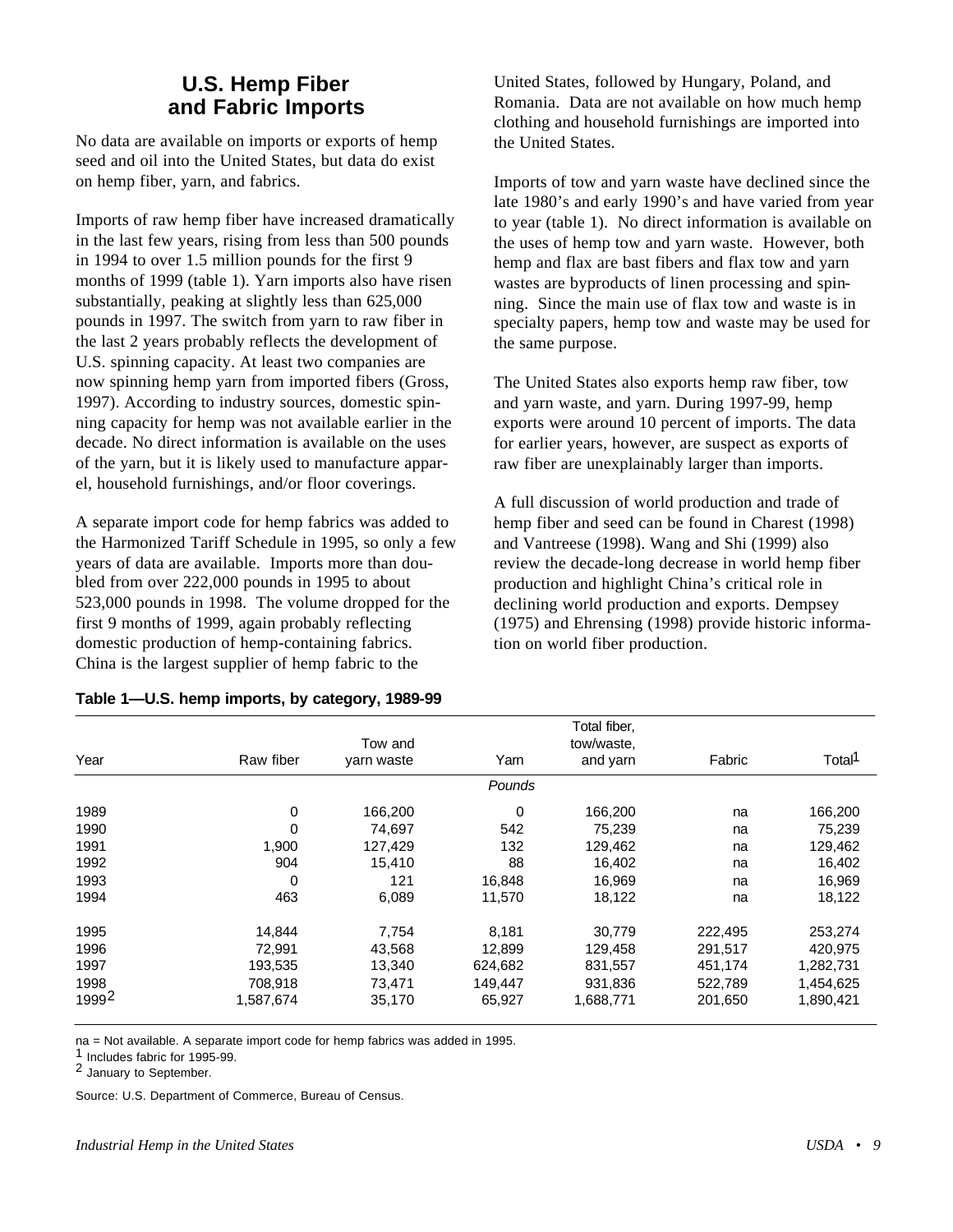# **Fiber Markets**

<span id="page-14-0"></span>Currently, the markets for bast fibers like industrial hemp include specialty textiles, paper, and composites. Cordage markets have long disappeared, as natural fibers have largely been replaced by plastic and steel (Miller, 1991; Orgel and Ravnitzky, 1994). In recent years, Canada, Australia, and a few European countries, including the Netherlands and Germany, have researched industrial hemp as a possible fiber for textile and paper production. Hungary and China currently are the major producers of high-quality, water-retted hemp textile fibers (Ehrensing). Small specialty pulp and paper mills in Britain, Spain, and Eastern Europe process flax, hemp, and other specialty fibers. Other potential uses of hemp bast fiber include molded automobile parts and as a replacement for fiberglass. In addition, hurds are utilized in various applications such as animal bedding.

Industry sources and some academic studies, such as Thompson et al. (1998) and Gardner and White (1998), cite numerous current and potential uses for hemp bast fiber and hurds. For these applications to develop or expand, hemp will have to compete with current raw materials and manufacturing practices. In the market for nonwood fibers, hemp would have to compete with cotton, flax, abaca, sisal, and other nonwood fibers in terms of fiber characteristics, fiber quality, and price. The U.S. market for hemp fibers is, and will likely remain, a small, thin market. Changes in price or quantity could be more disruptive and have a greater adverse impact on market participants than would be the case in a larger market. For example, small increases in world hemp fiber and tow production caused export prices to fall by half to a world average of 35 cents per pound in 1996 (Vantreese, 1998). See Appendix II for a discussion and some examples of oversupply in small, thin markets.

# **Specialty Textiles**

According to Ehrensing (1998), hemp textile production is based primarily in Asia and central Europe. Most hemp fiber used in textiles is water-retted in China or Hungary. However, water retting has been largely abandoned in countries where labor is expensive or environmental regulations are enforced. Several companies in Poland also make hemp yarn and fabrics (Gardner and White). A small market based on hemp textiles imported from China, Poland, and Hungary has developed in North America and western

Europe during the 1990's. In the last few years, a couple of U.S. companies have begun producing hemp yarns and/or fabrics (Gross, Gardner and White).

The current, low-end size of the U.S. market for hemp raw materials may be defined as the equivalent domestic production and acreage required to replace imports of hemp fiber, yarn, and fabric in  $1999$ .<sup>1</sup> Reichert (1994) reports hemp fiber yields of 800 to 2,320 pounds of fiber per acre. Assuming a potential U.S. yield of 1,550 pounds of fiber per acre (midpoint of the range) and using linen yarn and fabric conversion factors (1.0989 and 1.1447, respectively), the total import quantity of hemp fiber, yarn, and fabric in 1999 could have been produced on less than 2,000 acres of land. Given the average size of farms in the United States (near 500 acres), just a few farms could have supplied the hemp fiber equivalent of 1999 import levels. Detailed data are not available on the amount of hemp seed or oil or the levels of hemp-containing clothing and household furnishings imported into the United States. Thus, this calculation understates the production capacity needed to replace all hemp product imports. Nevertheless, the calculation does demonstrate the small, thin nature of the market for industrial hemp and its products in the United States.

Hemp's closest competing fiber for textile uses—in terms of fiber production, processing, and characteristics—is linen, which is derived from textile flax. Textile flax is not grown in the United States, with demand met wholly by imports. While U.S. imports of hemp fiber, yarn, and fabric have increased dramatically in recent years, 1999 hemp imports (January-September) represented just 0.5 percent of U.S. linen yarn, thread, and fabric imports. However, the U.S. market for linen may indicate the longer term potential demand for hemp fiber and products. During 1989-99, imports of linen yarn, thread, and fabrics accounted for 62 percent of total linen imports (table 2). Linen apparel accounted for another 33 percent, with household furnishing and floor coverings taking up the remainder. The United States also exports a small amount of linen products (table 3).

A long-term, high-end size of the potential U.S. market for hemp fiber could be defined by considering the equivalent domestic production and acreage required

 $\overline{1}$  Nine months of import data were extrapolated to estimate a full year of imports.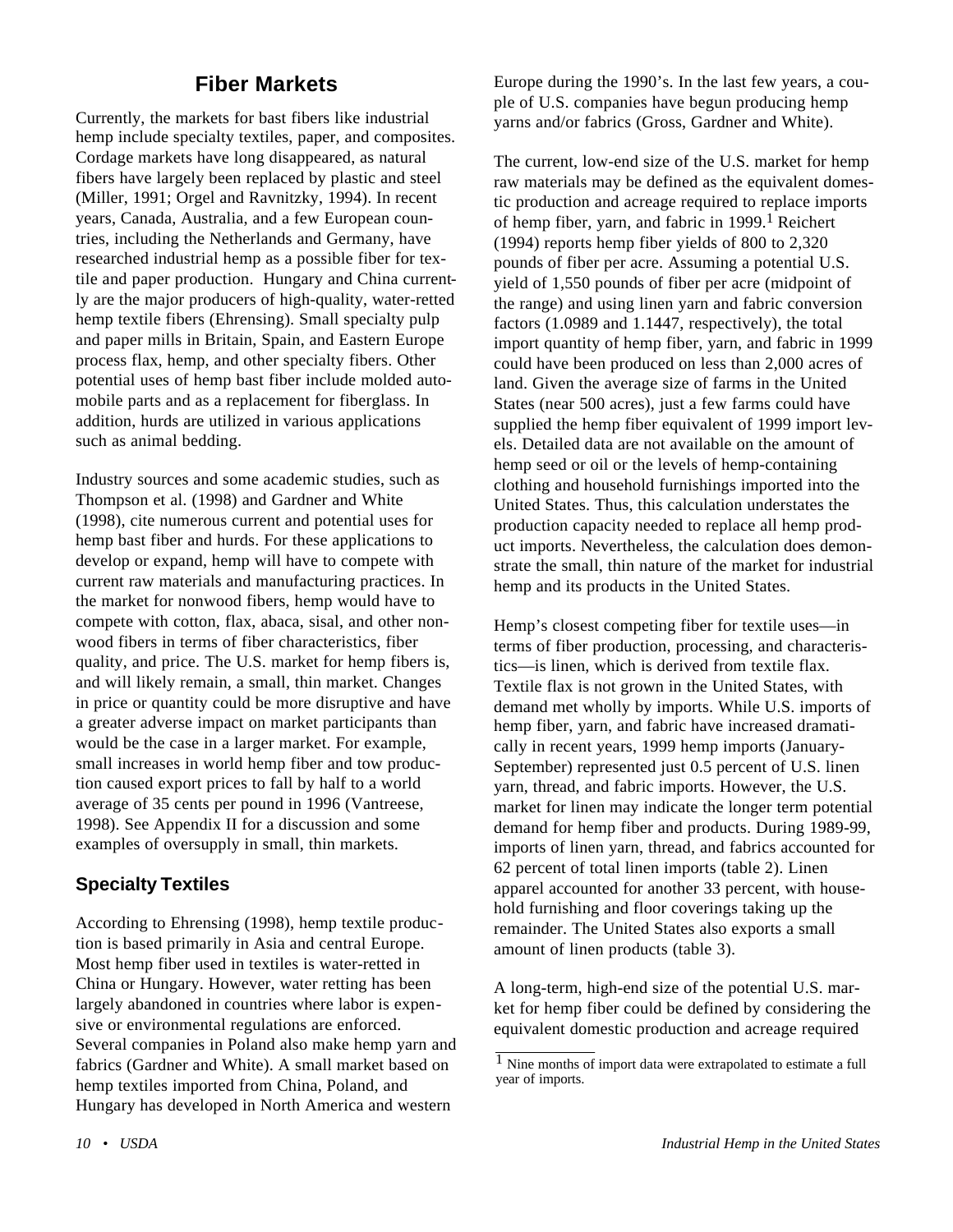| Table 2—U.S. linen imports, by category, 1989-991 |  |  |  |
|---------------------------------------------------|--|--|--|
|---------------------------------------------------|--|--|--|

|                   | Yarn,      |         |              |          |                    |  |
|-------------------|------------|---------|--------------|----------|--------------------|--|
|                   | thread,    |         | Household    | Floor    |                    |  |
| Year              | and fabric | Apparel | furnishings  | covering | Total <sup>2</sup> |  |
|                   |            |         | 1,000 pounds |          |                    |  |
| 1989              | 388,036    | 178,957 | 1,799        | 9,555    | 578,347            |  |
| 1990              | 408,078    | 170,367 | 1,512        | 9,611    | 589,568            |  |
| 1991              | 368,383    | 177,722 | 3,137        | 10.812   | 560,054            |  |
| 1992              | 320,325    | 192,787 | 1.611        | 22,877   | 537,600            |  |
| 1993              | 321,186    | 193.040 | 914          | 22,286   | 537,426            |  |
| 1994              | 339,604    | 196,292 | 1,797        | 34,089   | 571,782            |  |
| 1995              | 368,778    | 163,492 | 3,171        | 35,736   | 571,177            |  |
| 1996              | 246,191    | 144,194 | 1,990        | 32,559   | 424,934            |  |
| 1997              | 329,590    | 154,634 | 1,835        | 36,846   | 522,905            |  |
| 1998              | 253,270    | 183,602 | 1.954        | 44,995   | 483,821            |  |
| 1999 <sup>3</sup> | 186,301    | 148,106 | 3,142        | 41,707   | 379,256            |  |

1 Estimated raw-fiber equivalent quantity contained in the products.

2 Does not include imports of raw fiber and tow/yarn waste.

3 January to September.

Source: Meyer.

#### **Table 3—U.S. linen exports, by category, 1989-99**1

|                   | Yarn,                 |         |                          |                   |                    |  |
|-------------------|-----------------------|---------|--------------------------|-------------------|--------------------|--|
| Year              | thread,<br>and fabric | Apparel | Household<br>furnishings | Floor<br>covering | Total <sup>2</sup> |  |
|                   |                       |         | 1,000 pounds             |                   |                    |  |
| 1989              | 24,256                | 12,160  | 2,471                    | 8,154             | 47,041             |  |
| 1990              | 32,727                | 15,794  | 4,267                    | 12,011            | 64,799             |  |
| 1991              | 28,005                | 16.072  | 4,300                    | 15,440            | 63,817             |  |
| 1992              | 30,755                | 14,878  | 3,274                    | 15,431            | 64,338             |  |
| 1993              | 30,178                | 19,629  | 2,610                    | 17,455            | 69,872             |  |
| 1994              | 35,511                | 23,038  | 2,457                    | 14,569            | 75,575             |  |
| 1995              | 35,106                | 24,397  | 3,011                    | 13,733            | 76,247             |  |
| 1996              | 39,681                | 27,745  | 2,729                    | 14.844            | 84.999             |  |
| 1997              | 54,604                | 19,803  | 3,980                    | 26,784            | 105,171            |  |
| 1998              | 56,282                | 19,976  | 3,738                    | 22,906            | 102,902            |  |
| 1999 <sup>3</sup> | 48,045                | 16,598  | 1,733                    | 14,093            | 80,469             |  |

1 Estimated raw-fiber equivalent quantity contained in the products.

2 Does not include exports of raw fiber and tow/yarn waste.

3 January to September.

Source: Meyer.

to replace both hemp and linen imports. The hemp fiber required to replace the equivalent level of hemp and linen fiber, yarn, and fabric imports in 1999 could have been produced on 250,000 acres—roughly 40 percent of 1997 tobacco acreage, 5 percent of U.S. oat acreage, or 0.4 percent of wheat acreage.

Hemp and linen are specialty textile fibers. Since 1980, linen and hemp together have accounted for less than 3 percent of world textile fiber production (table 4). Cotton and noncellulosic fibers are the dominant components. Worldwide production of hemp fibers decreased from a high of 569 million pounds in 1980 to 222 million pounds in 1995, a decline of 61 percent. A new data series was started in 1996, which does not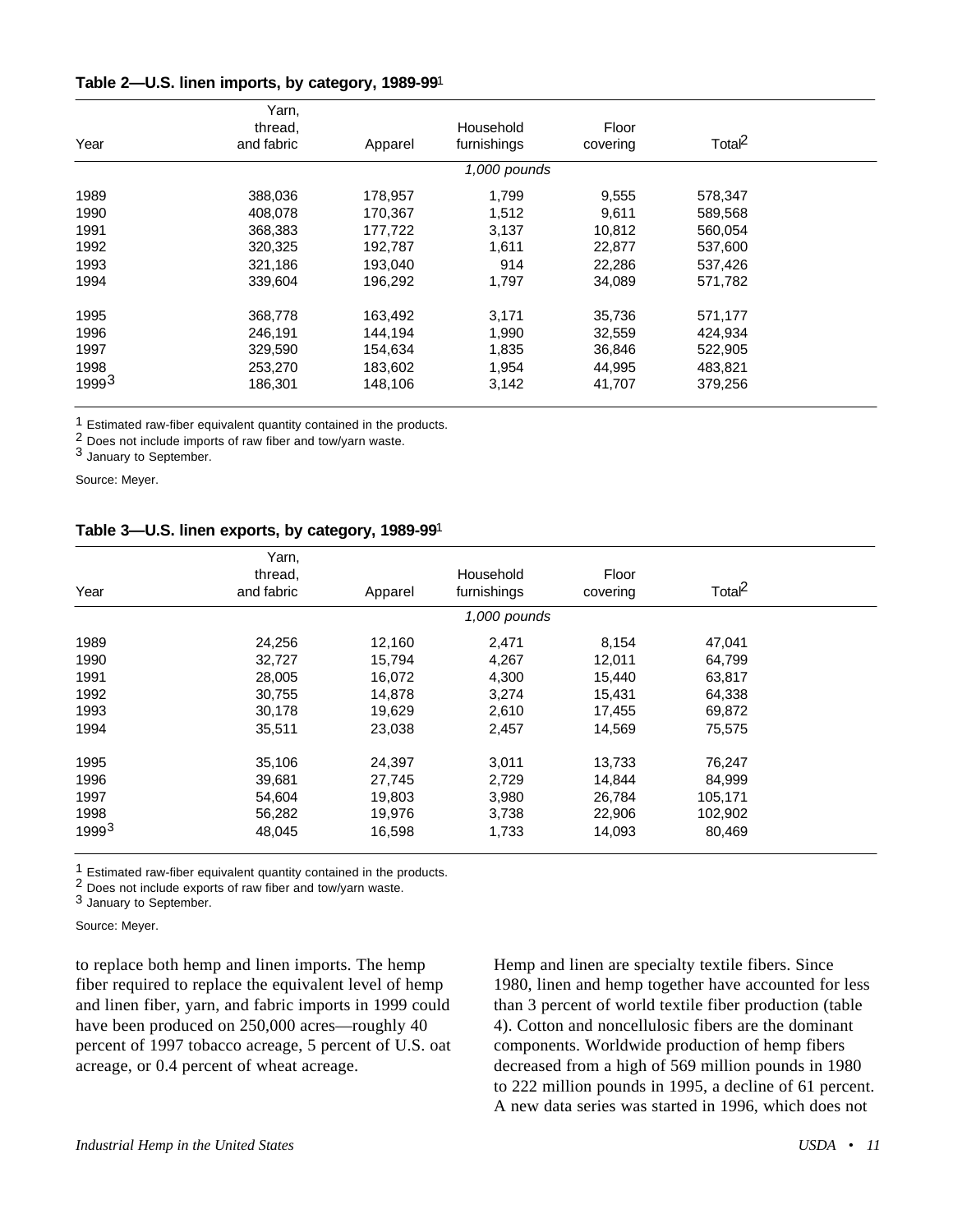| Table 4-World textile fiber production, 1980-98 |  |  |  |
|-------------------------------------------------|--|--|--|
|-------------------------------------------------|--|--|--|

|      | Rayon   | Non-       |        |                |      |       |                     |         |
|------|---------|------------|--------|----------------|------|-------|---------------------|---------|
|      | and     | cellulosic |        | Wool           |      |       | Hemp                | Total   |
| Year | acetate | fibers     | Cotton | (clean)        | Silk | Flax  | (soft) <sup>1</sup> | fibers  |
|      |         |            |        | Million pounds |      |       |                     |         |
| 1980 | 7,147   | 23.095     | 31.427 | 3.675          | 123  | 1.389 | 569                 | 67,425  |
| 1981 | 7,064   | 23.869     | 30.474 | 3,719          | 126  | 1.347 | 492                 | 66,969  |
| 1982 | 6,493   | 22,368     | 31,993 | 3,656          | 121  | 1,437 | 459                 | 66,603  |
| 1983 | 6,457   | 24,418     | 31,560 | 3.759          | 121  | 1,733 | 406                 | 69,779  |
| 1984 | 6,605   | 26,023     | 42,552 | 3,831          | 123  | 1,512 | 443                 | 71,669  |
| 1985 | 6,462   | 27,533     | 38,541 | 3.816          | 150  | 1,642 | 481                 | 77,011  |
| 1986 | 6,304   | 28,499     | 33,880 | 3,924          | 139  | 1,605 | 485                 | 80,688  |
| 1987 | 6,229   | 30.293     | 38,891 | 4.079          | 139  | 2,108 | 474                 | 82,213  |
| 1988 | 6,385   | 31,784     | 40,514 | 4,202          | 141  | 2,039 | 465                 | 85,530  |
| 1989 | 6,488   | 32,512     | 38,280 | 4,431          | 146  | 1,799 | 397                 | 84,053  |
| 1990 | 6,079   | 32,838     | 41,808 | 4,359          | 146  | 1.570 | 364                 | 87,164  |
| 1991 | 5,365   | 33.678     | 45,636 | 3,929          | 148  | 1,541 | 439                 | 90.736  |
| 1992 | 5,130   | 35,629     | 39,650 | 3,794          | 148  | 1,484 | 432                 | 86,267  |
| 1993 | 5,171   | 36,566     | 37,234 | 3,695          | 150  | 1,369 | 260                 | 84,445  |
| 1994 | 5,087   | 39,549     | 41,229 | 3,437          | 152  | 1,261 | 209                 | 90,924  |
| 1995 | 5,342   | 40,514     | 44,868 | 3,283          | 203  | 1,537 | 223                 | 95,970  |
| 1996 | 5,004   | 43,887     | 43,219 | 3,289          | 194  | 1,448 | 139                 | 97,180  |
| 1997 | 5,102   | 48.837     | 44,132 | 3,181          | 192  | 1,400 | 148                 | 102,992 |
| 1998 | 4,817   | 50,135     | 40,629 | 3,120          | 192  | 1,424 | 152                 | 100,469 |

1 *Cannabis sativa*. Figures prior to 1996 include rough estimates for the former Soviet Union and Eastern Europe. A new data series was started in 1996 that does not include estimates from these regions.

Source: Meyer.

include production estimates from the former Soviet Union and Eastern Europe. During 1996-98, production averaged 146 million pounds, with China as the dominant producer.

According to industry sources, the fineness and quality of flax and hemp overlap depending upon growing conditions, variety, and how the crop is handled after harvesting. There is no industry consensus as to how closely the markets for the two fibers are allied (Gross). Nonetheless, with hemp fiber imports just 0.5 percent of linen imports, the near-term market potential for hemp in the United States (for domestic textile production) is closer to the low end of the 2,000- to 250,000-acre production-equivalent range. The general manager of Kenex Ltd. indicated that the 1999 supply of hemp fiber and seed from 35,000 Canadian acres has oversupplied the North American hemp market (von Sternberg, 1999).

Some people will buy hemp apparel and related items simply because they are made from hemp. This is

probably a small but stable component of demand. A more volatile component is based on fashion trends and whether designers use hemp- or linen-containing fabrics in their designs. In the last few years, some famous designers, including Calvin Klein, Giorgio Armani, and Ralph Lauren, have included hemp fabrics in their clothing lines (Gross; *The Economist*, 1998; Copeland, 1999). Because of changing fashion trends, markets for specialty textile fibers tend to be cyclical. Cyclical markets would be more disruptive to fibers with small markets than to fibers with large market shares, such as cotton.

Hemp also is being used in the manufacture of household furnishings and floor coverings, particularly carpets (Gross; von Hahn, 1999). Competition with linen for traditional upholstery, drapery, and floor covering markets would depend on the fiber's quality and price.

A comparison of the import values for hemp and linen yarns reveals that hemp may be able to compete on price (table 5). From 1994 to 1998, the import value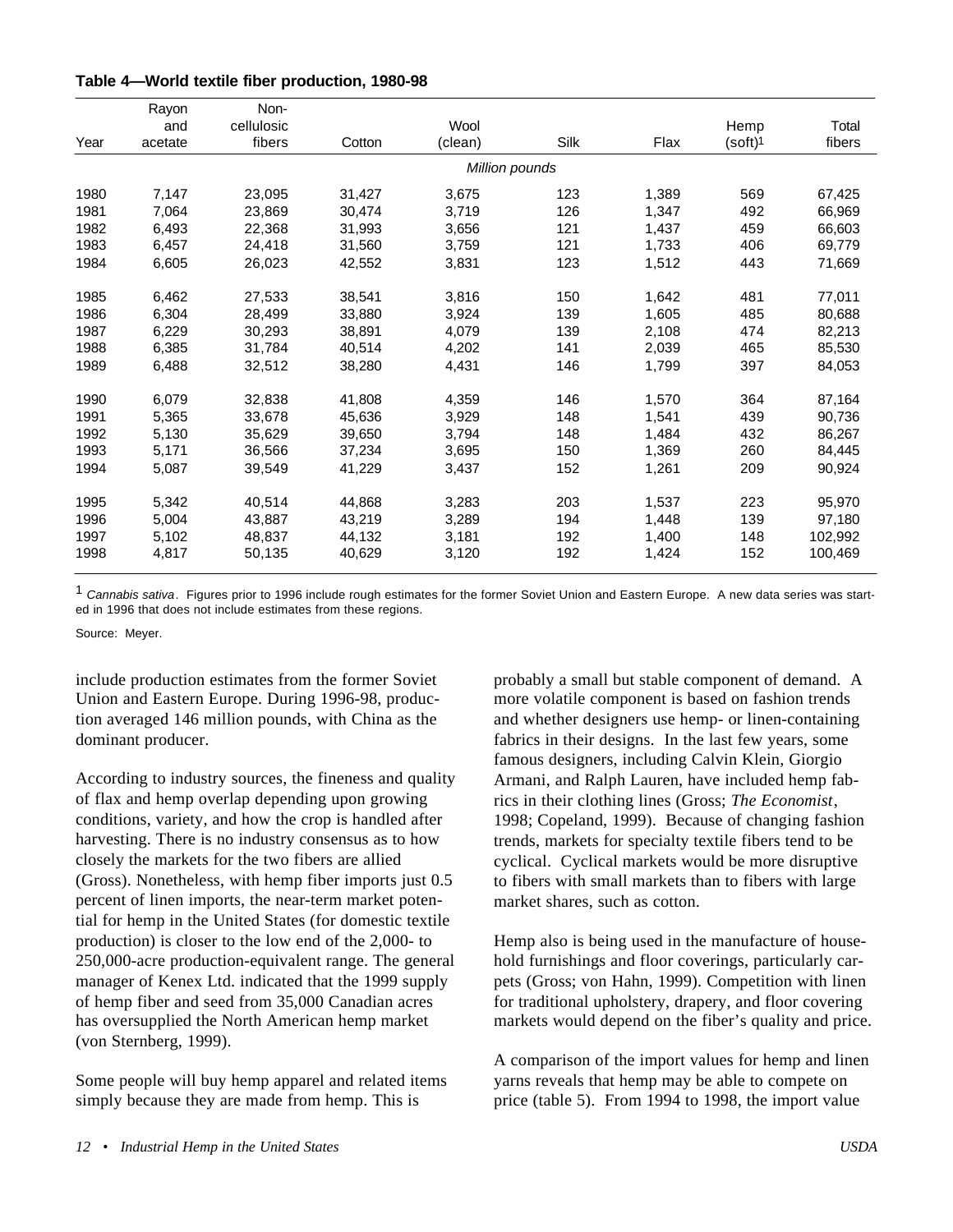|                | Table 5-U.S. import value of linen and hemp |  |
|----------------|---------------------------------------------|--|
| yarns, 1989-99 |                                             |  |

|                   | Linen yarn, | Linen yarn,   | Hemp  |
|-------------------|-------------|---------------|-------|
| Year              | single      | multiple      | yarn  |
|                   |             | Dollars/pound |       |
| 1989              | 2.47        | 6.76          | na    |
| 1990              | 2.50        | 6.34          | 12.92 |
| 1991              | 2.38        | 5.33          | 21.19 |
| 1992              | 2.14        | 5.67          | 18.26 |
| 1993              | 2.38        | 4.61          | 1.34  |
| 1994              | 3.49        | 2.26          | 1.34  |
|                   |             |               |       |
| 1995              | 3.73        | 2.24          | 2.89  |
| 1996              | 2.39        | 1.86          | 1.93  |
| 1997              | 3.14        | 2.62          | 1.01  |
| 1998              | 2.86        | 3.34          | 2.47  |
| 1999 <sup>1</sup> | 2.79        | 3.09          | 3.31  |

na = Not available.

1 January-September.

Source: U.S.Department of Commerce, Bureau of Census.

of hemp yarn averaged \$1.93 per pound, while the value for single- and multiple-strand linen yarn averaged \$2.97 per pound. Information on yarn quality is not available, which may account for linen's higher value. Nevertheless, the value of hemp imports per pound, calculated by dividing the value of hemp yarn imports by the volume, has fluctuated widely since the early 1990's. During 1990-92, the value of hemp yarn ranged from \$12.92 to \$21.19 per pound. Between 1993 and 1999, the value ranged from \$1.01 in 1997 to \$3.31 for the first 9 months of 1999. The lower values in recent years may be to due to the increased volume of imports, enabling companies to spread their costs over more tonnage. Similar variations occurred in the import values of raw hemp fiber, which settled at around 40 cents per pound in 1997 and 1998.

#### **Paper and Composites**

The specialty and recycled paper markets are also possibilities for industrial hemp bast fibers. Specialty paper markets include currency, cigarette papers, filter papers, and tea bags. A number of companies in U.S. and European markets are selling paper that contains small amounts of hemp fiber, usually blended with less expensive nonwood fibers. These papers have gained some market acceptance as ecologically friendly or tree-free, but at present are considerably more expensive than wood-based paper (Ehrensing, Gardner and White). Within the mainstream pulp and paper market,

fibers compete on quality characteristics, with cotton predominant among nonwood fibers, then flax, and then kenaf and other specialty fibers. Manufacturers are willing to pay more for specialty fibers if quality dictates. For example, abaca fibers retain their strength and form when wet, commanding a high price.

Rising wood prices and regulatory practices have promoted the growth of recycled pulp and paper. Therefore, a potential market may exist for agricultural fibers as an additive to strengthen paper made from recycled materials. Recent Dutch and German research suggests that industrial hemp may not be competitive in the specialty paper market, but may be used as a fiber supplement to recycled paper pulp.

In North America, use of nonwood fibers, such as hemp, in composites is still largely in research and development or the early stages of commercialization. Flax, kenaf, jute, hemp, and wheat straw—in combination with various resins—can be used to make composite board. Wheat straw is the dominant nonwood fiber in these applications (Glaser and Van Dyne, 1997). Hemp fibers could be desirable in this market because of their length and strength. Composites made using agricultural fibers are being developed in companies and research institutes in Europe, Canada, and the United States. The USDA Forest Service's Forest Products Laboratory is a leader in the research of nonwood fibers in composites. The percentage of the composites market captured by nonwood fibers in coming years will depend on economics and availability of raw materials.

#### **Other Potential Uses**

The *Economic Impact of Industrial Hemp in Kentucky* cites molded automobile parts and fiberglass replacement as potential uses for hemp bast fiber. Hemp fibers have been used in the manufacture of trunk liners and press-molded airbag parts for several BMW models. Kenex Ltd. has developed prototype molded car parts. Transit buses are being retrofitted in Florida with molded hemp parts for use in Orlando (Thompson et al.). In recent years, several automobile companies have investigated using nonwood fibers, such as hemp and kenaf, in the manufacture of molded car parts because they are lighter and more recyclable than current raw materials (Domier, 1998; Copeland). For nonwood fibers to gain a part of this market, they will have to be supplied in adequate quantities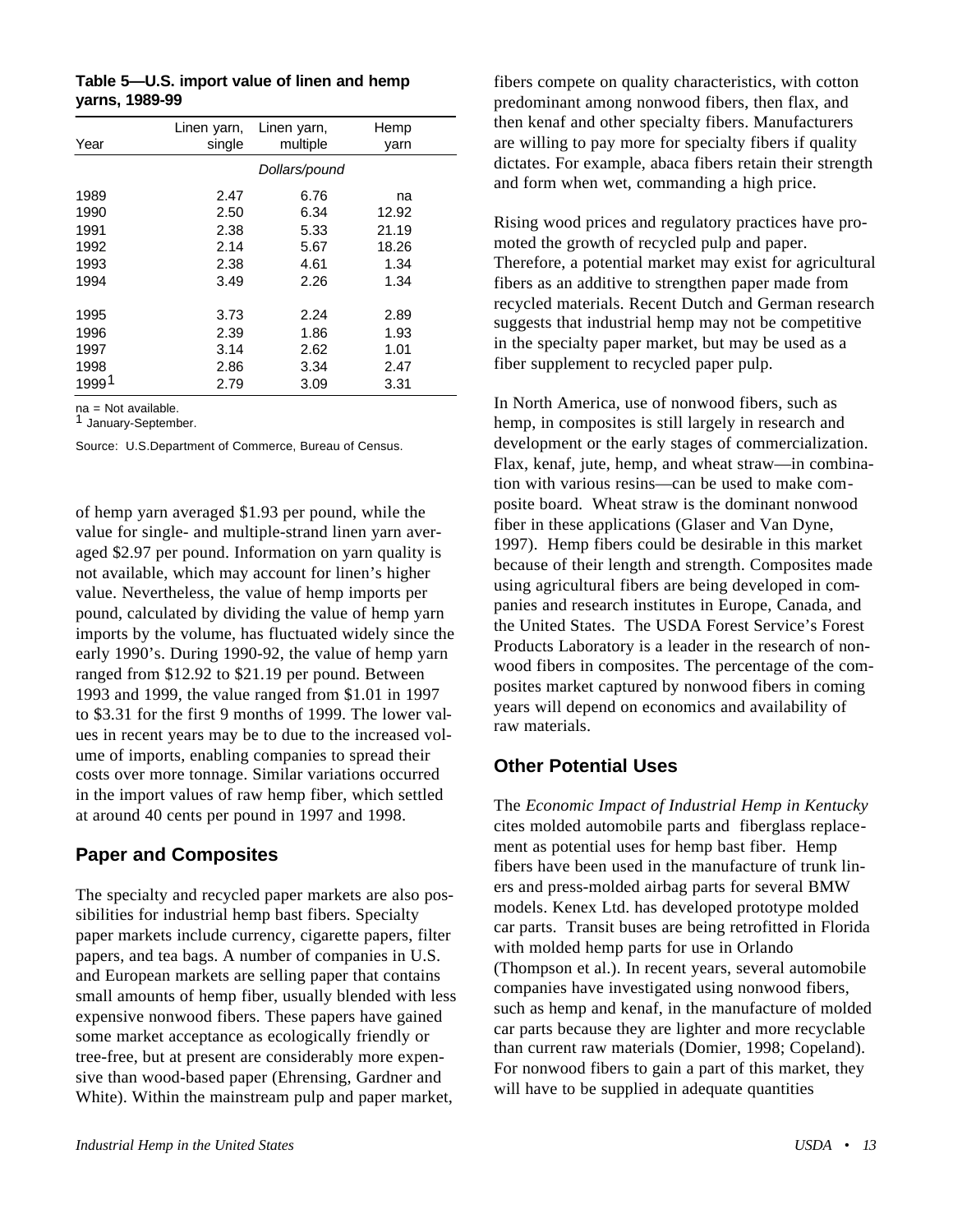throughout the year at prices competitive with current raw materials.

The Kentucky report also suggests that hemp and other nonwood fibers could replace fiberglass in certain applications. The short fiber length and absorbent properties of these fibers would limit their use to replacing chopped fiberglass and in applications where moisture is not a problem. Given current market conditions, it can be assumed that synthetic fibers are the raw material of choice because of their properties (e.g., moisture resistance), their price, or both.

#### **Hemp Hurds**

In countries currently producing industrial hemp, hurds are sold for a variety of uses, including animal

bedding, composites, and low-quality papers. According to Thompson et al. (1998), industrial hemp hurds appear to be price-competitive with wood chips, fine wheat straw, and other types of bedding used for high-value racehorses. Hemp hurds are favored over cheaper alternatives since they are more absorbent, and thus, reduce illness. Companies in England, France, and the Netherlands are making horse bedding from hurds. Some members of the racehorse industry in Kentucky have expressed interest in using hemp hurds (Patton, 1999). In addition, hurd-based cat litter is being sold in England, France, and Germany (Gardner and White). Since hurds are a joint product with the bast fiber, finding markets for hemp hurds may make the difference between a profitable and unprofitable industrial hemp enterprise.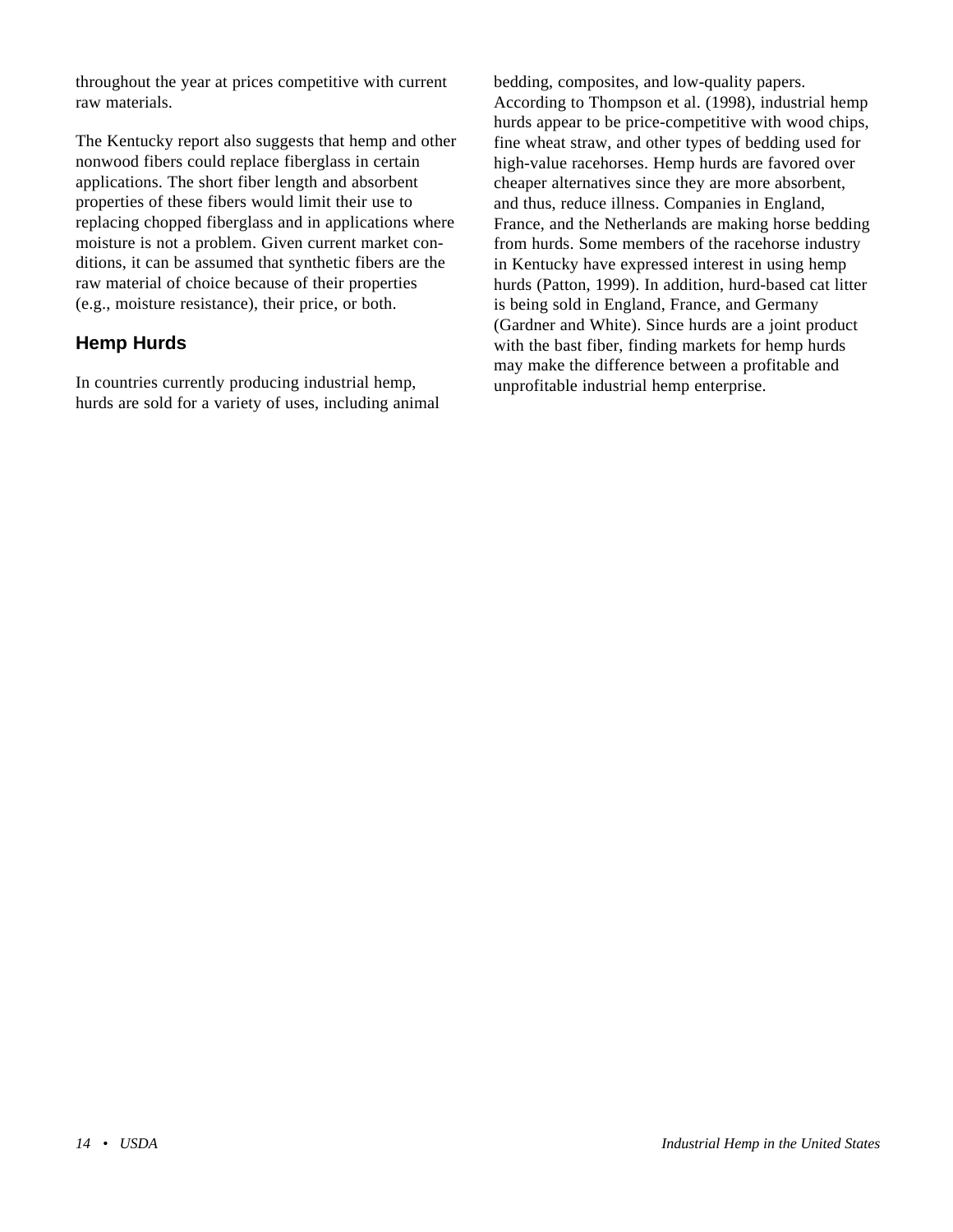# **Seed Markets**

<span id="page-19-0"></span>Thompson et al. (1998) estimated the demand for hemp seed by asking seed processing firms in the United States and Canada how many tons they purchased per month. They estimated North American demand at 1,300 tons at an average price of 39 cents per pound. Given yields in Germany of 1,000 pounds per acre, it would take 2,600 acres to satisfy the estimated demand for hemp seed. Ehrensing (1998) found bulk hemp seed prices at about 45 cents per pound, with strong demand. Hanks (Fall 1999) reports an average Canadian seed price of 41 cents per pound (60 cents Canadian) in 1999, but states that many observers fear overproduction of hemp in western Canada may bring crop prices down. In comparison, during the 1994/95-1998/99 marketing years, soybean, canola, and flaxseed prices averaged 10, 11, and 10 cents per pound, respectively (Ash, 1999).

According to Vantreese (1998), export prices of hemp seed have been extremely volatile in the last 20 years, mainly due to the variability of Chinese exports. China began producing and exporting hemp seed in large quantities in 1986, causing world prices to fall from 25 cents in 1985 to 15 cents per pound in 1986. In 1991, China stopped exporting hemp seed and prices nearly doubled in 1992. Prices peaked in 1995 at 41 cents a pound. During the 1990's, increased EU production of hemp also increased the demand for seed stock for planting, thereby raising export values.

Hemp seeds can be used as a food ingredient or crushed for oil and meal. The seed contains 20 percent high-quality, digestible protein, which can be consumed by humans, animals, and birds (Vantreese, 1998). The seed is approximately 29 to 34 percent oil by weight. The oil can be used both for human consumption and industrial applications (fig. 2). Due to the high content of polyunsaturated oils, it is fairly unstable and becomes rancid quickly unless preserved. The meal (seed cake) contains 25 to 30 percent protein and can be used in food and animal feed (Vantreese, 1998; Hinz, 1999).

Companies are using hemp seed in their products. Natural-product magazines, such as the *Natural Food Merchandiser* and *Organic & Natural News*, have advertised products containing hemp ingredients such as roasted hulled seed, nutrition bars, tortilla chips, pretzels, and beer. At least two breweries in the United States, as well as breweries in Canada, Germany, and

Switzerland, make hemp beer (*The Economist*; Gardner and White; Louie, 1998). One article touts hulled hemp seeds as more shelf-stable than flax and more digestible than soybeans and finds the seed in snacks, spreads, salad dressings, cheese, and ice cream (Rorie, 1999). The market potential for hemp seed as a food ingredient is unknown. However, it probably will remain a small market, like those for sesame and poppy seeds. Some consumers may be willing to pay a higher price for hemp-seed-containing products because of the novelty, but otherwise hemp seed will have to compete on taste and functionality with more common food ingredients.

Currently, a trendy use of hemp oil is for body-care products, such as lotions, moisturizers, shampoos, and lip balms (Marshall, 1998; Rorie). For example, The Body Shop, a British-based international skin products company, began selling hemp-oil-containing products about 2 years ago in the United States. In June 1999, the company reported that those seven or eight products now account for 10 percent of total sales. However, to meet this demand, The Body Shops imports only 12 tons of organic hemp seed oil a year into the United States (Patton).

Hemp oil is also sold in health food stores as a nutritional supplement. The oil is mechanically (cold) pressed from the seed to maintain its quality and integrity. According to one industry participant, coldpressed hemp oil has a dark green color and nutty flavor (Hemp-Agro). It contains roughly the same ratio of linoleic and linolenic acids that would be found in a nutritionally balanced diet (Marshall, Hinz). In addition to these two essential fatty acids, hemp oil contains 1 to 4 percent gamma-linolenic acid (GLA). GLA is also available from evening primrose and borage oils that, because of their unpleasant taste, are sold only in capsule form (Marshall, Hemp-Agro).

The market for hemp oil is limited by a number of factors. First, mechanical crushing produces a lower oil yield than crushing combined with solvent extraction. Nor does hemp oil undergo degumming and bleaching as do many other vegetable oils. Some consumers prefer an oil that has been processed without chemicals, but others may dislike hemp oil's color or taste. Second, the oil is high in unsaturated fatty acids, which can easily oxidize, so it must be kept in darkcolored bottles and has a limited shelf life. Like flax and safflower oils, which also are highly unsaturated,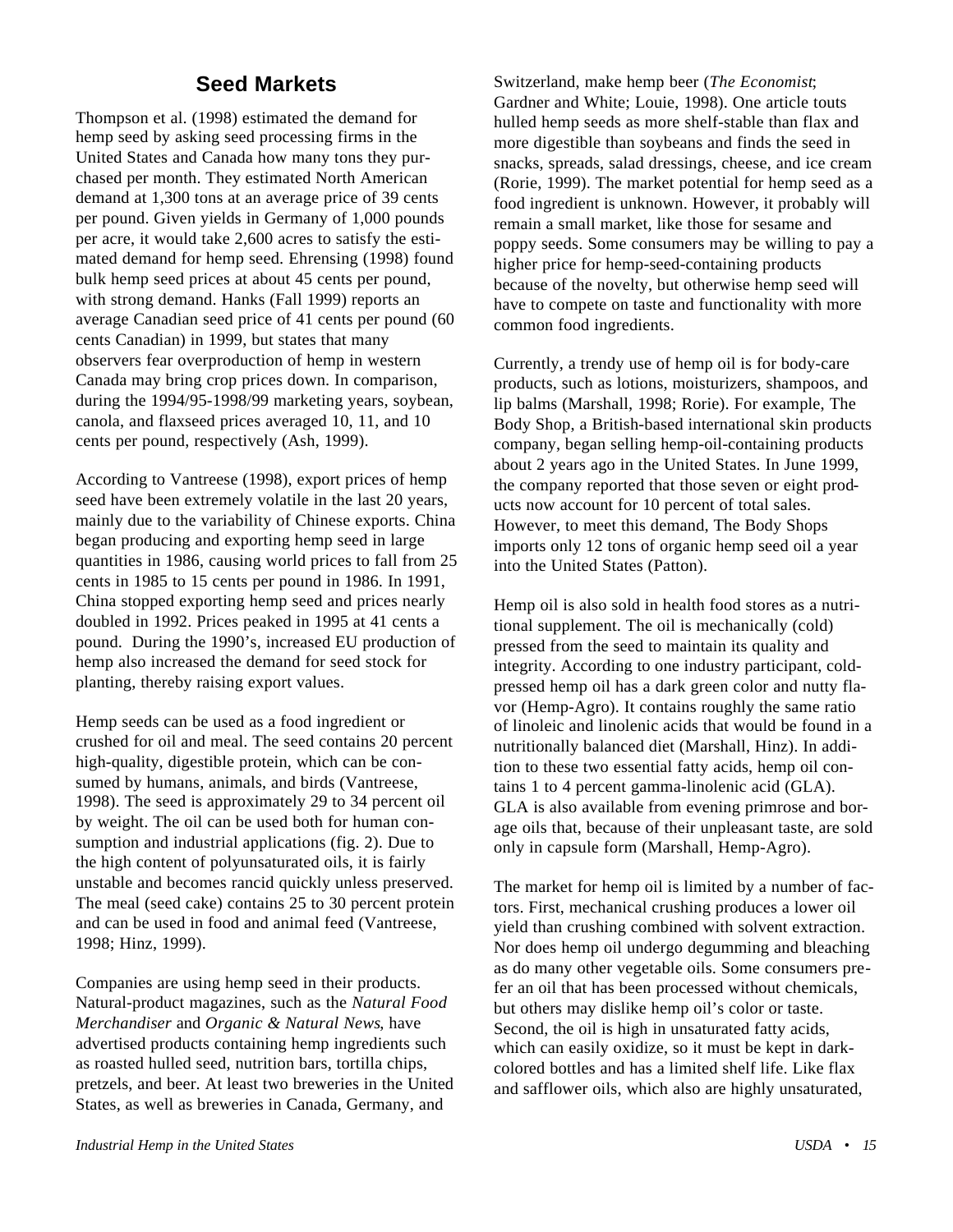| Table 6-U.S. use of selected vegetable oils in     |
|----------------------------------------------------|
| industrial applications, 1978/79-1998 <sup>1</sup> |

| Year <sup>2</sup> | All fats<br>and oils <sup>3</sup> | Linseed<br>oil | Tung<br>oil | Linseed<br>and |
|-------------------|-----------------------------------|----------------|-------------|----------------|
|                   |                                   |                |             | tung oils      |
|                   |                                   | Million pounds |             |                |
| 1978/79           | 4,443.9                           | 207.5          | 13.5        | 221.0          |
| 1979/80           | 4,216.1                           | 160.0          | 15.7        | 175.7          |
| 1980/81           | 4.163.2                           | 127.6          | 16.6        | 144.2          |
| 1981/82           | 3,721.0                           | 92.7           | 14.6        | 107.3          |
| 1982/83           | 3.649.6                           | 97.6           | 12.2        | 109.8          |
| 1983/84           | 3,982.1                           | 121.2          | 19.7        | 140.9          |
| 1984/85           | 3,665.0                           | 166.0          | 12.4        | 178.4          |
| 1985/86           | 3.571.3                           | 176.9          | 11.6        | 188.5          |
| 1986/87           | 5,990.6                           | 280.8          | 12.2        | 293.0          |
| 1987/88           | 4.098.1                           | 159.3          | 14.8        | 174.1          |
| 1988/89           | 3,805.4                           | 154.9          | 7.7         | 162.6          |
| 1989/90           | 3.509.8                           | 110.5          | 8.9         | 119.4          |
| 1991              | 3,745.1                           | 95.8           | 6.4         | 102.2          |
| 1992              | 3,727.9                           | 154.4          | 7.3         | 161.7          |
| 1993              | 3,646.2                           | 125.8          | 11.2        | 137.0          |
| 1994              | 4,307.5                           | 124.3          | 9.3         | 133.6          |
| 1995              | 3.760.2                           | 112.8          | 20.2        | 133.0          |
| 1996              | 3,588.7                           | 98.6           | 21.3        | 119.9          |
| 1997              | 3,889.8                           | 83.0           | 19.4        | 102.4          |
| 1998              | 3,695.4                           | 79.4           | 14.3        | 93.7           |

1 Includes soaps, paints, varnishes, resins, plastics, lubricants, fatty acids, and other products.

2 Crop year runs from October 1 to September 30. Annual totals reported on a calendar year basis beginning in 1991.

3 Includes castor oil, coconut oil, tallow (beef fat), lard (pork fat), linseed oil, rapeseed oil, soybean oil, tall oil, and tung oil.

Source: U.S. Department of Commerce, Bureau of Census.

hemp oil should not be used for frying. Third, to be used as a salad oil, it will have to be tested by the U.S. Food and Drug Administration and found "generally recognized as safe." In Canada, hemp foods are now regulated as novel foods, a legislative category developed primarily for products containing genetically modified organisms (Hanks, Fall 1999).

As a drying oil, hemp oil would have to compete with manmade chemicals and plant-based oils, such as linseed and tung oils, in industrial applications. As with industrial uses of all plant and animal oils and fats, use of linseed and tung oils has fluctuated in the last two decades, with no apparent upward or downward trend (table 6). Hemp oil would have to compete on functionality and price with current raw materials in these established industrial markets.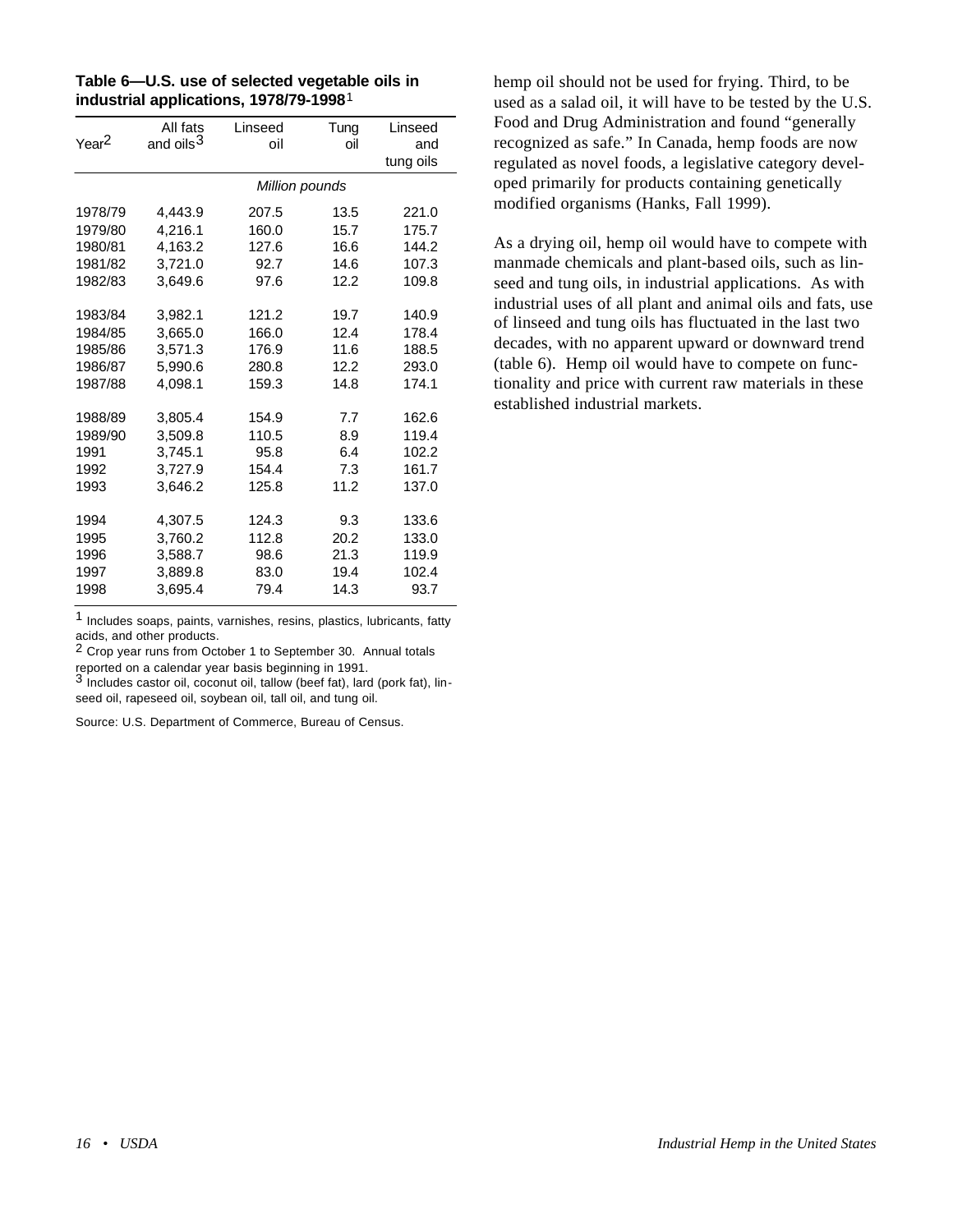# <span id="page-21-0"></span>**Potential U.S. Production and Processing**

Potential yields and processing methods, along with farmer costs and returns, are important considerations when evaluating industrial hemp as a potential U.S. crop. Revenue is dependent on yields and market prices. Generally, the lower the market price, the greater the yield must be for producers to break even or make a profit. In addition, U.S. experience with kenaf and flax may lend insights into the processing hurdles hemp may face in the United States.

#### **Possible Yields**

The Oregon study summarizes hemp yields reported by researchers from various countries since the 1900's (Ehrensing). Early in this century, U.S. dry-stem yields ranged from 2 to 12.5 tons per acre, but averaged 5 tons per acre under good conditions. Research trials in Europe during the last four decades had dry-matter yields that ranged from 3.6 to 8.7 tons per acre. In the Netherlands, research trials during the late 1980's reported dry-stem yields of 4.2 to 6.1 tons per acre. Recent commercial production in England produced average dry-matter yields of 2.2 to 3 tons per acre on several thousand acres over several years. Experimental production in Canada during 1995 and 1996 yielded 2.5 to 3 tons of dry stems per acre. According to the study, some of the variation in yield

can be attributed to different measurement practices. For example, European authors generally report total above-ground dry matter, including stems, leaves, and seed, versus the dry-stem yields reported by other researchers.

Vantreese (1998) reports that hemp seed yields have increased dramatically in recent years. In 1997, world average yields reached 876 pounds per acre. Yields ranged significantly, from a high of 1,606 pounds per acre in China, where the seed is consumed, to 595 pounds per acre in France, where much of the production is certified planting seed. In Germany, current seed yields are about 1,000 pounds per acre (Thompson et al.), while those in Eastern Europe range from 350 to 450 pounds per acre (Mackie, 1998). In Canada, seed yields in 1999 averaged 800 pounds per acre (Hanks, Fall 1999).

#### **Processing**

In addition to the uncertainty about yields, there is some question as to whether hemp fibers can be profitably processed in the United States. As was outlined earlier, the technologies used to process hemp fiber have not changed much and they require capital investment and knowledgeable workers. Research is under way to streamline harvesting, retting, and fiber separation, but those technological breakthroughs have yet to occur. Traditional retting and fiber-separation

| Table 7—Estimated enterprise costs for hemp production in Kentucky, 1994 |  |  |
|--------------------------------------------------------------------------|--|--|
|                                                                          |  |  |

| Costs                                     | Fiber <sup>1</sup> | Seed           | Certified seed |
|-------------------------------------------|--------------------|----------------|----------------|
|                                           |                    | Dollars/acre   |                |
| Variable costs:                           |                    |                |                |
| Seed (pounds)                             | (40)<br>80.00      | $(10)$ 20.00   | $(10)$ 20.00   |
| Fertilizer                                | 33.58              | 33.58          | 33.58          |
| Lime (tons)                               | 10.82<br>(1)       | 10.82<br>(1)   | 10.82<br>(1)   |
| Fuel, oil (hours)                         | 16.02<br>(4.5)     | (2.2)<br>12.22 | (2.2)<br>12.22 |
| Repairs                                   | 9.35               | 17.60          | 17.60          |
| Interest                                  | <u>7.93</u>        | 4.24           | 4.24           |
| Total                                     | 184.12             | 98.46          | 98.46          |
| Fixed costs <sup>2</sup>                  | 46.08              | 41.25          | 64.84          |
| <b>Operator labor<sup>3</sup></b> (hours) | 56.00<br>(8)       | (8)<br>56.00   | $(10)$ 70.00   |
| <b>Total enterprise costs</b>             | 286.20             | 195.71         | 233.30         |

<sup>1</sup> Harvested and sold as raw stalks.

2 Depreciation, taxes, insurance.

Source: McNulty.

<sup>3</sup> At \$7 per hour.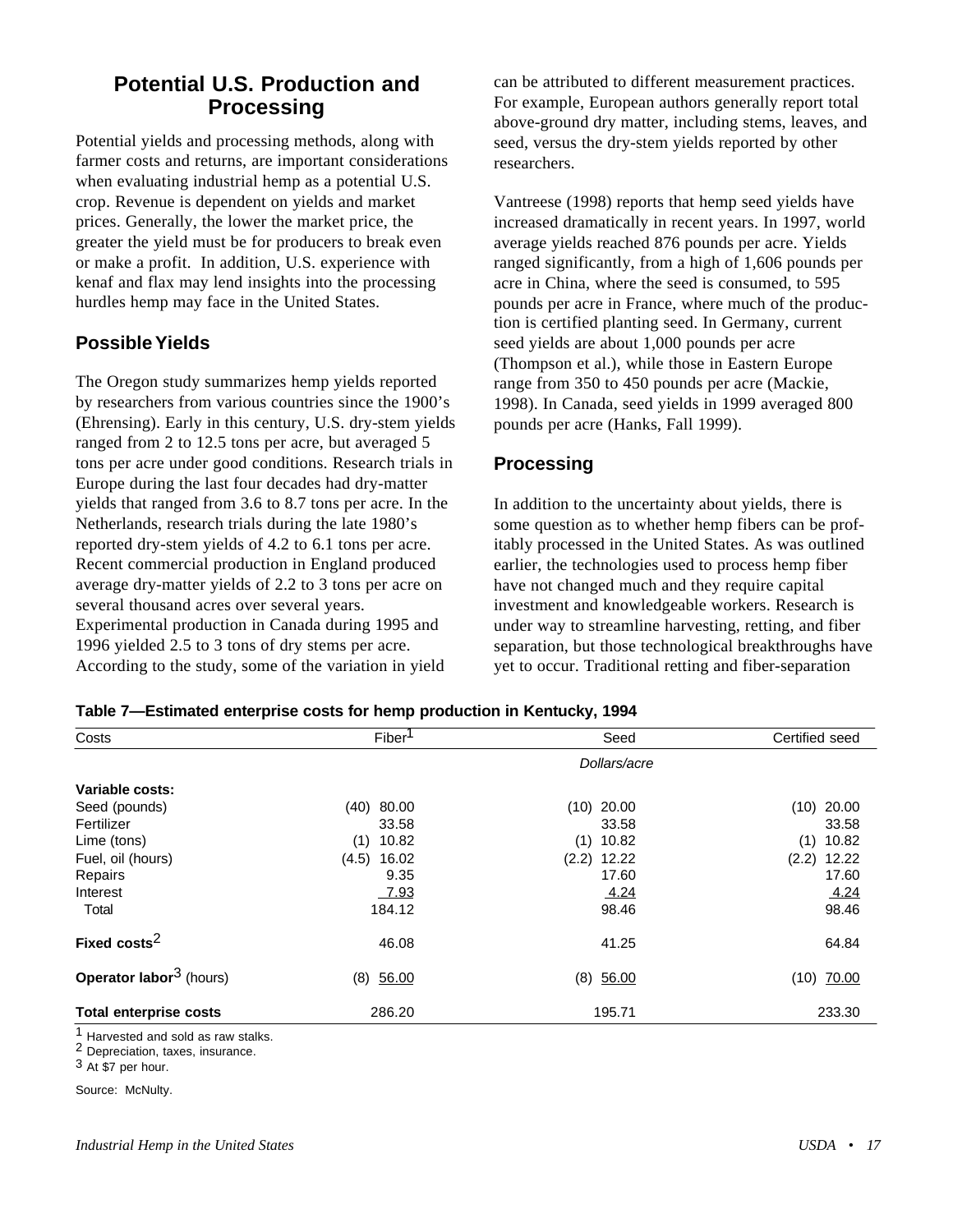processes—both labor and resource intensive—could limit the ability of U.S. hemp producers to compete against major suppliers such as China, Hungary, Poland, and Romania.

Specialty oilseed crushing mills that could accommodate hemp seed do exist in the United States. According to the *Soya & Oilseed Bluebook*, companies in North Dakota, Minnesota, Georgia, and North Carolina mechanically crush flaxseed, borage, safflower, canola, sunflowerseed, crambe, peanuts, and cottonseed (Soyatech, 1999).

#### **Estimated Costs and Returns**

Both the 1995 Kentucky Task Force report (McNulty) and the 1998 Kentucky impact analysis (Thompson et al.), as well as the Oregon and North Dakota studies (Ehrensing, Kraenzel et al.), present estimated costs and returns for hemp production. All include estimates for fiber (stalk) production. The 1995 Kentucky, 1998 Kentucky, and North Dakota reports also present estimates on seed production. In addition, most of the studies compare the estimated hemp costs and returns to those for other crops.

The Kentucky Task Force estimated total costs which include variable costs, fixed costs, and operator labor—to be \$286 per acre for hemp fiber, \$196 for seed, and \$233 for certified seed (table 7). These costs

were comparable to 1993 estimated expenses for producing corn and double-crop wheat/soybeans in Kentucky (table 8). The analysis assumed that hemp grown for fiber would be harvested and sold as raw stalks on a dry-weight basis. Various sources priced raw, dry defoliated stalks at \$60 to \$125 per metric ton. Yields were assumed to range from 7 to 15 metric tons per hectare (2.8-6.1 metric tons per acre), based largely on European studies. Thus, potential returns for hemp fiber ranged from a low price/low yield estimate of \$170 per acre to a high price/high yield return of \$759 per acre (table 8). With estimated production expenses of \$286, net returns for hemp for fiber ranged from -\$116 to \$473 per acre. Returns for hemp seed were estimated to range from \$60 to \$800 per acre. Given costs of production at \$196 per acre, net returns ranged from -\$136 to \$604 per acre (McNulty).

The Oregon report also estimated costs and returns for hemp grown for fiber, using typical costs associated with irrigated field corn in the Pacific Northwest (table 9). Variable and fixed costs for hemp were estimated at \$371 and \$245 per acre, respectively. The dry-matter yield was assumed to be 5 tons per acre, which is consistent with the higher average yields reported in Western Europe using well-adapted cultivars. A price of \$75 per dry ton was based on the price of wood chips in the Pacific Northwest, as it was anticipated that the fiber could be used by local composite and paper companies. Given this yield and price, gross

|                                 |                        |                    |          | Estimated cost per acre |       |       |                        |  |
|---------------------------------|------------------------|--------------------|----------|-------------------------|-------|-------|------------------------|--|
| Crop <sup>1</sup>               | Yield per acre         | Return<br>per acre | Variable | Fixed                   | Labor | Total | Net return<br>per acre |  |
|                                 |                        |                    |          | <b>Dollars</b>          |       |       |                        |  |
| Fiber hemp <sup>2</sup>         | 2.8-6.1 metric<br>tons | 170-759            | 184      | 46                      | 56    | 286   | -116 to 473            |  |
| Hemp seed <sup>3</sup>          | na                     | 60-800             | 98       | 41                      | 56    | 196   | $-136$ to 604          |  |
| Corn grain                      | 110 bushels            | 231                | 155      | 46                      | 32    | 233   | $-2$                   |  |
| Wheat/soybeans<br>(double crop) | 45/28 bushels          | 300                | 149      | 44                      | 37    | 230   | 70                     |  |
| Tomatoes<br>(for processing)    | 27 tons                | 2,430              | 1,278    | 154                     | 231   | 1,663 | 767                    |  |
| Burley tobacco                  | 2,500 pounds           | 4,375              | 1,905    | 626                     | 700   | 3,231 | 1,144                  |  |

#### **Table 8—Estimated costs of production and returns for various crops in Kentucky, 1993 or 1994**

 $na = Not available$ .

 $1$  For all crops except hemp, source is University of Kentucky, Department of Agricultural Economics crop budgets for 1993.

2 Various sources priced dry, defoliated stalks at \$60 to \$125 per metric ton.

 $3$  One source estimated returns at \$60 to \$171 per acre for seed (for oil and feed), while another estimated seed returns at \$800 per acre (2,000 pounds per acre at 40 cents per pound).

Source: McNulty.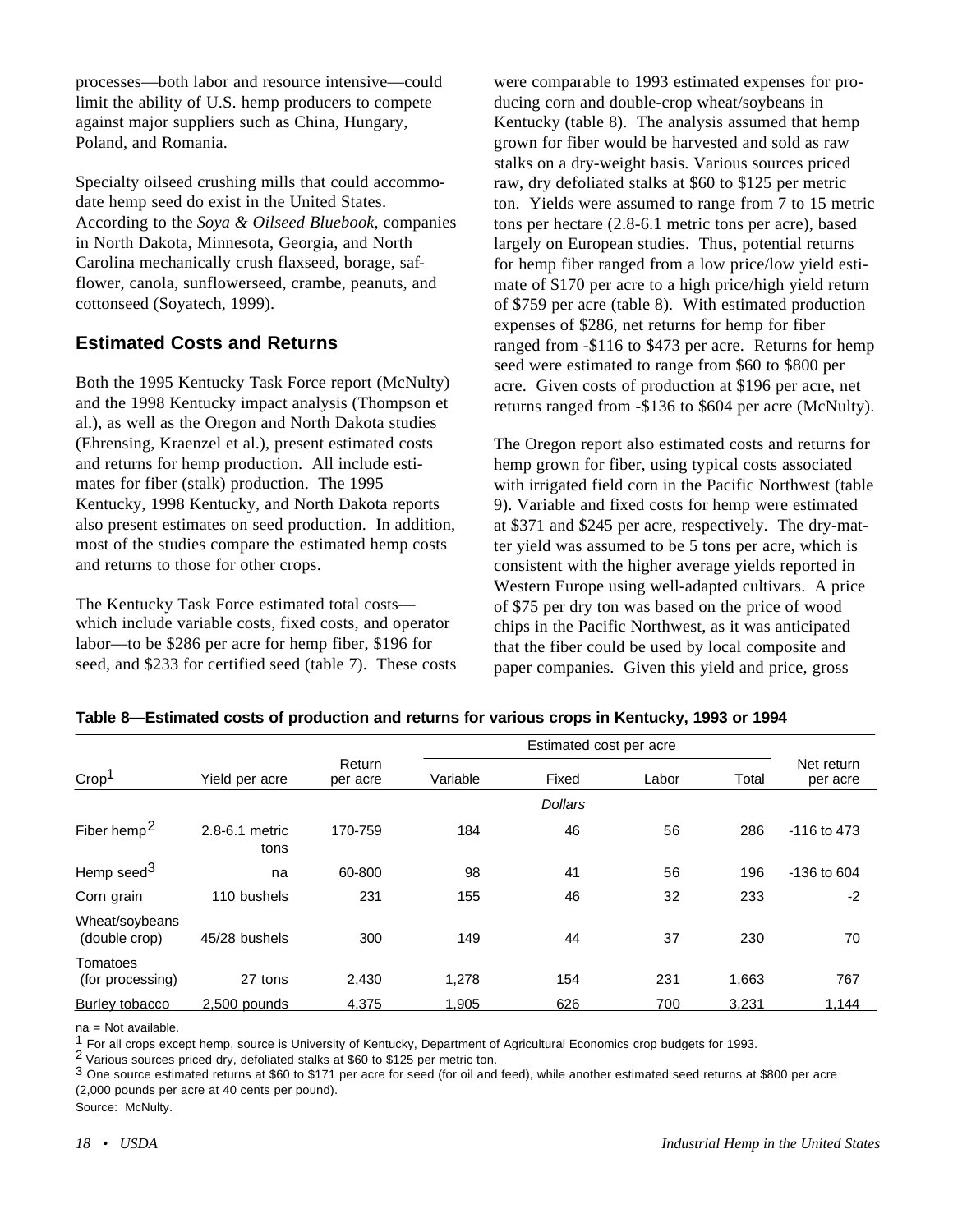|                                         |              | Dollars/ton  |  |
|-----------------------------------------|--------------|--------------|--|
| Item                                    | Dollars/acre | (dry weight) |  |
| <b>Variable costs:</b>                  |              |              |  |
| Cultural                                |              |              |  |
| Tillage and planting                    | 40.00        | 8.00         |  |
| Hemp seed                               | 34.00        | 6.80         |  |
| Fertilizer and application <sup>3</sup> | 85.00        | 17.00        |  |
| Irrigation                              | 62.00        | 12.40        |  |
| Total                                   | 221.00       | 44.20        |  |
| Harvest <sup>4</sup>                    |              |              |  |
| Forage chopper (\$3/ton)                | 15.00        | 3.00         |  |
| Raking (\$1.50/ton)                     | 7.50         | 1.50         |  |
| Baling, large square                    |              |              |  |
| bales (\$9.80/ton)                      | 49.00        | 9.80         |  |
| Loading and trucking                    |              |              |  |
| (\$3.00/ton)                            | 15.00        | 3.00         |  |
| Total                                   | 86.50        | 12.80        |  |
| Miscellaneous                           |              |              |  |
| Operating capital interest              | 29.78        | 5.96         |  |
| Pickup                                  | 7.68         | 1.54         |  |
| Farm truck                              | 6.34         | 1.27         |  |
| General overhead                        | 20.00        | 4.00         |  |
| Total                                   | 63.80        | 12.76        |  |
| Total variable costs                    | 371.30       | 69.76        |  |
| <b>Fixed costs:</b>                     |              |              |  |
| Land rent                               | 150.00       | 30.00        |  |
| Insurance, machinery                    |              |              |  |
| and equipment                           | 3.00         | 0.60         |  |
| Irrigation system, depre-               |              |              |  |
| ciation and interest                    | 44.00        | 8.80         |  |
| Machinery and equipment,                |              |              |  |
| depreciation and interest               | <u>48.00</u> | 9.60         |  |
| Total                                   | 245.00       | 49.00        |  |
| <b>Total production costs</b>           | 616.30       | 118.76       |  |
| <b>Gross income</b>                     |              |              |  |
| (yield = 5 tons/acre) $5$               | 375.00       | 75.00        |  |
|                                         |              |              |  |
| Net projected returns                   | $-241.30$    | -43.76       |  |

**Table 9—Estimated production budget for hemp in**

**the Pacific Northwest**1

<sup>1</sup> Budget was developed using typical costs associated with irrigated field corn in the Pacific Northwest. Production practices were chosen to maximize stem dry-weight yield for possible production of composite wood products or paper.  $\frac{2}{2}$  25 pounds/acre at \$1.36/pound. The assumed cost of hemp seed is the average of prices reported for commercially available European hemp varieties. Cost of shipping from Europe was not included. 3 600 pounds/acre 16-16-16 at \$250/ton. 4 Based on cost of operating silage corn harvesters and local cost of raking and baling hay and grass seed straw. No costs associated with retting, such as additional irrigation, are included. <sup>5</sup> The dry matter yield is assumed to be 5 tons/acre, which is consistent with the higher average yields reported in Western Europe using well-adapted hemp cultivars. An assumed price of \$75 per dry ton was used in the analysis since prices for wood chips in the Pacific Northwest have risen over the past decade and this trend is expected to continue.

Source: Ehrensing.

revenue would be \$375 per acre and net returns would be -\$241 per acre (Ehrensing).

The Oregon report presents a sensitivity analysis of net returns based on various yields and potential market prices (table 10). Most of the net returns remain negative except under the highest yield/price combinations. The analysis was further refined to see if dual production was any more profitable. The cost of combine seed harvest, \$20 per acre, was added to variable costs, and stalk yields were lowered to 2.5 tons per acre with a price of \$75 per ton. Again, most of the net returns are negative except for the highest yield/price combinations (table 11) (Ehrensing).

The 1998 Kentucky report estimates costs and returns for hemp grown for fiber (straw), seed (grain), certified seed, and both fiber and seed (table 12). The cost esti-

#### **Table 10—Estimated net return per acre from hemp production in the Pacific Northwest at various price and yield levels**

| Yield (tons |           |           | Price (dollars/ton) |           |
|-------------|-----------|-----------|---------------------|-----------|
| per acre)   | 50        | 75        | 100                 | 125       |
|             |           |           | Dollars/acre        |           |
| 3           | $-431.70$ | $-356.70$ | $-281.70$           | $-206.70$ |
| 4           | $-399.00$ | $-299.00$ | $-199.00$           | $-99.00$  |
| 5           | $-366.30$ | $-241.30$ | $-116.30$           | 8.70      |
| 6           | $-333.60$ | $-183.60$ | $-33.60$            | 116.40    |
|             | $-300.90$ | $-125.90$ | 49.10               | 224.10    |

Source: Ehrensing.

#### **Table 11—Estimated net return per acre from dualpurpose hemp production in the Pacific Northwest at various seed prices and yield levels**1

| Seed price      |        | Seed yield (pounds/acre) |        |  |  |
|-----------------|--------|--------------------------|--------|--|--|
| (dollars/pound) | 500    | 750                      | 1000   |  |  |
|                 |        | Dollars/acre             |        |  |  |
| 0.30            | $-255$ | $-181$                   | $-106$ |  |  |
| 0.35            | $-231$ | $-143$                   | -56    |  |  |
| 0.40            | $-206$ | $-106$                   | -6     |  |  |
| 0.45            | -181   | -68                      | 45     |  |  |
| 0.50            | -156   | -31                      | 94     |  |  |
| 0.55            | $-131$ |                          | 144    |  |  |
| $\overline{ }$  |        |                          |        |  |  |

<sup>1</sup>The cost of combine seed harvest, \$20 per acre, was added to variable costs. Hemp stem yield was assumed to be 2.5 tons per acre with a price of \$75 per ton. Other assumptions are the same as those used for table 9.

Source: Ehrensing.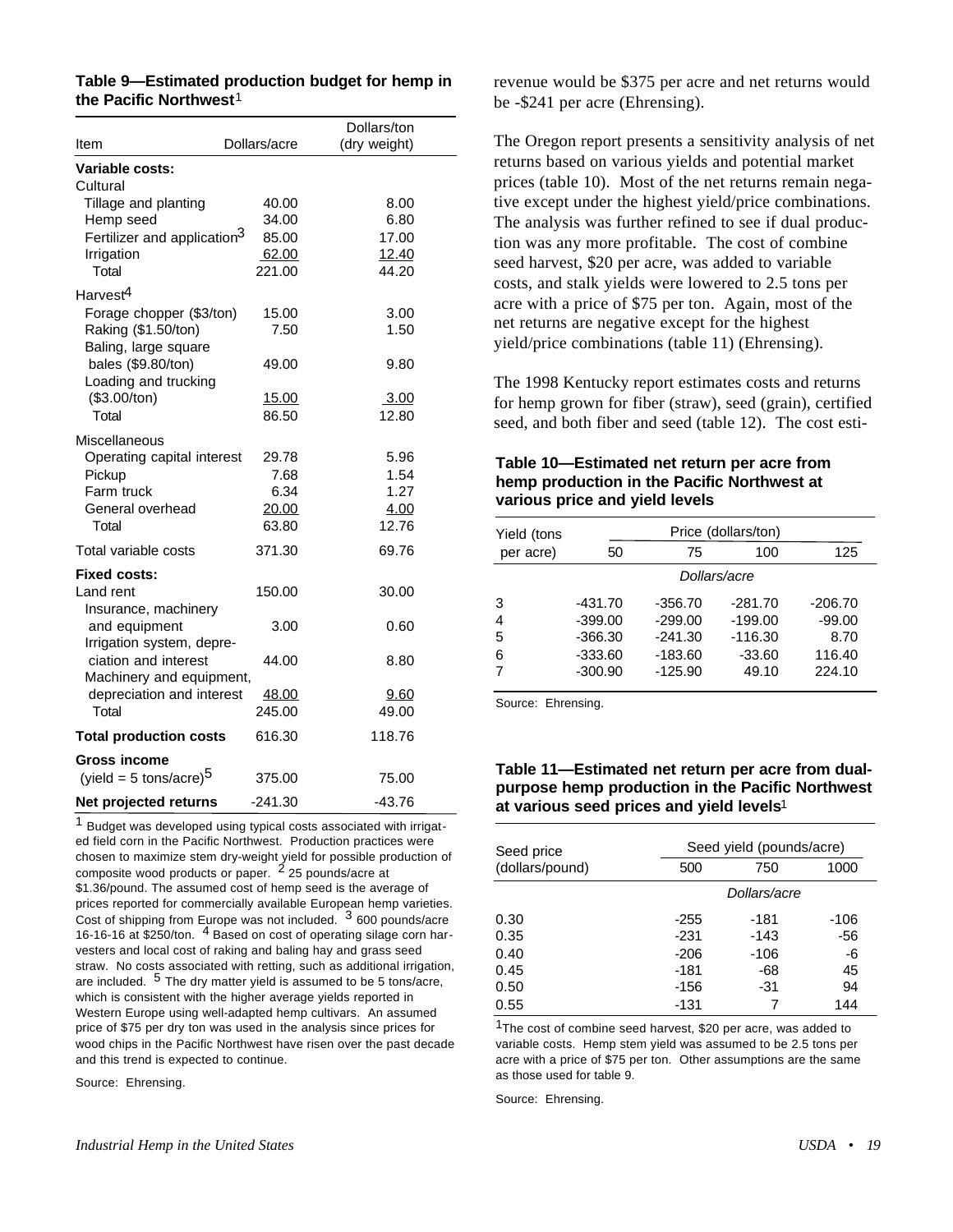| Item                          | Fiber <sup>2</sup> | Seed <sup>2</sup> | Certified seed | Fiber and seed <sup>2</sup> |
|-------------------------------|--------------------|-------------------|----------------|-----------------------------|
|                               |                    | Dollars/acre      |                |                             |
| Variable costs:               |                    |                   |                |                             |
| Seed (pounds)                 | 125.00<br>(50)     | 25.00<br>(10)     | 25.00<br>(10)  | 125.00<br>(50)              |
| Fertilizer                    | 45.01              | 45.01             | 45.01          | 45.01                       |
| <b>Herbicides</b>             | 0.00               | 10.95             | 10.95          | 0.00                        |
| Lime (tons)                   | 12.12<br>(1)       | 12.12<br>(1)      | 12.12<br>(1)   | 12.12<br>(1)                |
| Fuel, oil (hours)             | 18.43<br>(4.5)     | 14.06<br>(2.2)    | (2.2)<br>14.06 | 22.25<br>(2.2)              |
| Repair                        | 16.14              | 30.38             | 30.38          | 23.12                       |
| Interest                      | 8.38               | 5.24              | 5.24           | 8.94                        |
| Storage                       | 5.00               | 5.00              | 5.00           | 5.00                        |
| Transport to processor        | 27.20              | 8.00              | 5.60           | 24.00                       |
| Total                         | 257.28             | 155.76            | 153.36         | 265.44                      |
| Fixed costs <sup>3</sup>      | 50.27              | 45.00             | 70.73          | 75.05                       |
| Operator labor <sup>4</sup>   |                    |                   |                |                             |
| (hours)                       | $(8)$ 56.00        | $(8)$ 56.00       | $(10)$ 70.00   | (9)<br>63.00                |
| <b>Total enterprise costs</b> | 363.55             | 256.76            | 294.09         | 403.49                      |
| <b>Stalk revenue</b>          | 680.00             | 60.00             | 60.00          | 450.00                      |
| Stalk yield                   | 3.4 tons/acre      | 0.5 tons/acre     | 0.5 tons/acre  | 2.25 tons/acre              |
| Price per ton                 | 200/ton            | 120/ton           | 120/ton        | 200/ton                     |
| Seed revenue                  | na                 | 416.91            | 840.00         | 273.00                      |
| Seed yield                    | na                 | 1,069 lbs/acre    | 700 lbs/acre   | 700 lbs/acre                |
| Price per pound               | na                 | 0.39/pound        | 1.20/pound     | 0.39/pound                  |
| <b>Total revenue</b>          | 680.00             | 476.91            | 900.00         | 723.00                      |
| <b>Profit</b>                 | 316.45             | 220.15            | 605.91         | 319.51                      |

#### **Table 12—Estimated growing costs and returns for industrial hemp in Kentucky using 1997 technology, yields, and, prices**1

na = Not applicable.

 $1$  Figures are based on estimates in McNulty (1995) and updated to 1997 based on the increased costs of growing corn. Also, herbicide, storage, and transport-to-processor costs were added; estimates for repair were increased by 50 percent; 50 pounds of hemp seed per acre were assumed for cultivating hemp for fiber rather than 40 pounds.

2 Referred to in the report as straw and grain.

3 Fixed costs include depreciation, taxes, and insurance.

4 At \$7 per hour.

Source: Thompson et al.

mates are based on the 1995 Kentucky report and updated to 1997 with some modifications. The yields used in the analysis are from Germany. The prices, based on import prices and/or prices paid in Canada, were estimated to be 39 cents per pound for seed, \$1.20 per pound for certified seed for planting, and \$200 per ton for hemp stalks. The residual stalks from seed production were estimated to fetch \$120 per ton. Total costs ranged from \$257 to \$403 per acre. According to the report, these cost estimates are consistent with those made by Reichert (1994), by Kenex Ltd., and from German cultivation data (Thompson et al.).

Estimated revenue ranges from \$477 per acre for seed to \$900 per acre for certified seed. Thompson et al.

admit that the very high returns calculated in these estimates cannot be sustained. While most of their discussion focuses on why the price of certified seed will decrease, little attention is given to stalk prices. The price they used for stalks is the first-year (1998) price offered by Kenex Ltd., the Ontario firm contracting for hemp acreage, which is not representative of long-term stalk prices. With new crops, firms often have to offer farmers an initial premium to induce them to experiment with a new crop and to compensate them for lower initial yields and the forgone returns of a conventional crop. Thus, many of the revenue estimates likely overstate average annual returns. Given the high estimates, it is not surprising that when compared with conventional field crops, hemp net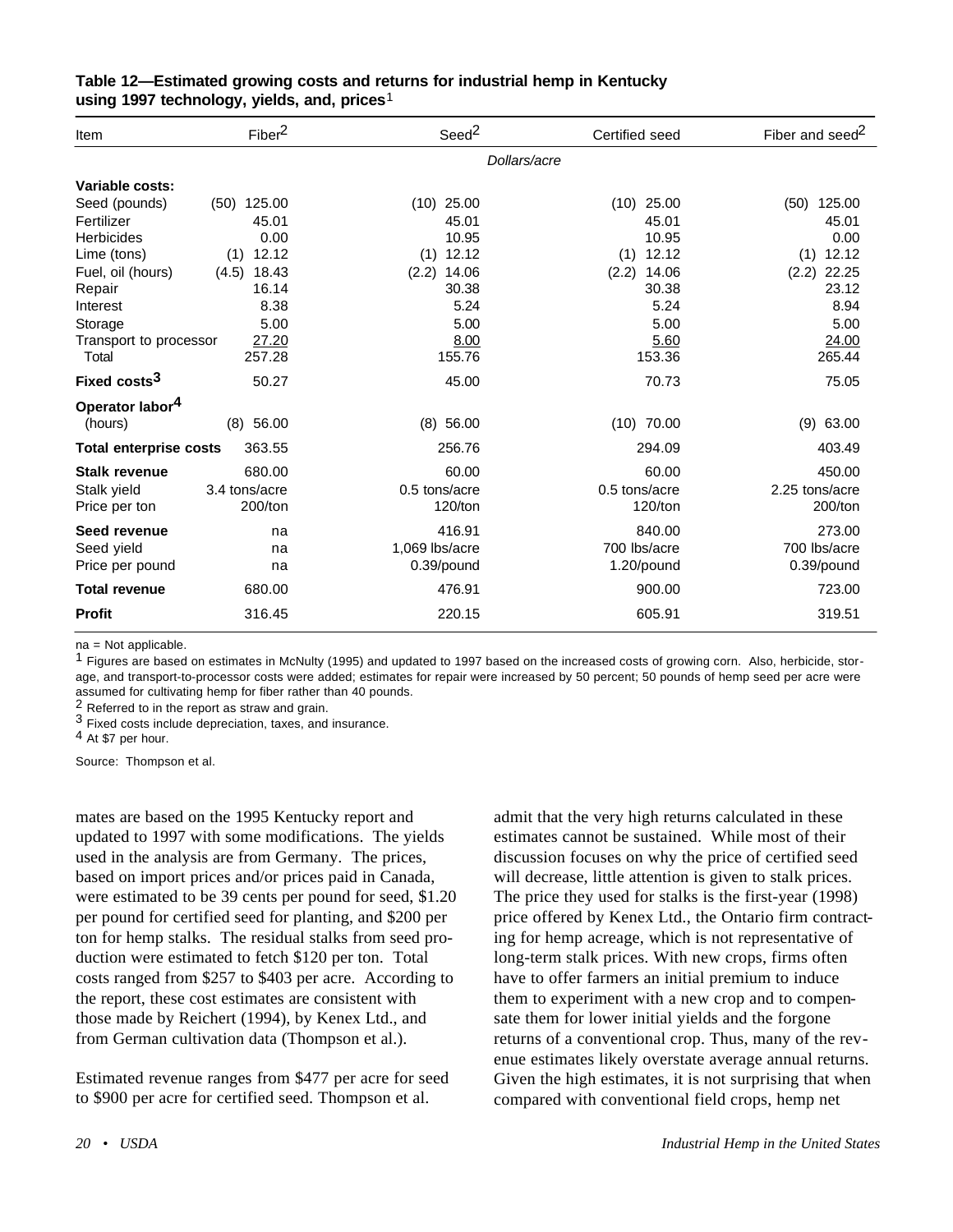#### **Table 13—Estimated returns to land, capital, and management per acre for industrial hemp and common Kentucky crops, 1997**

| Crop                                       | Estimated return to land,<br>capital, and management |  |
|--------------------------------------------|------------------------------------------------------|--|
|                                            | Dollars/acre                                         |  |
| Hemp, seed only                            | 220.15                                               |  |
| Hemp, fiber only                           | 316.45                                               |  |
| Hemp, seed and fiber                       | 319.51                                               |  |
| Hemp, certified seed only                  | 605.91                                               |  |
| Grain sorghum, conventional tillage        | 10.51                                                |  |
| Wheat, reduced tillage                     | 14.24                                                |  |
| Continuous corn                            | 75.71                                                |  |
| Popcorn, reduced tillage                   | 78.25                                                |  |
| Soybeans, no-till, rotation following crop | 102.20                                               |  |
| No-till corn, rotation following soybeans  | 106.48                                               |  |
| White corn, rotation following soybeans,   |                                                      |  |
| reduced tillage                            | 135.84                                               |  |
| Alfalfa hay                                | 141.34                                               |  |
| Barley/no-till soybeans, double-crop       |                                                      |  |
| following corn                             | 158.09                                               |  |
| Wheat/no-till soybeans, double-crop        |                                                      |  |
| following corn                             | 158.43                                               |  |
| Grass legume hay, round bales              | 161.56                                               |  |
| Dark air-cured tobacco                     | 182.48                                               |  |
| Dark fire-cured tobacco                    | 1,104.87                                             |  |
| Burley tobacco, baled, nonirrigated        | 1,563.48                                             |  |

Source: Thompson et al.

returns were higher than those for all the selected crops except tobacco (table 13).

The costs and returns in the North Dakota report are based on a dual-purpose crop in Ontario, Canada. Information from Vantreese (1997) was used as the

basis for the three price/yield scenarios. Prices ranged from \$5.51 to \$6.80 per bushel for seed and from \$40.44 to \$51.45 per ton for fiber (table 14). Yield estimates ranged from 14.3 to 23.8 bushels of seed per acre and 2.5 to 3 tons of fiber per acre. Total costs were estimated at \$175 per acre, while potential revenue ranged from \$180 to \$316 per acre, resulting in net returns of \$5 to \$142 per acre. The return for the low-price/low-yield hemp scenario was comparable to those for most of the comparison crops in the study. Only irrigated potatoes had higher net returns than any of the three hemp scenarios (Kraenzel et al.).

Among the studies, total costs ranged from \$175 for North Dakota to \$616 in Oregon (table 15). A lot of the variation can be attributed to differences in fixed costs. For example, fixed costs in the Kentucky studies, which do not include land rent, are estimated at \$75 per acre or below. In the Oregon report, fixed costs are \$245 per acre, including land rent and irrigation-system depreciation. When land and irrigation costs are removed, fixed costs drop to \$51. Also, when land rents, estimated at \$65 to \$75 (Vantreese, personal communication), are added to the Kentucky estimates, fixed costs range from \$106 to \$150. The estimates also may differ due to varying assumptions about production practices and may reflect different cost structures among the States. The Oregon study did cite high land costs as one reason hemp production may not be viable in the Pacific Northwest (Ehrensing).

#### **Table 14—Estimated costs and returns for hemp and other crops in North Dakota, 1998**

| Crop                                    | Average yield               | Average price                 | Total revenue | Total costs    | Net returns |
|-----------------------------------------|-----------------------------|-------------------------------|---------------|----------------|-------------|
|                                         | Per acre                    | Dollars/unit                  |               | -Dollars/acre- |             |
| Low-price/low-yield hemp <sup>1</sup>   | 14.3 bushels;<br>$2.5$ tons | \$5.51/bushel:<br>\$40.44/ton | 179.96        | 174.63         | 5.33        |
| Average hemp <sup>1</sup>               | 19 bushels:<br>$2.75$ tons  | \$6.16/bushel:<br>\$45.96/ton | 248.13        | 174.63         | 73.49       |
| High-price/high-yield hemp <sup>1</sup> | 23.8 bushels:<br>3 tons     | \$6.80/bushel:<br>\$51,47/ton | 316.29        | 174.63         | 141.65      |
| Corn grain <sup>2</sup>                 | 54 bushels                  | 2.25                          | 121.50        | 159.70         | $-38.20$    |
| Spring wheat <sup>2</sup>               | 31 bushels                  | 3.71                          | 115.01        | 117.32         | $-2.31$     |
| Confectionery sunflowers <sup>2</sup>   | 1,080 pounds                | 0.131                         | 141.48        | 140.62         | 0.86        |
| Malting barley <sup>2</sup>             | 50 bushels                  | 2.41                          | 120.50        | 115.02         | 5.48        |
| Irrigated potatoes <sup>2</sup>         | 32,500 pounds               | 0.045                         | 1,462.50      | 1.017.59       | 444.91      |

1 Estimates are for a dual-purpose crop in Ontario, Canada.

2 From projected 1998 crop budgets for Northeast North Dakota.

Source: Kraenzel et al.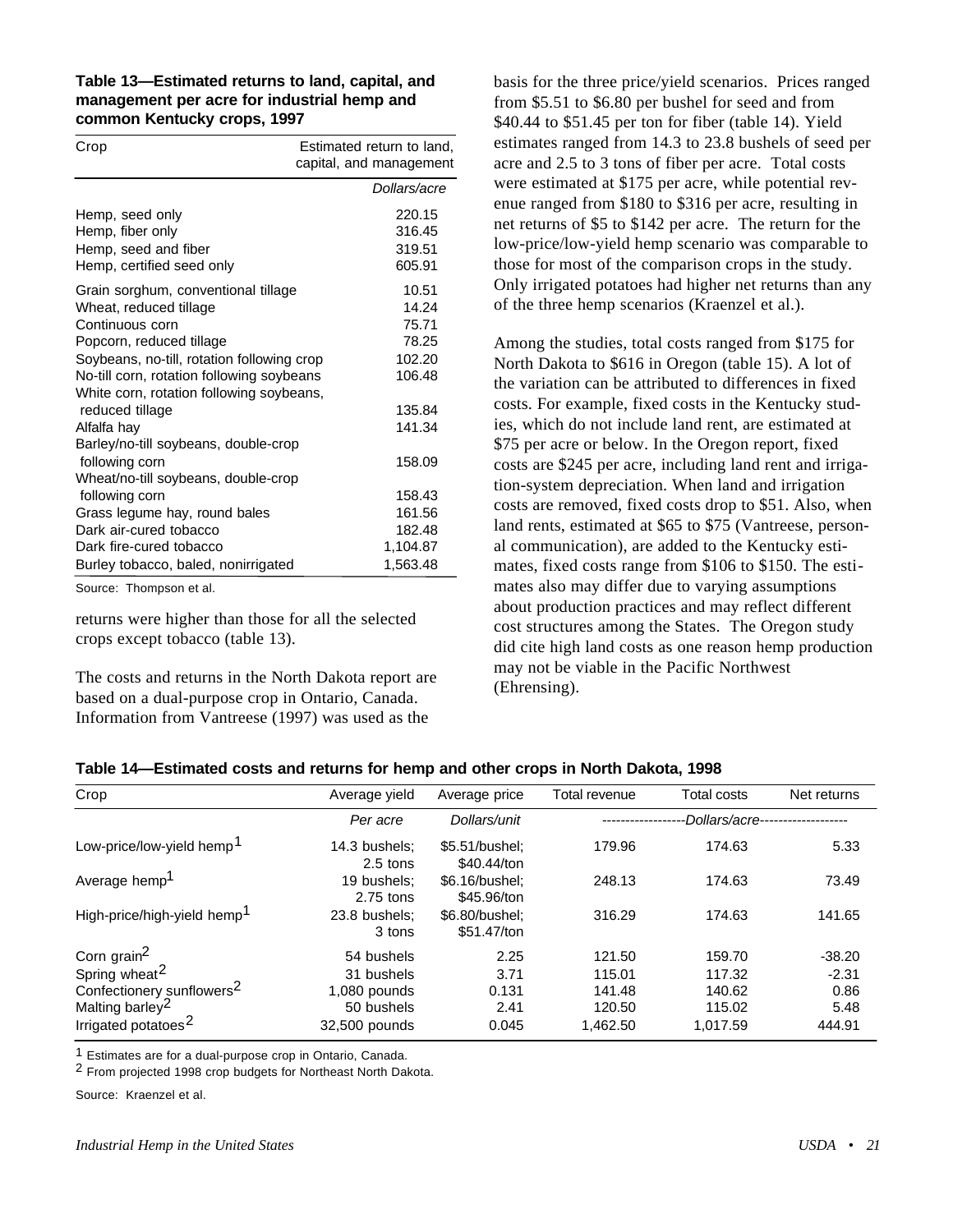| Table 15—Comparison of estimated costs and returns for hemp from the various State studies |  |  |  |
|--------------------------------------------------------------------------------------------|--|--|--|
|--------------------------------------------------------------------------------------------|--|--|--|

| Report         | Variable<br>costs | Fixed costs <sup>1</sup> | Operator<br>labor | Total costs  | Revenue    | Net returns |
|----------------|-------------------|--------------------------|-------------------|--------------|------------|-------------|
|                |                   |                          |                   | Dollars/acre |            |             |
| 1995 Kentucky: |                   |                          |                   |              |            |             |
| Fiber          | 184               | 46                       | 56                | 286          | 170 to 759 | -116 to 473 |
| Seed           | 98                | 41                       | 56                | 196          | 60 to 800  | -136 to 604 |
| Certified seed | 98                | 65                       | 70                | 233          | na         | na          |
| Oregon:        |                   |                          |                   |              |            |             |
| Fiber          | 371               | 245                      | na                | 616          | 375        | $-241$      |
| 1998 Kentucky: |                   |                          |                   |              |            |             |
| Fiber          | 257               | 50                       | 56                | 364          | 680        | 316         |
| Seed           | 156               | 45                       | 56                | 257          | 477        | 220         |
| Certified seed | 153               | 71                       | 70                | 294          | 900        | 606         |
| Fiber and seed | 265               | 75                       | 63                | 403          | 723        | 320         |
| North Dakota:  |                   |                          |                   |              |            |             |
| Fiber and seed | na                | na                       | na                | 175          | 180 to 316 | 5 to 142    |

 $na = not available$ .

 $1$  In the two Kentucky studies, fixed costs include depreciation, taxes, and insurance. In the Oregon study, fixed costs include land rent (\$150), irrigation-system depreciation and interest (\$44), machinery depreciation and interest, and insurance.

None of the cost estimates include costs for monitoring, licensing, or regulating hemp production. These external expenses would be part of the cost of producing industrial hemp and could be borne by taxpayers or passed on to growers and/or processors. According to Thompson et al. (1998), Kenex Ltd. estimates that Canadian farmers will pay US\$50 annually for a background check and to obtain the satellite coordinates for their hemp fields (fields are monitored via satellite as part of the Canadian program).

The studies also present a range of revenue estimates, which is not surprising given the uncertainty about demand and expected market prices. Overall, it seems questionable that U.S. producers could remain profitable at the low end of the estimated net returns. In addition, given the thinness of the current U.S. hemp fiber market, any overproduction could lead to lower prices and lost profitability.

# **U.S. Experience With Kenaf and Flax**

Both kenaf and flax can be legally grown in the United States. Their recent production history may lend additional insights into the potential for hemp in the United States.

Kenaf is a relatively new crop. It can be grown in many parts of the United States, but it generally needs a long growing season to produce the necessary yield to make it a profitable crop. With a long growing sea-

kenaf can reach a height of 12 to 18 feet and produce 5 to 10 tons of dry fiber per acre annually. An estimated 8,000 acres of kenaf was grown in the United States in 1997, up from 4,000 acres in 1992 and 1993. Primary production areas are Texas, Mississippi, Georgia, Delaware, and Louisiana (Glaser and Van Dyne). Processing and product technology for kenafbased pulp and for about six other markets have been developed, but markets must be established in each geographic area since the core fraction is very low density and expensive to ship.

son, like that found in the southern United States,

Flax is grown in the United States in small quantities. Production is almost totally oilseed varieties (for linseed oil). Textile or linen flax has not been grown commercially in North America for 40 years (Domier). The United States does not produce textile flax for several reasons. First, the market for linen is very small compared with other natural fibers like cotton, which accounts for nearly one-third of U.S. fiber mill use. Linen textile imports have accounted for an annual average of 2 to 3 percent of the quantity of all fibers consumed in the United States (mill use plus net textile trade). Additionally, since 1989, linen textile imports as a percentage of total textile imports have consistently fallen from 12 percent to 4 percent in 1998 and 1999. The market remains small because the economics of producing textile flax is not very price/cost competitive. As noted earlier, many inefficiencies continue to exist in this industry, particularly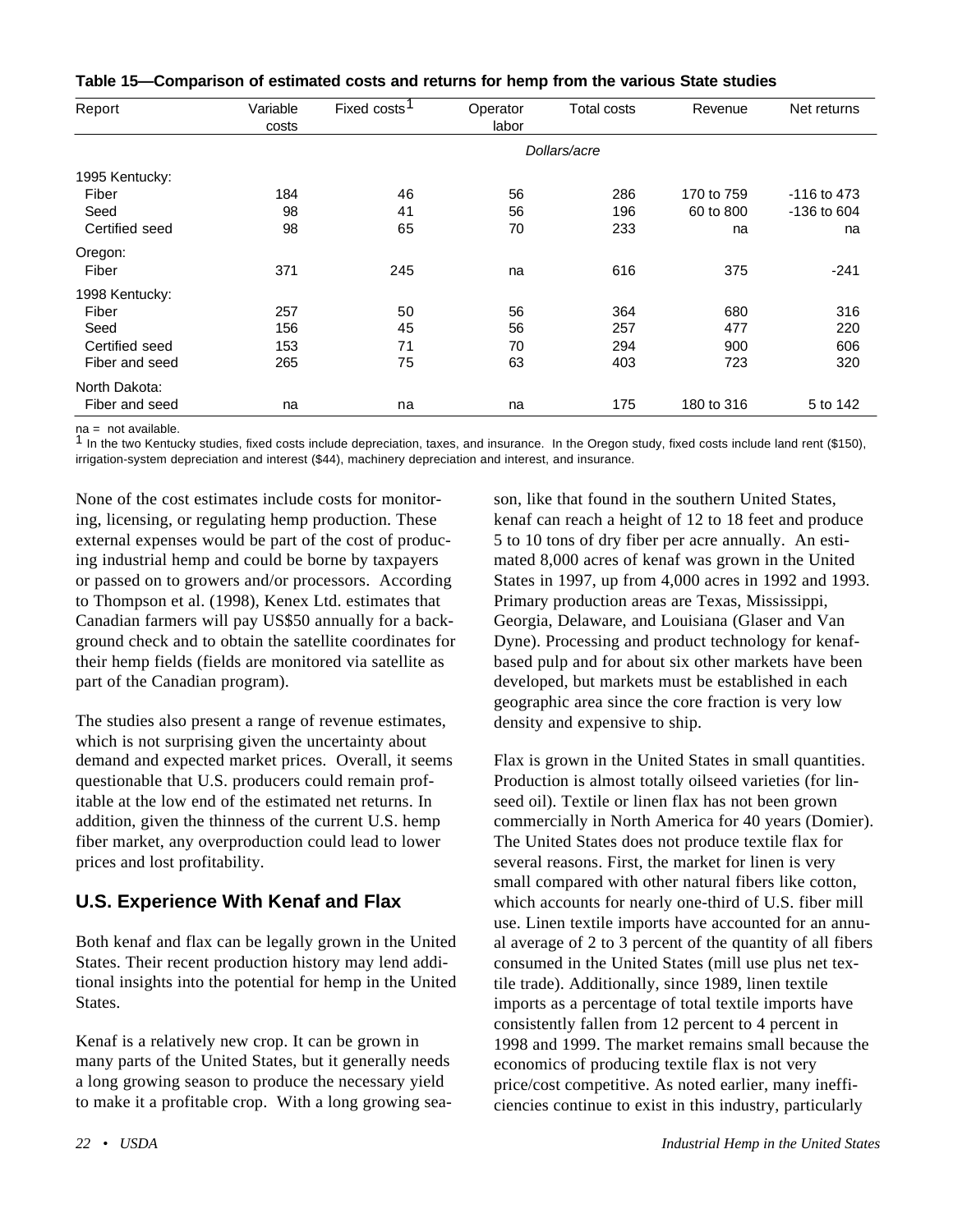the methods of harvesting and processing. Because of the length of the fiber and the variation in quality, U.S. mills are reluctant to use textile flax. Some recent developments, however, have allowed the use of textile flax waste on cotton-spinning systems. Also, a flax fiber mill reopened in Quebec in December 1997, and research and development activities are occurring in Alberta, Connecticut, Maine, Oregon, and Saskatchewan (Domier; Hanks, Fall 1999).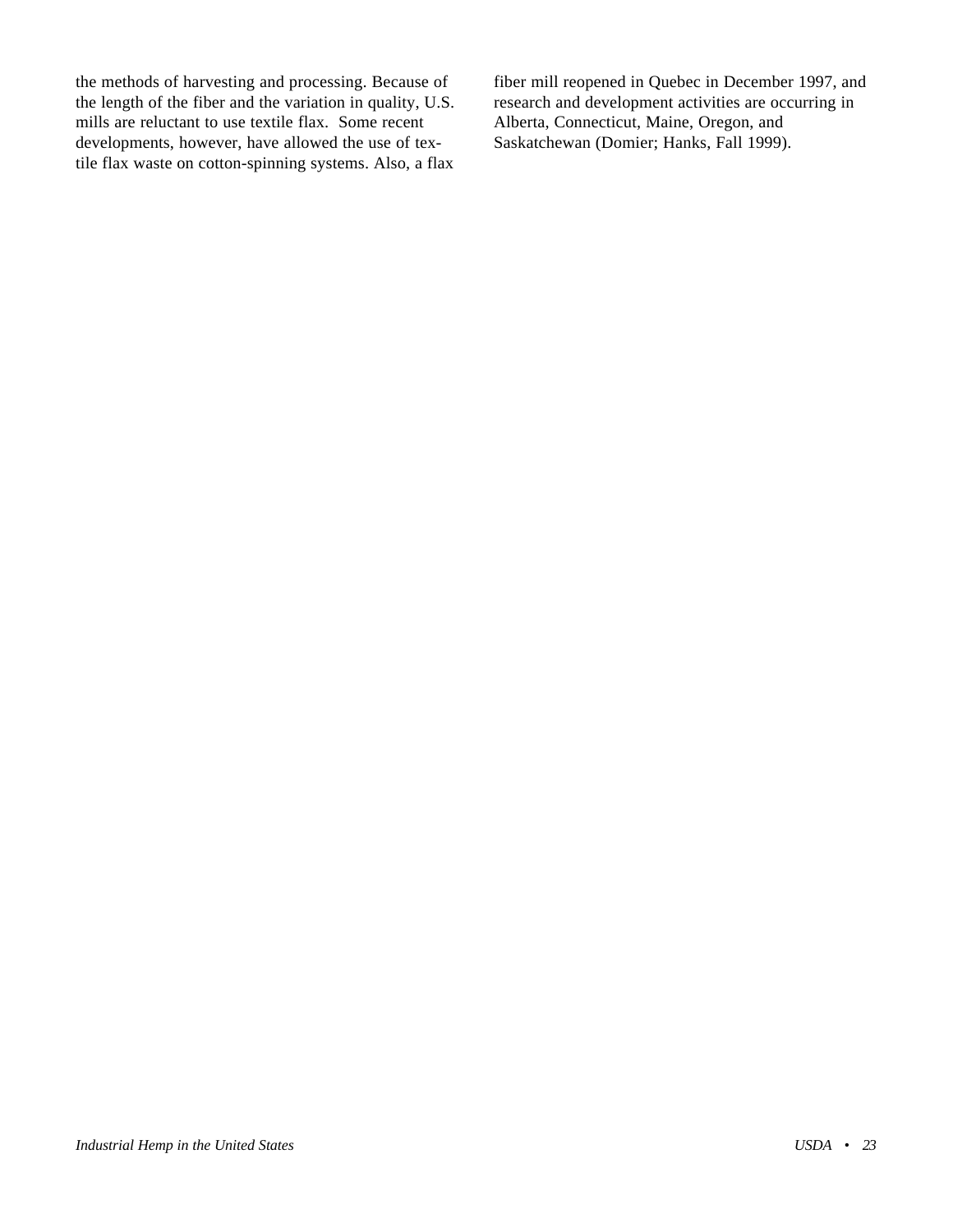# **State Study Findings**

<span id="page-28-0"></span>Each of the three 1998 studies focused on different aspects of supply and/or demand. Since Kentucky was a major producer of certified hemp seed in the past, it is one of the main markets mentioned in the 1998 study. Also, the horse racing industry in the State could be a significant buyer of hemp hurds for animal bedding. North Dakota has an oilseed crushing industry. Thus, the North Dakota study concluded that the largest market opportunity for the State may be hemp seed oil. The Oregon report concentrated on fiber production because of the pulp and paper industry in the Pacific Northwest. (Summaries from each of the reports are in Appendix III.)

All three of the studies do mention hemp's benefits as a rotation crop. As stated in the Oregon report, industrial hemp may provide an excellent rotation crop for traditional crops to avoid outbreaks of insect and disease problems or to suppress weeds (Ehrensing). The North Dakota report further states that hemp rebuilds and conditions soils by replacing organic matter and providing aeration through its extensive root system (Kraenzel et al.).

The Kentucky Task Force had a broad mandate to examine legal, agronomic, and economic aspects of hemp production. In 1995, the majority of the Kentucky Task Force concluded that legal prohibition of *Cannabis* cultivation was the overriding obstacle to reintroduction of fiber hemp production in Kentucky. Significant progress on agronomics, marketing, or infrastructure development is unlikely, and of relatively little importance, unless legal issues are resolved (McNulty).

The North Dakota report takes a different position. Since industrial hemp may have potential as an alternative rotation crop, the report recommends that the North Dakota Legislature consider action that would allow controlled experimental production and processing. This would allow collection and analysis of necessary baseline production, processing, and marketing data. At the same time, the concerns and costs of law enforcement agencies could be addressed (Kraenzel et al.).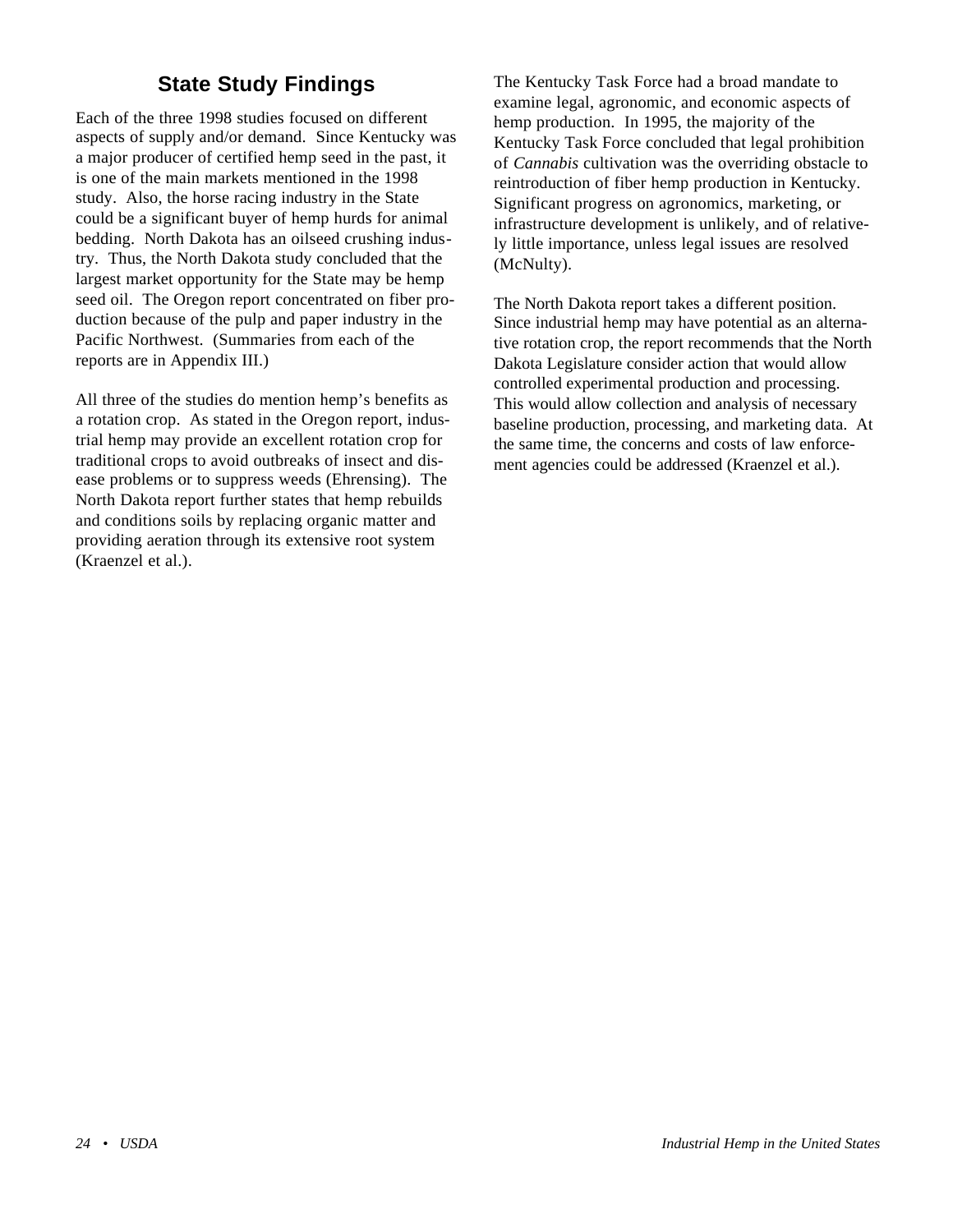# **Conclusions**

<span id="page-29-0"></span>Current markets for bast fibers like industrial hemp include specialty textiles, paper, and composites. Hemp hurds, the inner woody portion of the plant stem, are used in various applications such as animal bedding, composites, and low-quality papers. As joint products, finding viable markets for both hemp bast fiber and hurds may increase the chances of a successful business venture. Hemp industry sources and some academic studies cite many potential uses for hemp fiber and hurds. However, for these applications to develop or expand, hemp will have to compete with current raw materials and manufacturing practices. The U.S. market for hemp fibers is, and will likely remain, a small, thin market. Changes in price or quantity could be more disruptive and have a greater adverse impact on market participants than would be the case in a larger market.

Since there is no commercial production of industrial fiber hemp in the United States, the "size" of the market can only be gauged from hemp fiber and product imports. The near-term, low-end size of the U.S. market for hemp as a textile fiber might be defined by considering the domestic production and acreage required to replace imports of hemp fiber, yarn, and fabric in 1999. Assuming a potential U.S. yield of 1,550 pounds of fiber per acre and using linen yarn and fabric conversion factors, the estimated import quantity of hemp fiber, yarn, and fabric in 1999 could have been produced on less than 2,000 acres of land. Given the average size of farms in the United States (near 500 acres), just a few farms could have supplied the hemp fiber equivalent of 1999 import levels.

As a specialty bast fiber, hemp's closest competing textile fiber is linen. A longer term, high-end size of the potential U.S. market for hemp fiber could be defined as domestic production and acreage required to replace hemp and linen imports. The hemp fiber required to replace the equivalent level of hemp and linen fiber, yarn, and fabric imports in 1999 could have been produced on 250,000 acres—roughly 40 percent of 1999 tobacco acreage, 5 percent of U.S. oat acreage, or 0.4 percent of wheat acreage.

Despite the similarities between hemp and linen, there is no industry consensus as to how closely the markets for the two fibers are allied. But since hemp fiber imports were just 0.5 percent of linen imports during the first 9 months of 1999, the near-term market

potential for hemp in the United States for domestic textile production is closer to the low end of the 2,000 to 250,000-acre production-equivalent range. Moreover, the absence of a thriving textile flax (linen) production sector in this country (despite no legal barriers) suggests that hemp, flax's close cousin in fiber uses and in production techniques, will be unable to sustain adequate profit margins for a large production sector to develop.

Thompson et al. (1998) estimate imports of hemp seed into North America at 1,300 tons. Given yields in Germany of about 1,000 pounds per acre, it would take 2,600 acres to satisfy the demand for hemp seed. As with fiber imports, it would take only a few average-sized farms to meet this demand. Hemp seeds can be used directly as a food ingredient or crushed for oil and meal. Hemp seeds and flour are being used in nutrition bars, tortilla chips, pretzels, beer, salad dressings, cheese, and ice cream. The market potential for hemp seed as a food ingredient is unknown. However, it probably will remain a small market, like the markets for sesame and poppy seeds. Some consumers may be willing to pay a higher price for hemp-seedcontaining products because of the novelty, but otherwise hemp seed will have to compete on taste and functionality with more common food ingredients.

Hemp oil is being used as an ingredient in body-care products, such as lotions, moisturizers, and shampoos, and sold in health food stores as a nutritional supplement. The market for hemp oil is limited by a number of factors. First, mechanical crushing produces a lower oil yield than crushing combined with solvent extraction. Nor does hemp oil undergo degumming and bleaching as do many other vegetable oils. Some consumers prefer an oil that has been processed without chemicals, but others may dislike hemp oil's color or taste. Second, the oil is high in unsaturated fatty acids, which can easily oxidize, so it is not used for frying, must be kept in dark-colored bottles, and has a limited shelf life. Third, to be used as a salad oil, it will have to be tested by the U.S. Food and Drug Administration and found "generally recognized as safe." Last, as a drying oil, hemp would have to compete on functionality and price with current raw materials, such as linseed and tung oils, in established industrial markets.

Several States have published reports or authorized agronomic and economic feasibility studies of hemp production. The four reports summarized here have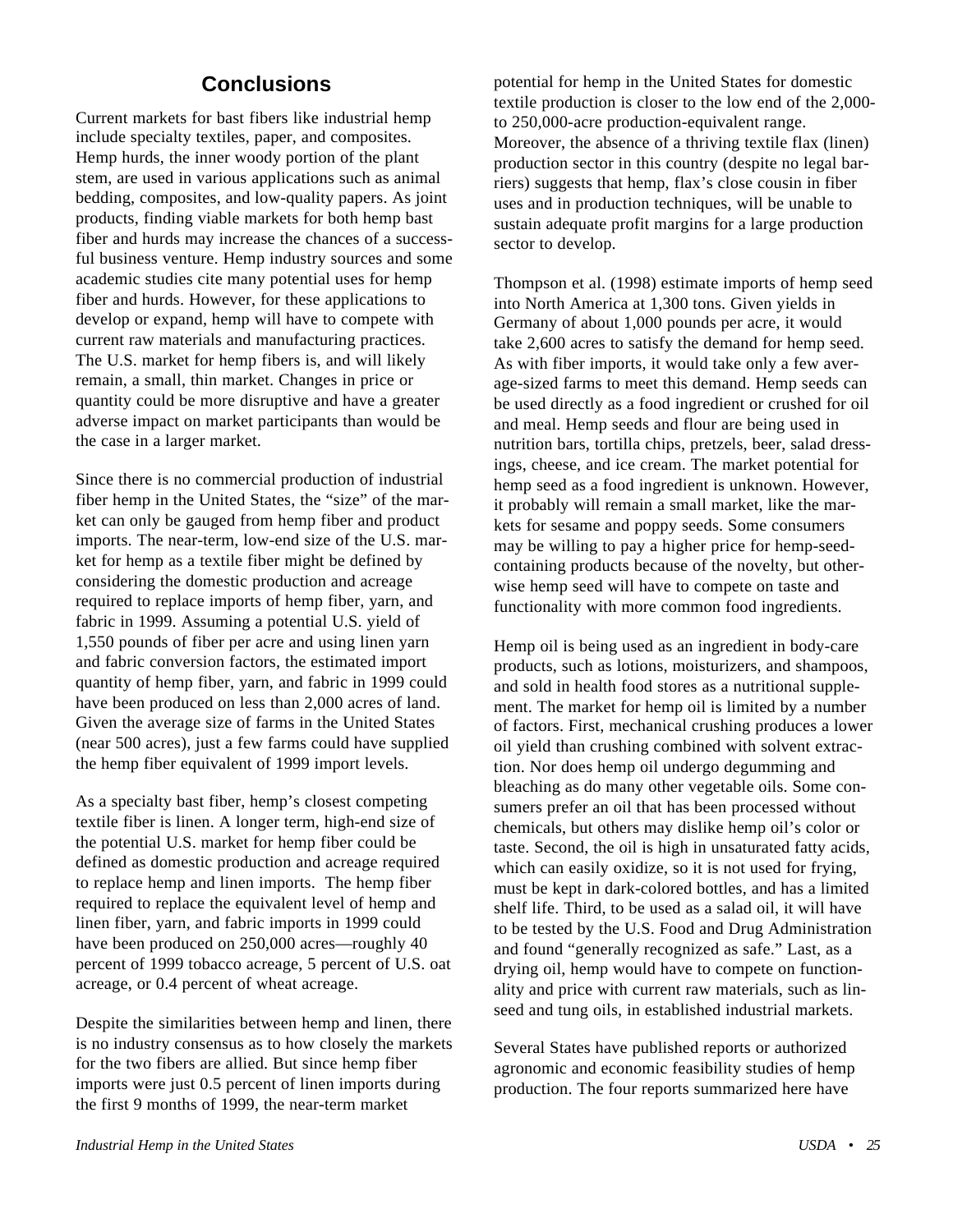focused on different aspects of supply and/or demand. Their estimates of hemp costs and returns reflect these various focuses, as well as different assumed production practices and costs. However, the widest range of estimates exhibited among the reports is for stalk and seed yields and prices—not surprising given the uncertainty about hemp production and current and potential hemp markets. Overall, hemp production was profitable only at the higher end of estimated yields and prices. It seems questionable that U.S. producers could remain profitable at the low end of the estimated net

returns, particularly given the thinness of current U.S. hemp markets.

The market for hemp products might easily be oversupplied, as in Canada where the 35,000 acres of hemp produced in 1999 was seemingly more than the market could handle. The *Minneapolis Star Tribune* quotes the general manager of Kenex Ltd., Canada's biggest hemp processor, as saying "It's given us one hell of a glut of grain and fiber. There's been a major overestimation of the market that's out there" (von Sternberg).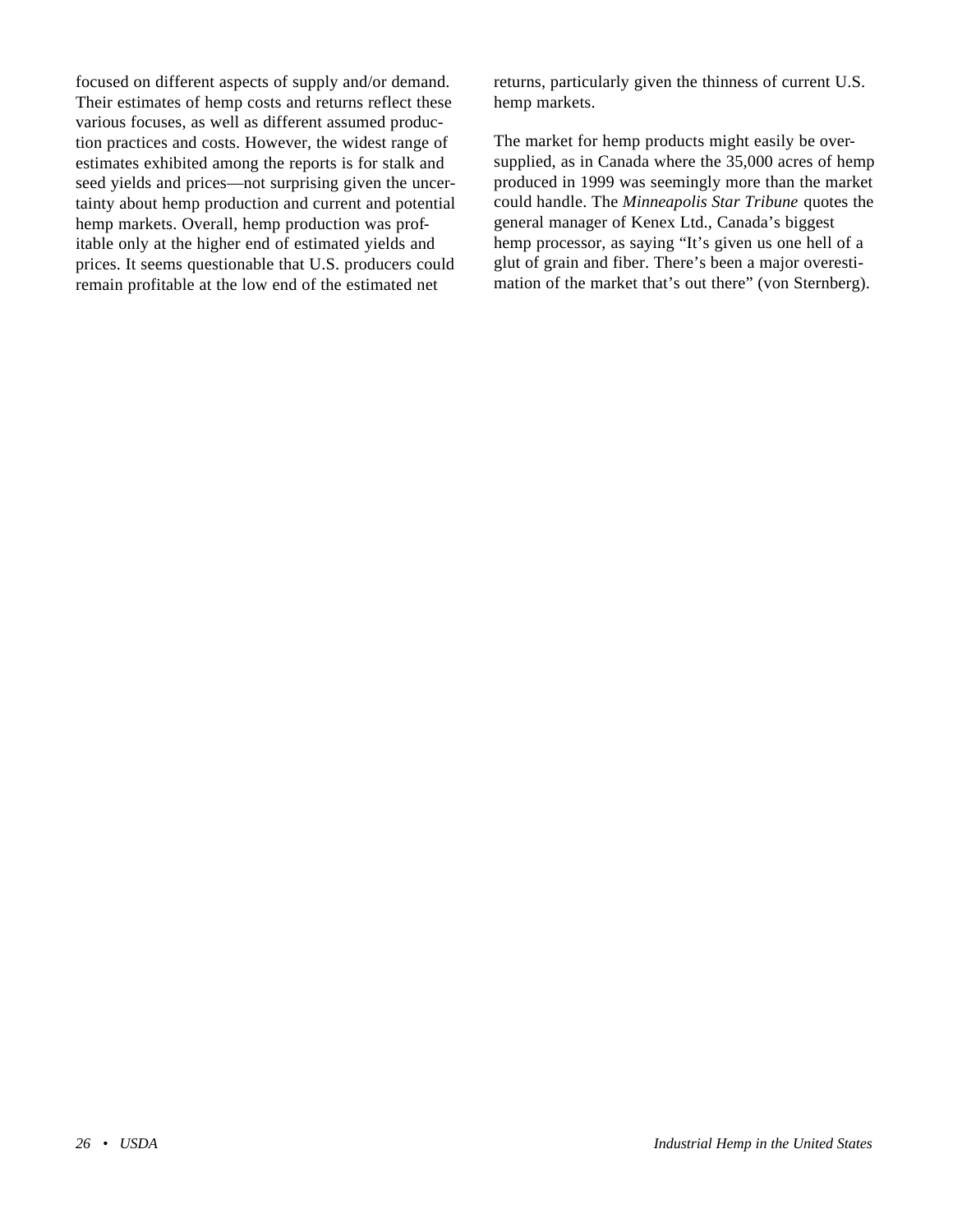# **References**

<span id="page-31-0"></span>Ash, Mark (coordinator), *Oil Crops Situation and Outlook Yearbook*, OCS-1999, USDA, ERS, Oct. 1999, 102 pp.

Associated Press, "Georgia Farmers Call for Hemp Research," January 2, 2000.

Baxter, W.J. (Bill), and Gordon Scheifele, *Growing Industrial Hemp*, Ontario Ministry of Agriculture, Food, and Rural Affairs, Guelph, Ontario, Canada, April 1999, http://www.gov.on.ca:80/OMAFRA/english/crops/hort/ hemp/hempinfosheet-apr-99.htm.

Blade, Stanford F., "Industrial Hemp in Alberta," *Alberta Hemp Symposium Proceedings*, Alberta Agriculture, Food, and Rural Development, Edmonton, Alberta, Canada, March and April 1998, http://www.agric.gov.ab.ca/crops/ special/hemp/symposia2.html.

Charest, Nicole, "Industrial Hemp: Markets, The Next Challenge," *Alberta Hemp Symposium Proceedings*, Alberta Agriculture, Food, and Rural Development, Edmonton, Alberta, Canada, March and April 1998, http://www.agric.gov.ab.ca/crops/special/hemp/symposia15.html.

Copeland, Julie, "North Dakota Professor Promotes Potential Uses for Hemp," *Grand Forks Herald*, April 10, 1999.

DeMeijer, E.P.M., H.J. van der Kamp, and F.A. van Eeuwijk, "Characterization of *Cannabis* Accessions with Regard to Cannabinoid Content and Relation to Other Plant Characters," *Euphytica*, Vol. 62, No. 3, 1992, pp. 187-200.

Dempsey, James M., "Hemp," in *Fibers Crops*, University of Florida, Gainesville, 1975, pp. 46-89.

Domier, Kenneth W. "The Potential for Agricultural Fibres," *Alberta Hemp Symposium Proceedings*, Alberta Agriculture, Food, and Rural Development, Edmonton, Alberta, Canada, March and April 1998, http://www.agric.gov.ab.ca/crops/special/hemp/symposia6.html.

*The Economist*, "Hemp's Good Habits," Aug. 1, 1998, p. 55.

Ehrensing, Daryl T., *Feasibility of Industrial Hemp Production in the United States Pacific Northwest*, Station Bulletin 681, Oregon State University, Corvallis, May 1998, 35 pp.

Gardner Pinfold Consulting Economists Ltd. and Jim White of InfoResults Ltd., *A Maritime Industrial Hemp Product Marketing Study*, prepared for the Nova Scotia Department of Agriculture and Marketing and the New Brunswick Department of Agriculture and Rural Development, Canada, September 1998, http://agri.gov.ns.ca/pt/agron/hemp/hempms.htm.

Glaser, Lewrene, and Donald Van Dyne, "Straw and Kenaf Make Inroads in Building Materials and Paper," *Industrial Uses of Agricultural Materials Situation and Outlook Report*, IUS-7, USDA, ERS, July 1997, pp. 17-25.

Gross, Elaine, "Hemp: Historic Fiber Remains Controversial," *Textile World*, Vol. 147, No. 11, 1997, pp. 42, 44-46.

Hanks, Arthur, "Top of the Crop," *The Hemp Commerce & Farming Report*, Vol. 1, No. 3, AHEM, Vancouver, Canada, July 25, 1999, http://www.hemphasis.comIhcfr/ hcfr0799.htm.

Hanks, Arthur, "The Great Canadian Hemp Experiment: Year II," *The Carbohydrate Economy*, Vol. 2, No. 3, Institute for Local Self-Reliance, Minneapolis, MN, Fall 1999, pp. 1, 4-6.

Hansen-Trip, Niels, *Industrial Hemp Licensing and Authorization, Statistical Summary*, *June 1999*, Health Canada, http://www.hc-sc.gc.ca/hpb-dgps/therapeut/zfiles/ english/hemp/revrep99\_e.html.

Health Canada, *Therapeutic Products Programme Report on Industrial Hemp Licences*, *June 1998*, http://www.hcsc.gc.ca/hpb-dgps/therapeut/zfiles/english/hemp/statsqa\_e.html.

Health Canada, *Therapeutic Products Report on Industrial Hemp Licences, June 1999, Questions and Answers,* http://www.hc-sc.gc.ca/hpb-dgps/therapeut/zfiles/ english/hemp/revrep\_e.html.

Hemp-Agro, "Guide to Hemp Oil," http://www.hempagro .com, undated.

Hinz, Herb A., "Brief Analysis of the Characteristics of Industrial Hemp (*Cannabis sativa* L*.*) Seed Grown in Northern Ontario in 1998," undergraduate thesis, Lakehead University, Thunder Bay, Ontario, May 19, 1999, http://www.gov.on.ca:80/OMAFRA/english/ crops/hort/hemp/hempthesis.htm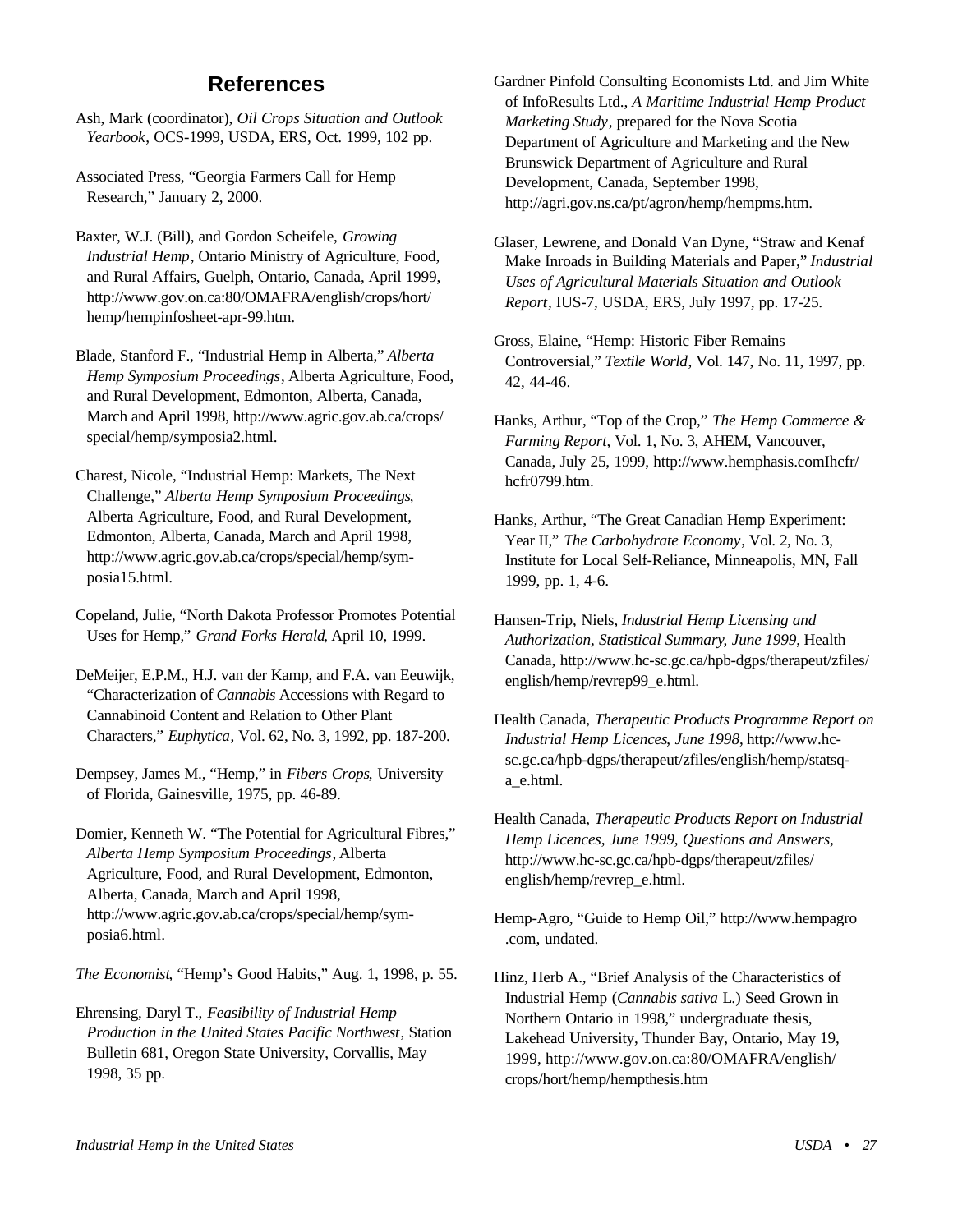Kerr, Nancy, "Evaluating Textile Properties of Alberta Hemp," *Alberta Hemp Symposium Proceedings*, Alberta Agriculture, Food, and Rural Development, Edmonton, Alberta, Canada, March and April 1998, http://www.agric. gov.ab.ca/crops/special/hemp/symposia5.html.

Kraenzel, David G., Tim Petry, Bill Nelson, Marshall J. Anderson, Dustin Mathern, and Robert Todd, *Industrial Hemp as an Alternative Crop in North Dakota*, Agricultural Economics Report 402, North Dakota State University, Fargo, July 23, 1998, 22 pp.

Louie, Elaine, "Cannabis Beer? Not What You Think," *New York Times*, Sept. 15, 1998.

Mackie, Gordon, "Hemp: The Acceptable Face Of Cannabis," *Textile Month*, Oct. 1998, pp. 49-50.

Marshall, Tony, "Is There a Market for Hemp Oil?," *Alberta Hemp Symposium Proceedings*, Alberta Agriculture, Food, and Rural Development, Edmonton, Alberta, Canada, March and April 1998, http://www.agric.gov.ab.ca/crops/ special/hemp/symposia14.html.

McNulty, Sara (editor), *Report to the Governor's Hemp and Related Fiber Crops Task Force*, Commonwealth of Kentucky, Frankfort, June 1995.

Meyer, Leslie A. (coordinator), *Cotton and Wool Situation and Outlook Yearbook*, USDA, ERS, various issues.

Miller, Richard Lawrence, *Hemp as a Crop for Missouri Farmers*, Report to Agriculture Task Force, Missouri House of Representatives, Jefferson City, Summer 1991.

Nelson, Peter A., *State Hemp Legislation Updates: Individual State Action in Relation to the Development of a United States Industrial Hemp Industry*, Agro-Tech Communications, Memphis, TN, Fall 1999, http://www.naihc.org/hemp\_policy/state\_updates\_fall\_99. html.

Oliver, Al, and Howard Joynt, *Industrial Hemp Fact Sheet*, British Columbia Ministry of Agriculture and Food, Kamloops, British Columbia, Canada, April 1999, 20 pp.

Orgel, Stephen, and Michael Ravnitzky, "Hemp: The First Industrial Textile," *Industrial Fabrics Review*, Vol. 71, No. 6, Oct. 1994, pp. 24, 26-27.

Patton, Janet, "Founder of The Body Shop Sees Hemp as Viable Kentucky Crop," *Lexington Herald-Leader*, Lexington, KY, June 25, 1999.

Rawson, Jean M., *Growing Marijuana (Hemp) for Fiber: Pros and Cons*, Report 92-510, Congressional Research Service, Washington, DC, June 1992, 5 pp.

Reichert, Gordon, "Government of Canada: Report on Hemp," *Bi-Weekly Bulletin*, Vol. 7, No. 23, Dec. 16, 1994.

Rorie, Somlynn, "The Rediscovery of Hemp," *Organic & Natural News*, Aug. 1999, pp. 17-19.

Scheifele, Gordon, *Determining the Feasibility and Potential of Field Production of Low THC Industrial Hemp* (Cannabis sativa) *for Fibre and Seed Grain in Northern Ontario*, Ontario Ministry of Agriculture, Food, and Rural Affairs, Thunder Bay, Ontario, Canada, March 1999, http://www.gov.on.ca:80/OMAFRA/english/crops/ hort/hemp/info\_final\_report.htm.

Soyatech, Inc., *Soya & Oilseed Bluebook*, Bar Harbor, ME, 1999, 242 pp.

Thompson, Eric C., Mark C. Berger, and Steven Allen, *Economic Impact of Industrial Hemp in Kentucky*, University of Kentucky, Center for Business and Economic Research, Lexington, July 1998, 66 pp.

- Vantreese, Valerie L., *Industrial Hemp: Global Markets and Prices*, University of Kentucky, Department of Agricultural Economics, Lexington, revised June 1997, 33 pp.
- Vantreese, Valerie L.,*Industrial Hemp: Global Operations, Local Implications*, University of Kentucky, Department of Agricultural Economics, Lexington, July 1998, 29 pp.
- von Hahn, Karen, "Trendwatch: Hemp," *Canadian House & Home*, Feb./March 1999.

von Sternberg, Bob, "In Canada, Hemp Hasn't Lived Up To the Hype," *Minneapolis Star Tribune*, Minneapolis, MN, Oct. 16, 1999.

Wang, Qingbin, and Guanming Shi, "Industrial Hemp: China's Experience and Global Implications," *Review of Agricultural Economics*, Vol. 21, No. 2, 1999, pp. 344-57.

Welna, David, "Reintroducing Hemp," *Morning Edition*, National Public Radio, December 14, 1999.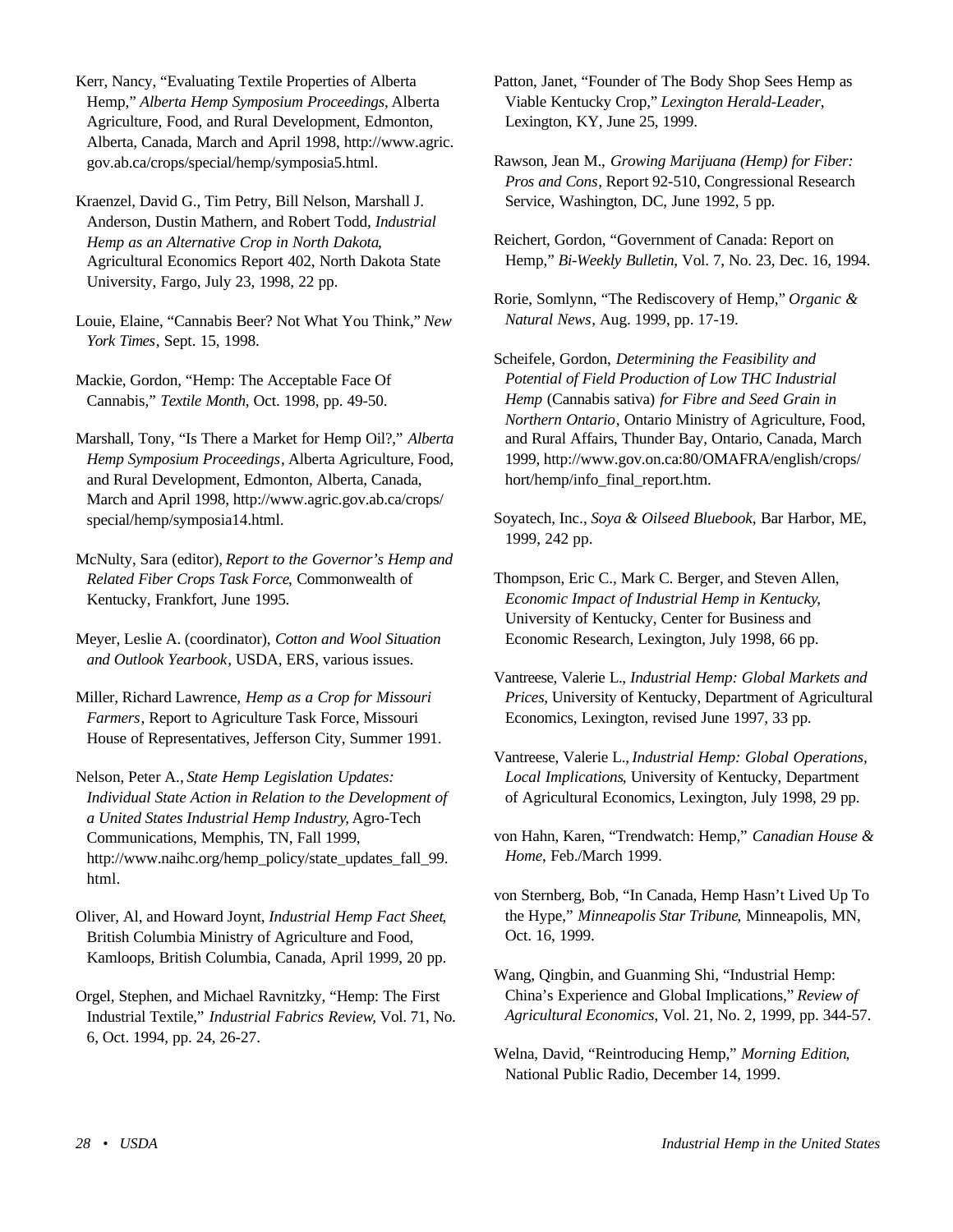<span id="page-33-0"></span>

**Appendix I**

# **INFORMATION** March 1998

# **COMMERCIAL PRODUCTION OF INDUSTRIAL HEMP**

Effective March 12 , 1998, the commercial production (including cultivation) of industrial hemp is now permitted in Canada, under licences and authorizations, issued by Health Canada.

Industrial Hemp usually refers to varieties of the *Cannabis* plant that have a low content of THC (delta-9 tetrahydrocannabinol) and that are generally cultivated for fibre. Industrial hemp should not be confused with varieties of *Cannabis* with a high content of THC which are referred to as marijuana. The psychoactive ingredient in marijuana is THC.

Internationally, *Cannabis* is regulated by the United Nation's *Single Convention on Narcotic Drugs*. Canada has signed and ratified this Convention. The *Controlled Drug and Substance Act (CDSA)* came into force effective May 14, 1997. The *Industrial Hemp Regulations* to the CDSA will permit the commercial cultivation of industrial hemp in Canada.

The Regulations control the activities relating to importation, exportation, possession, production, sale, provision, transport, sending, delivering and offering for sale of industrial hemp.

The Regulations define industrial hemp as the plants and plant parts of the *Cannabis* plant, whose leaves and flowering heads do not contain more than 0.3 percent THC. It includes derivatives of the seeds such as oil and seedcake. It does not include non-viable *Cannabis* seed, but it includes its derivatives.

It also does not include the mature stalks or the fibres derived from those stalks. This means that such fibres or the products made from the mature cannabis stalk may be imported, treated and sold in Canada.

The Regulations consist of the following components:

• Importers and exporters of industrial hemp, in the form of seed or viable grain, will be licensed. In addition to holding a licence they will also be required to obtain a permit for each shipment.

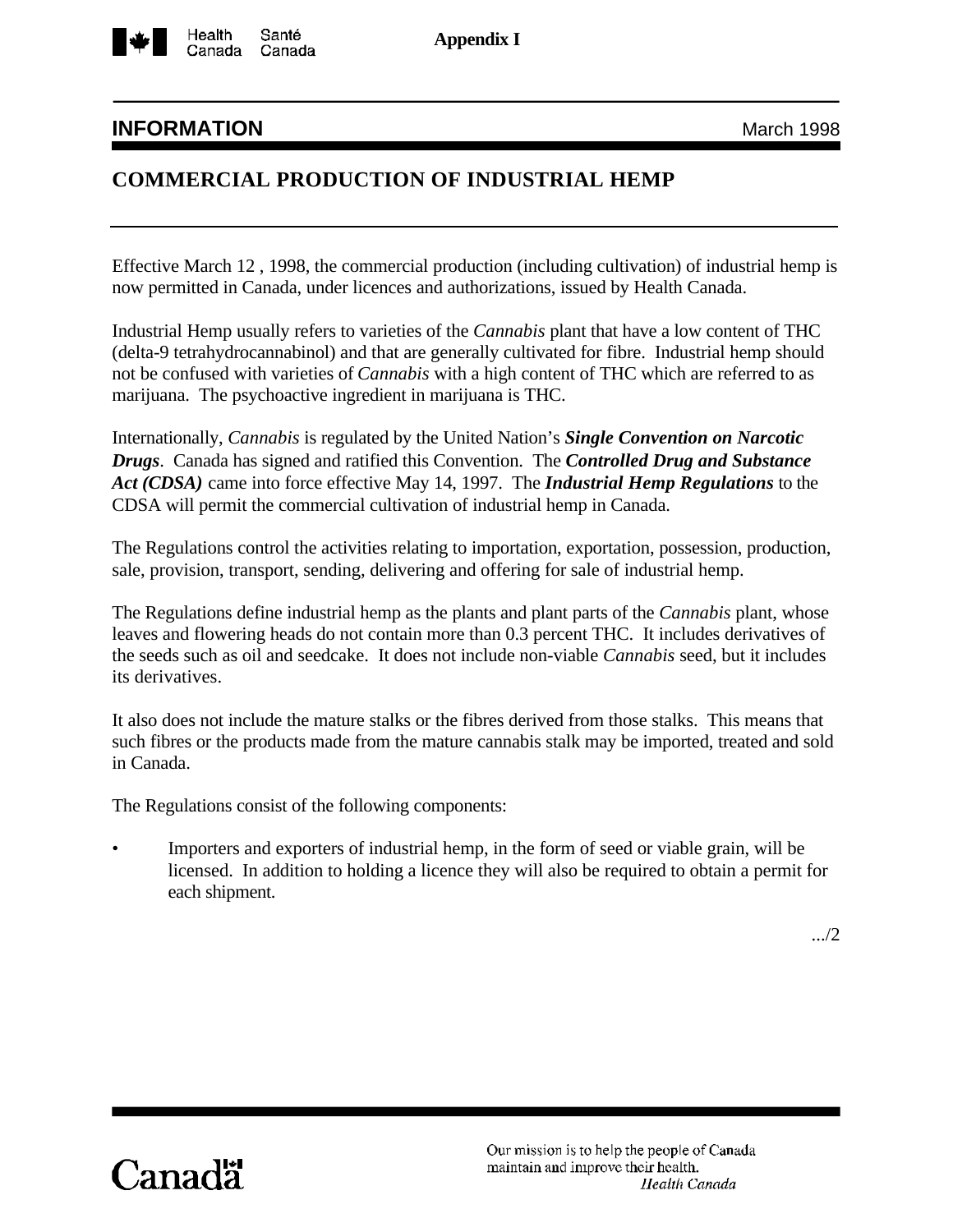- The importer must ensure that shipments of viable grain are accompanied by foreign certification. A list will be published by Health Canada indicating which countries are designated as having equivalent controls on the production of viable grain. Viable grain may only be imported from listed countries. This will ensure that viable grain imported will not produce a plant containing more than 0.3% THC.
- Seed growers will be restricted to a 0.4 hectare minimum plot size and will be required to demonstrate current membership in the Canadian Seed Growers Association as part of their licence application. Seed growers will be required to provide the number of hectares grown in the previous two years as part of their licence application.
- Plant breeders will not be restricted to minimum plot sizes. Persons applying for a licence as a plant breeder must be registered with the Canadian Seed Growers Association and may only cultivate industrial hemp under this regulatory framework. The pedigreed seed restriction which applies to growers in the year 2000 does not apply to plant breeders nor does the limitation to the *List of Approved Cultivars*.
- Growers for fibre or viable grain will require a licence before they can purchase seeds from a distributor or cultivate industrial hemp. Growers will be required to provide the number of hectares grown in the previous two years as part of their licence application.
- Only approved varieties of industrial hemp seeds, as listed on Health Canada's *List of Approved Cultivars* may be planted. Commencing January 1, 2000, only pedigreed seeds of approved varieties may be planted. Growers will be required to identify their fields, and maintain records of production and distribution.
- Licences and audit trails will also be required for processing activities such as pressing seeds into oil. All parties licensed or authorized will be required to identify a person resident in Canada who will be responsible for the licensed activities.
- To obtain a licence for the importation, exportation, production or sale of industrial hemp, applicants will be required to produce a police security check.
- Derivatives of seed or viable grain, such as oil and seed cake, will be exempted from the Regulations if there is evidence that the derivatives contain no more than 10 micrograms of delta-9-tetrahydrocannabinol per gram and carry appropriate labelling statements. Products made from derivatives of seed or viable grain will be exempted if there is evidence that each lot or batch contains no more than 10 micrograms of delta-9-tetrahydrocannabinol per gram.
- Importers and exporters of derivatives will be required to provide proof with each shipment that the shipment contains no more than 10 micrograms of delta-9-tetrahydrocannabinol per gram for each lot to ensure that the product is within the limit. Similarly products made from the derivatives of seed or viable grain must be accompanied with evidence that each shipment contains no more than 10 micrograms of delta-9-tetrahydrocannabinol per gram. .../3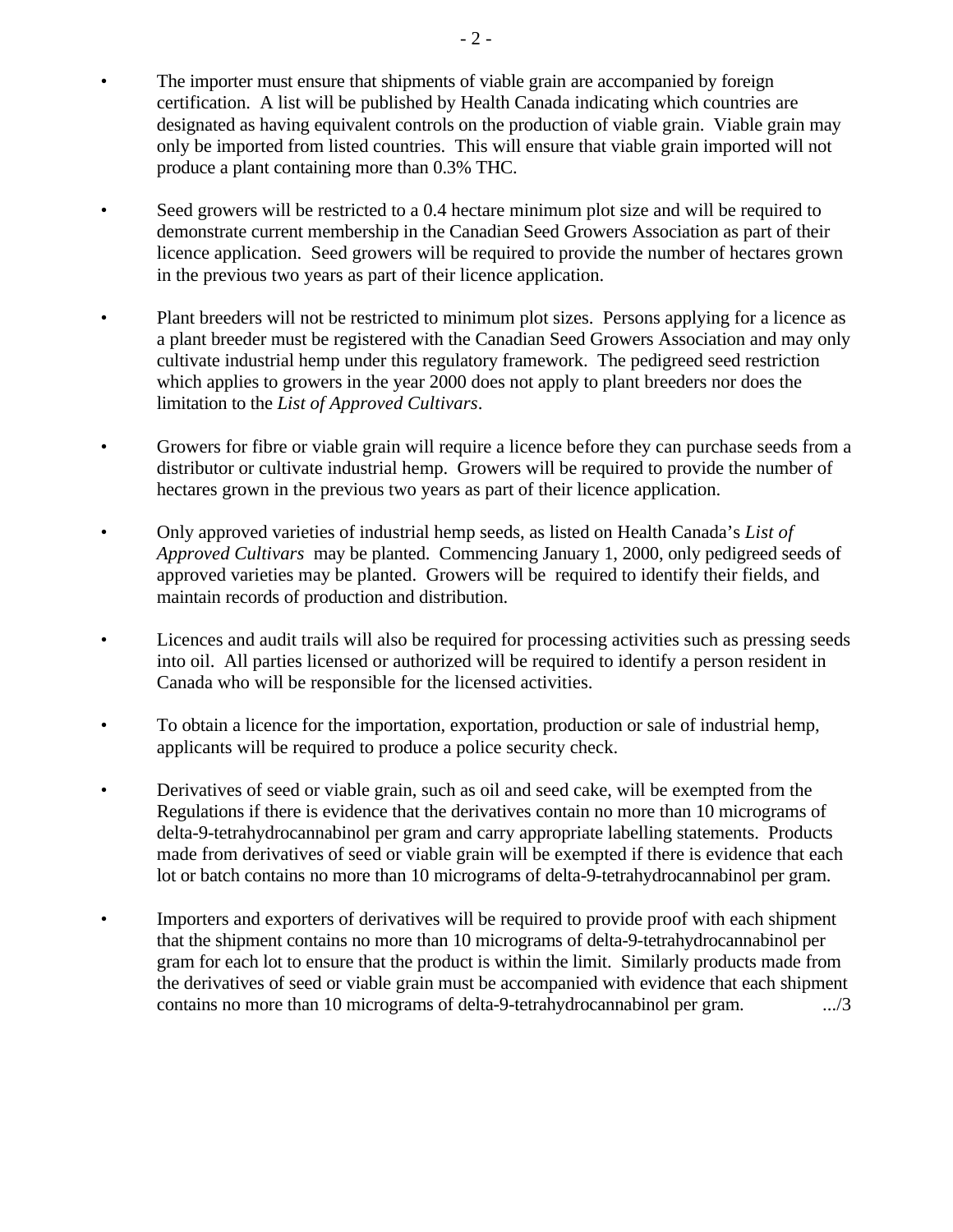- No person will be permitted to import or export a derivative or a product produced from a derivative that contains more than 10 micrograms of delta-9-tetrahydrocannabinol per gram.
- No person will be permitted to import or sell whole plants, including sprouts or the leaves, flowers or bracts of industrial hemp; or import, sell, or produce any derivative or any product made from a derivative of the above.
- Authorizations will be required for transportation, when products are transported outside the direction or control of a licence holder, or for possession for the purpose of testing for viability.
- No person shall advertise to imply that a derivative or product is psychoactive.
- Testing for the level of THC in leaves or in derivatives must be done by a competent laboratory according to standards defined by Health Canada.

Health Canada will continue to issue licenses for approved research studies related to the cultivation of hemp for industrial purposes.

Application Forms and relevant Guidance Documents, aimed at expediting the review of licences and authorizations for the commercial cultivation of industrial hemp and also for research licences, are available.

The documents are available from:

| Jean Peart, Manager, Hemp Project                 |
|---------------------------------------------------|
| <b>Bureau of Drug Surveillance</b>                |
| <b>Therapeutic Products Directorate</b>           |
| Address Locator 4103A, 122 Bank Street, 3rd Floor |
| Ottawa, Ontario, Canada, K1A 1B9                  |
| Phone: (613) 954-6524 FAX: (613) 952-7738         |
| Internet: jean_peart@hc-sc.gc.ca                  |
|                                                   |

Copies of the *Controlled Drugs and Substances Act* are available from:

- Internet: canada.justice.gc.ca/FTP/EN/Laws/
	- or Canada Communications Group Ottawa, Ontario KlA 0S9 Telephone - (613) 956-4802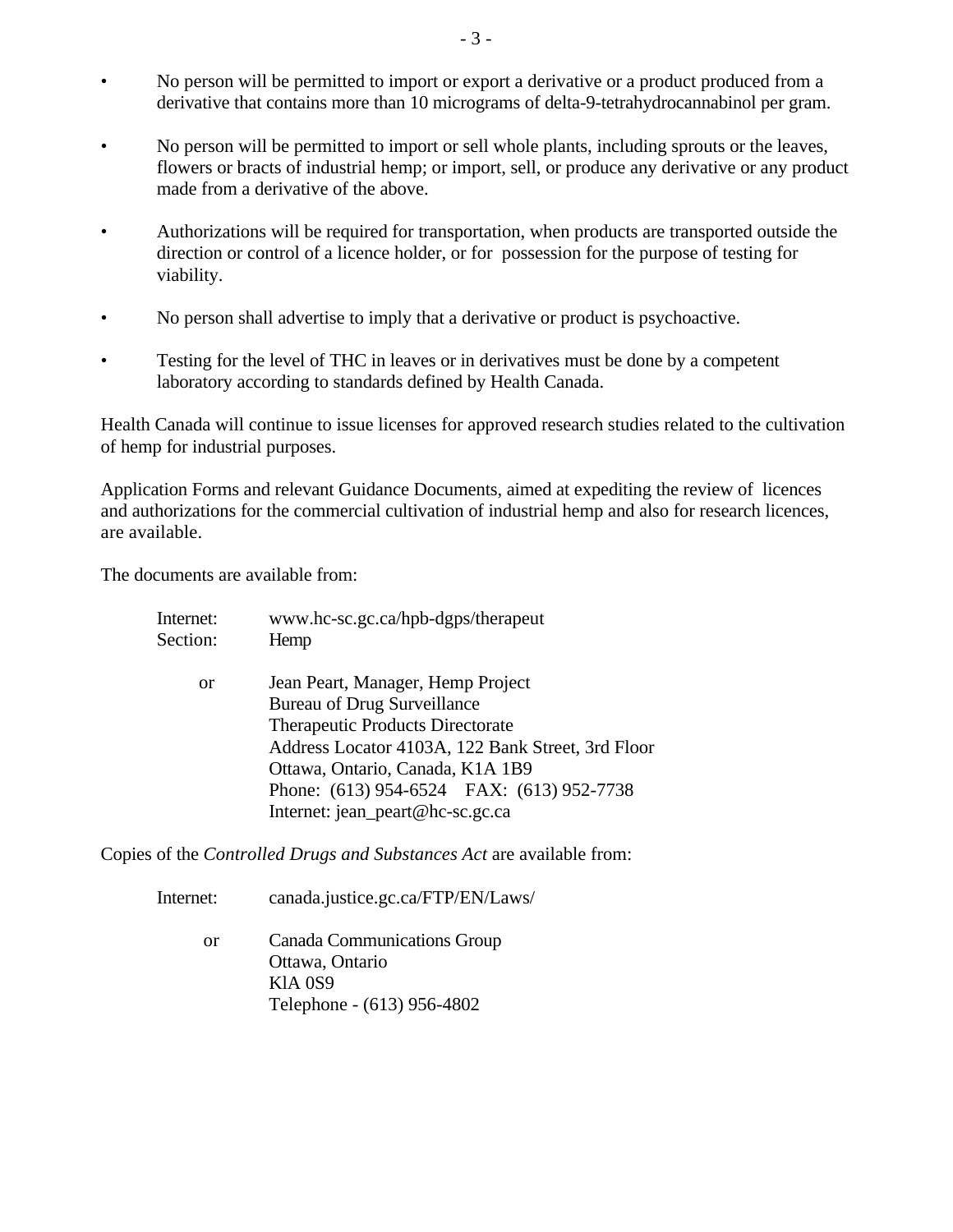# <span id="page-36-0"></span>**Appendix II Oversupply of Small, Thin Markets**

This appendix presents the general economic theory behind the operations of small, thin commodity markets and provides three case studies to illustrate the consequences of oversupply.

# **General Economic Theory**

Agricultural commodities are generally homogeneous and undifferentiated. Small, thin (niche-like) markets may develop due to changes in demand, such as a shift in consumer tastes, or changes in supply, such as a new production technology, a new product, or a new use for a traditional product. Oversupply in small, thin markets can result from supply-side phenomena, demand-side phenomena, or both.

When the stimulus comes from the supply side, innovators may actually have to cultivate a market for their product. Provided that expectations about production efficiencies hold true, early firms that discover and serve the market are able to realize a significant return. However, the early firms may not be able to deter new entries. When new firms enter, they are not aware of the number of other new entrances or the extent to which original firms are expanding production. Total supply may increase by more than what firms expect, driving prices down. For less efficient firms, price may be below average cost and they will exit the market. As the market matures, information is exchanged among buyers and sellers and parties develop more accurate expectations of market behavior.

On the demand side, changes in consumer preferences may stimulate a new or added demand for a product. With expectations for continued growth in demand, producers respond to initial price incentives by entering the market. If demand does not expand as expected, the market finds itself oversupplied and prices decline.

In some cases, expectations about production efficiencies and future growth in demand combine to define a potential niche market. When one or both of the expectations fall short, the market becomes oversupplied and prices fall.

The extent of any price decline in small, thin markets that are oversupplied depends on secondary markets. The availability of a secondary market limits the price

decline in the primary market; its absence sharpens the price decline and may force out all but the most efficient producers.

Losses incurred by producers/growers in an oversupplied niche market are a function not only of net returns to the production process, but of the size and specialized nature of the initial investment. Investment losses of the firms who exited the market will depend on the firms' sunk costs and the degree of specialization. If the initial investment was high, the losses may be greater. The degree of specialization is also important. If the plant and equipment can be used for another economic activity, some of the losses may be recouped or offset. However, if the equipment is specialized, the salvage value may be low.

# **Case Studies**

A review of particular niche markets—poinsettias, emus, and mesclun—may serve to illustrate the issues involved in oversupply.

**Poinsettias.** *Large numbers of entrants led to oversupply. No secondary markets were available, so prices declined. Investment in specialized resources was minimal, so that many producers were able to shift resources to other horticultural products.*

U.S. growers produce more than \$900 million of potted flowering plants annually, with poinsettias the most important. Only small quantities are imported from and exported to Canada. Poinsettias are a perishable product, demand is highly seasonal (November-December), and no secondary markets exist. Therefore, with imperfect knowledge about market supply and prices, growers can easily overproduce and prices can fall quickly, particularly since no secondary markets exist. Grower numbers probably peaked in 1992 and have since trended downward due to declining profit margins. Similar cases are found with other potted flowering plants, such as Easter lilies. Because production processes are similar, growers will typically switch to producing other flowering plants, foliage plants, or bedding and garden plants if profit margins decline.

**Emus**. *Significant investment in specialized resources (breeding stock), unexpectedly high production costs, and limited demand created substantial losses to growers.*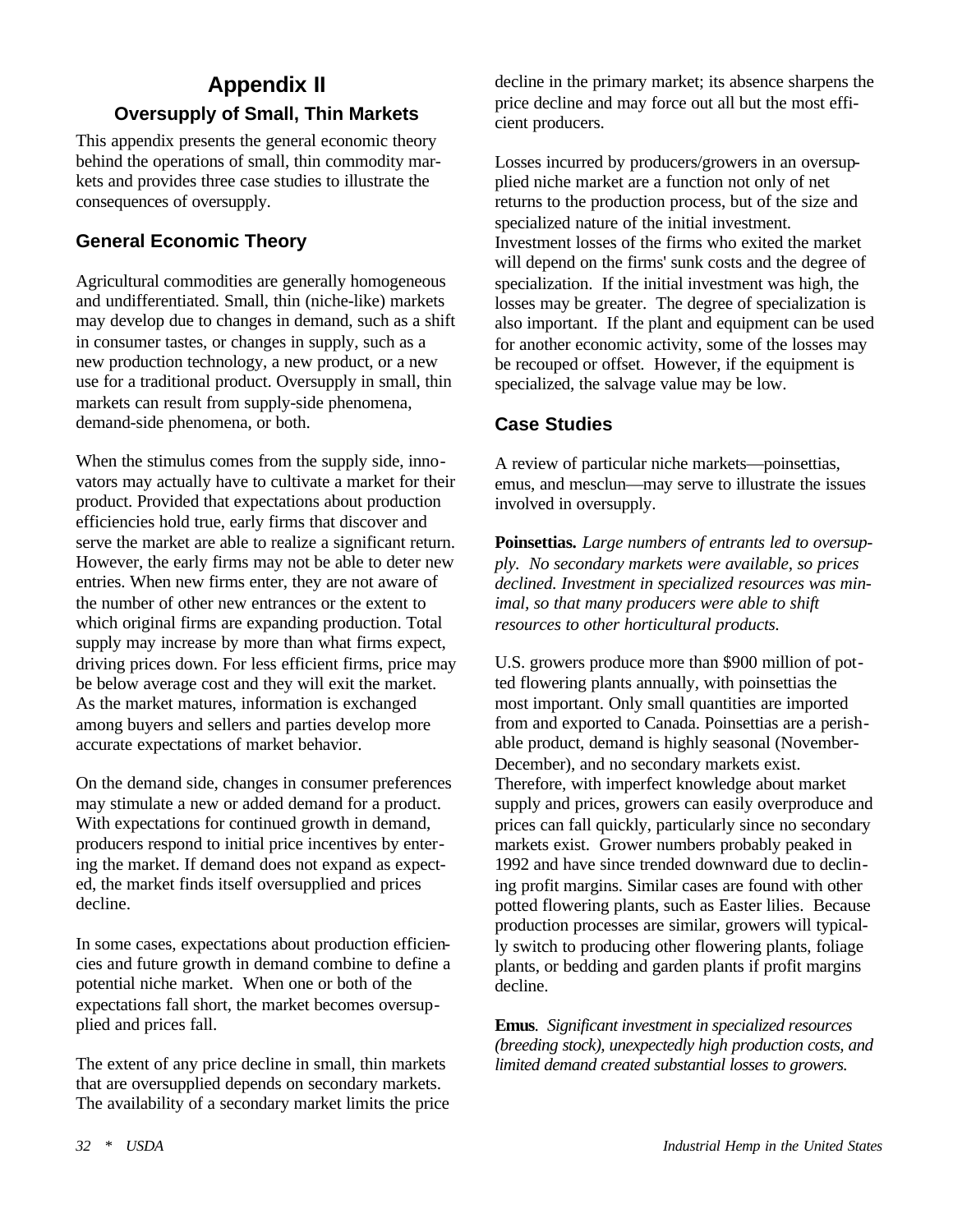Production of ratites—ostriches, emus, and rhea—has occurred on a small scale in the United States for about 100 years. Starting about 1985, a few studies indicated that ratites might be efficient converters of feed. At the time, there was a known, albeit small, market for meat, hides, emu oil, eggs, and feathers, but it was expected to expand as production increased. This raised the price of breeding stock. U.S. ratite production entered into what is called the breeder phase. As more producers became convinced that ratites would be profitable, the demand for birds grew and the price of breeding stock skyrocketed. As long as producers were convinced that more breeding stock (and eventually products) could be marketed, the price remained very high. When the demand for products did not develop as growers had hoped, the demand for breeding stock declined and the price of breeding stock plummeted. Investment in the production of ratites, particularly in breeding stock, expanded much more rapidly than demand for products. Emus have received the most attention, as producers have let them run wild or killed the birds to avoid having to feed and care for them. In many cases, growers incurred significant losses when prices fell. There will probably continue to be a small market for some products and market size may even expand over time, but investment and production increased too fast, too soon.

**Organic Mesclun.** *Increased consumer demand for a popular new product led to high prices. Production costs and efficiencies for organic mesclun were not distinctly different from alternative (nonorganic) production practices. Nonorganic mesclun producers entered the market, supplies increased, and prices declined. Requirements for highly specialized investments were minimal. Firms with land certified for organic production could switch to other organic products with more profitable returns, which limited losses from oversupply of this market.*

For several years, USDA's Agricultural Marketing Service (AMS) has collected data on prices for organic mesclun mix (salad mix of baby lettuces, herbs, and

greens) in the Boston wholesale market. Organic mesclun prices are higher than regular (nonorganic) mesclun, but the price premiums have declined in recent years. In 1996, regular mesclun from California or Arizona cost an average of \$8.64 per 3-pound carton (ranging from \$7.50 to \$10.00) and organic mesclun cost \$9.72 per 3-pound carton (ranging from \$7.75 to \$10.75). The monthly organic premium averaged 14 percent, ranging from 8 percent in November to 22 percent in December.

Mesclun is a relatively new commercial crop in the United States. Initially, mesclun was a very small market; it was produced organically and garnered high prices. Other producers—both organic and regular entered the mesclun market, attracted by high returns. By 1996, only about 30 percent of the mesclun in the Boston wholesale market was organic. As production expanded, mesclun prices declined and the premium between organic and regular mesclun narrowed. Industry insiders say that as long as there is a large supply of regular mesclun, organic prices will continue to be low. The market will bear a very small premium for organic mesclun.

As the gap between organic and regular mesclun prices decreased, organic mesclun producers could remain in the market because variable production costs are not much higher than for regular mesclun. Since the lettuces and greens are harvested when quite small, they are not in the ground very long and are less prone to insect and disease problems than other organic crops.

The investment required to make land certified for organic production can be significant. Some industry experts think the organic share of the mesclun market will continue to decrease. But, since the production of organic mesclun requires little, or no, specialized investment, producers exiting the market will shift to other organic crops that yield a higher return on relatively expensive certified organic land.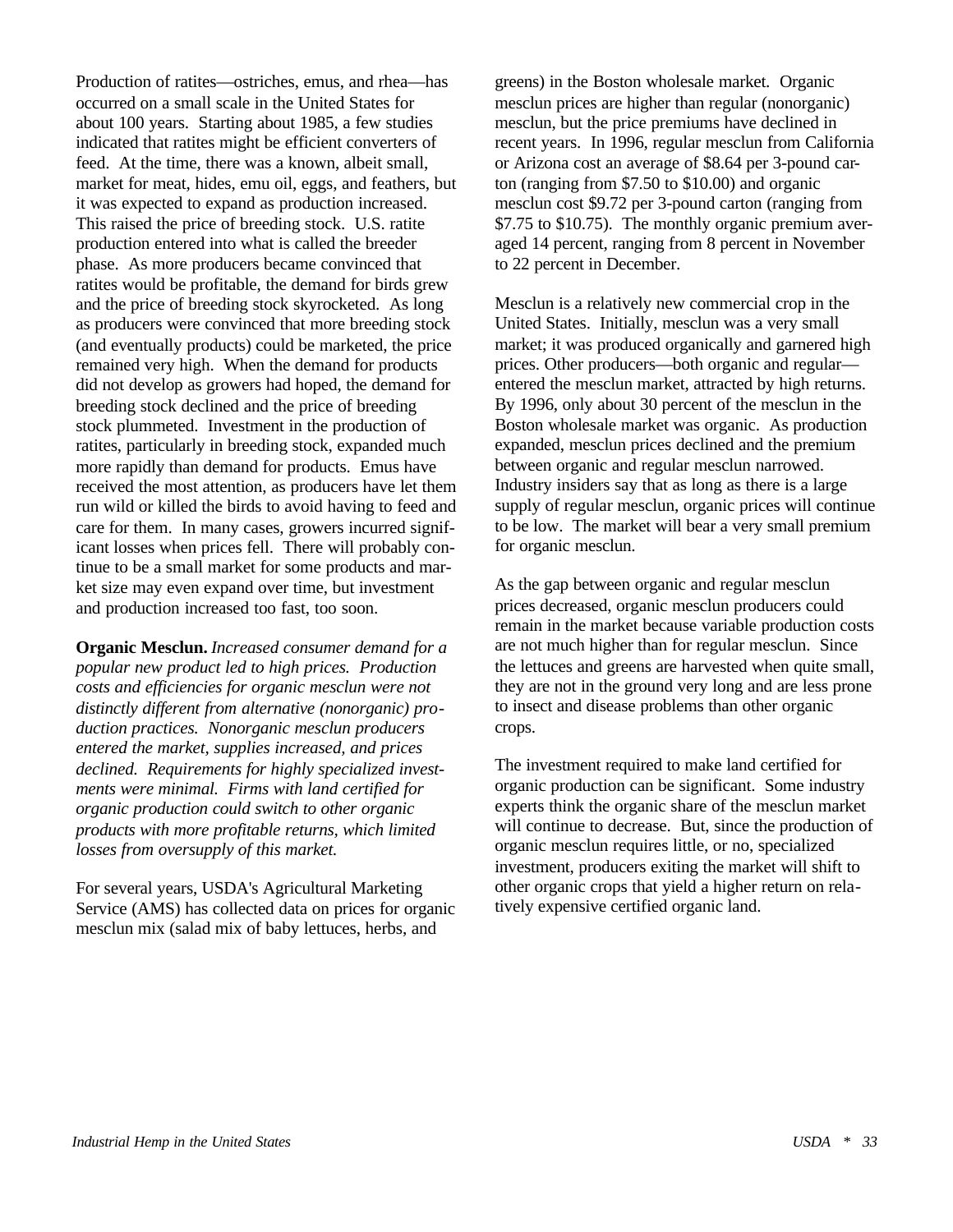# **Appendix III State Report Summaries**

#### **Summary**

# <span id="page-38-0"></span>*Report to the Governor's Hemp and Related Fiber Crops Task Force*  **Commonwealth of Kentucky, June 1995**

- · Most analysts forecast long-term increases in world demand for all types of fibrous materials, and some predict limitations in production capacity. New fiber crops, new industrial uses of nonwood fibers, and agricultural diversification in general are therefore subjects of widespread interest. Kentucky agriculture is not alone in efforts to pursue these possibilities, and will be required to compete with producers in other states and nations.
- · Kentucky history, as well as recent research in other temperate zone countries, demonstrates that hemp can be produced in the Commonwealth. Selection of adapted varieties, crop management practices, harvesting technology and several other agronomic aspects may require a significant research and development effort if hemp is to be a large scale crop. Yet there is no reason to believe that these production issues are insurmountable.
- · The historical advantages (for example: favorable climate, naturally fertile soils, labor supply) held by Kentucky hemp producers, particularly hemp seed producers, have been made somewhat less important by modern agronomic technology.
- · Hemp and kenaf may have a slight advantage over certain other annual row crops with regard to potential environmental impacts. This might result from projected requirements for less pesticide and modest reductions in soil erosion.
- · Currently, established markets for hemp in the U.S. are generally limited to specialty/novelty textiles, oils, foods, paper and other materials. The specialized nature of this market does not require competition with other fiber sources. The potential market size is difficult to predict, but it is unlikely to support the large acreage of a major new field crop.
- Bast fibers contribute an exceedingly small fraction of world textile fiber supply, which is overwhelmingly dominated by cotton. Increasing world demand and price for cotton in recent years has generated some interest in alternative fibers. However, extraction and processing of bast fibers for high-quality textiles is more difficult than for cotton. A large investment, and perhaps some technological innovation, will be required by the textile industry if bast fibers are to become competitive as mass market textiles.
- · Use of annual fiber crops for most paper applications or for building materials, as a substitute for wood or recycled fiber, could create a very large but relatively low value market. Crop prices above \$60/ton would probably be required to interest most producers; this price might preclude extensive competition in this market. Vast quantities of fibrous waste materials (sugar cane bagasse, straw) are available world wide and would also compete for such applications.
- · A large and long-term USDA effort on kenaf has addressed many production and processing challenges. Infrastructure for significant utilization of kenaf fiber is beginning to develop in the southern U.S. The University of Kentucky College of Agriculture is actively investigating kenaf production. Development of this alternative fiber crop in Kentucky will be dependent on nearby location of processing facilities and a profitable market for farmers.
- · Legal prohibition of *Cannabis* cultivation is the overriding obstacle to reintroduction of fiber hemp production in Kentucky. Significant progress on agronomics, marketing, or infrastructure development is unlikely, and of relatively little importance, unless legal issues are resolved. Legislative action would be required at both the state and federal level. Such consideration would likely receive strong diverse reactions from both private and public sectors.

Source: McNulty.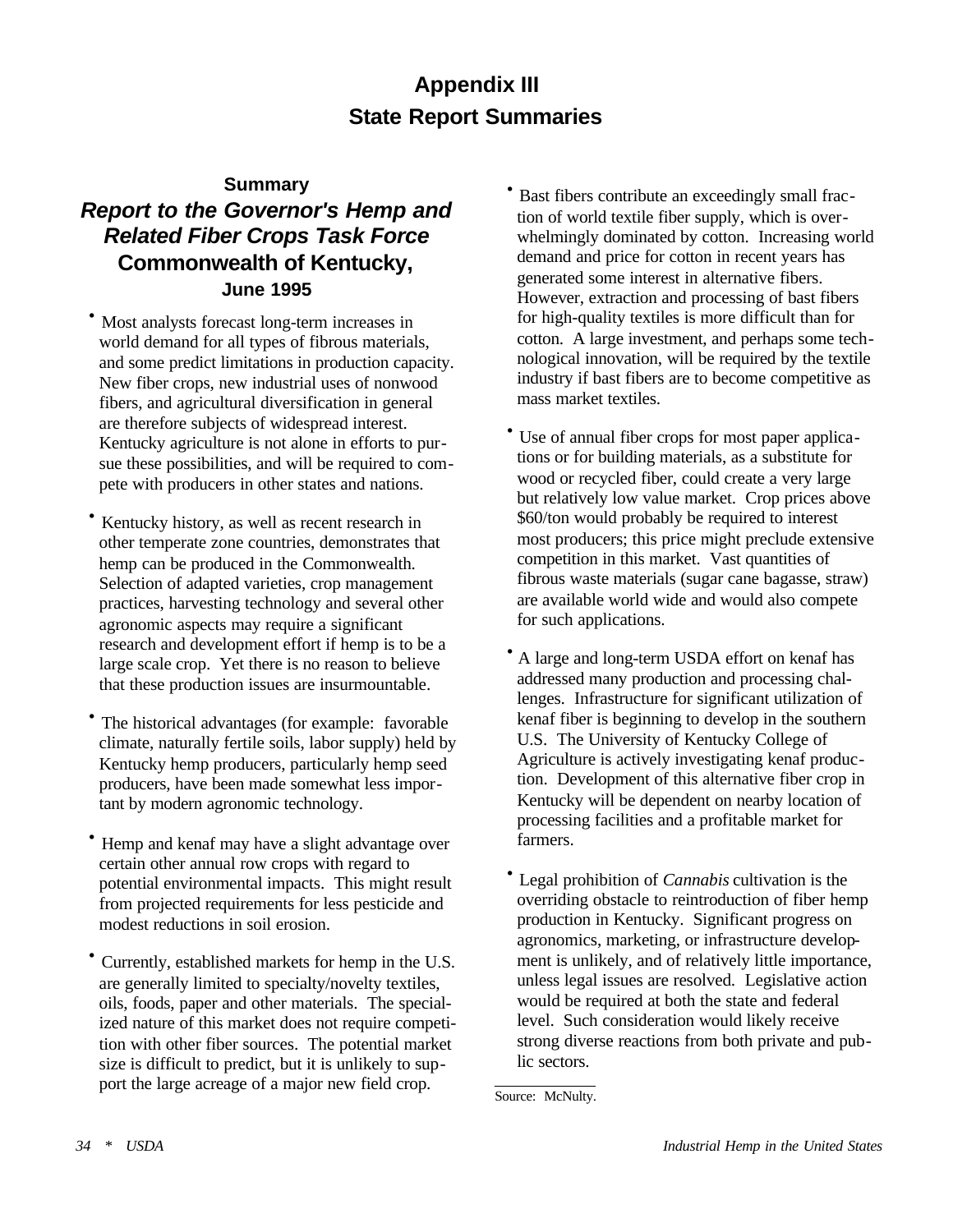# **Summary** *Feasibility of Industrial Hemp Production in the United States Pacific Northwest* **May 1998**

For many centuries hemp (*Cannabis sativa* L.) has been cultivated as a source of strong stem fibers, seed oil, and psychoactive drugs in its leaves and flowers. Environmental concerns and recent shortages of wood fiber have renewed interest in hemp as a raw material for a wide range of industrial products including textiles, paper, and composite wood products. This report assesses the agricultural feasibility of industrial hemp production in the Pacific Northwest (PNW).

Hemp is an herbaceous annual that develops a rigid woody stem ranging in height from 1 to over 5 meters (3 to 19 feet). Hemp stalks have a woody core surrounded by a bark layer containing long fibers that extend nearly the entire length of the stem. Plant breeders have developed hemp varieties with increased stem fiber content and very low levels of delta-9 tetrahydrocannabinol (THC), the psychoactive ingredient of marijuana.

Historically, hemp fiber was used mainly for cordage, but it can also be made into textiles, paper, and composite wood products. Demand for hemp cordage peaked in the late 1800's, and world hemp production has continuously declined since that time, except for brief increases during both World Wars. Hemp fiber

has largely been replaced by relatively inexpensive natural and synthetic fibers.

Although hemp is well adapted to the temperate climatic zone and will grow under varied environmental conditions, it grows best with warm growing conditions, an extended frost-free season, highly productive agricultural soils, and abundant moisture throughout the growing season. When grown under proper conditions, hemp is very competitive with weeds, and herbicides are generally not required in hemp production. Although a number of insect pests and diseases have been reported on hemp, significant crop losses from pests are not common. High levels of soil fertility are required to maximize hemp productivity. Cultural requirements and production costs are quite similar to those of corn. Reported hemp yields range from 2.5 to 8.7 tons of dry stems per acre.

The climatic and soil requirements of hemp can be met in some agricultural areas of the PNW, however, hemp will almost certainly require irrigation to reliably maximize productivity in the region. The requirement for supplemental irrigation will place hemp in direct competition with the highest value crops in the PNW, limiting available acreage. Stem yields will have to be substantially higher than those previously recorded for hemp to be economically feasible in the PNW at current prices. It is unlikely that the investment needed to improve hemp production technology will be made until legislative restrictions are removed from the crop.

Source: Ehrensing.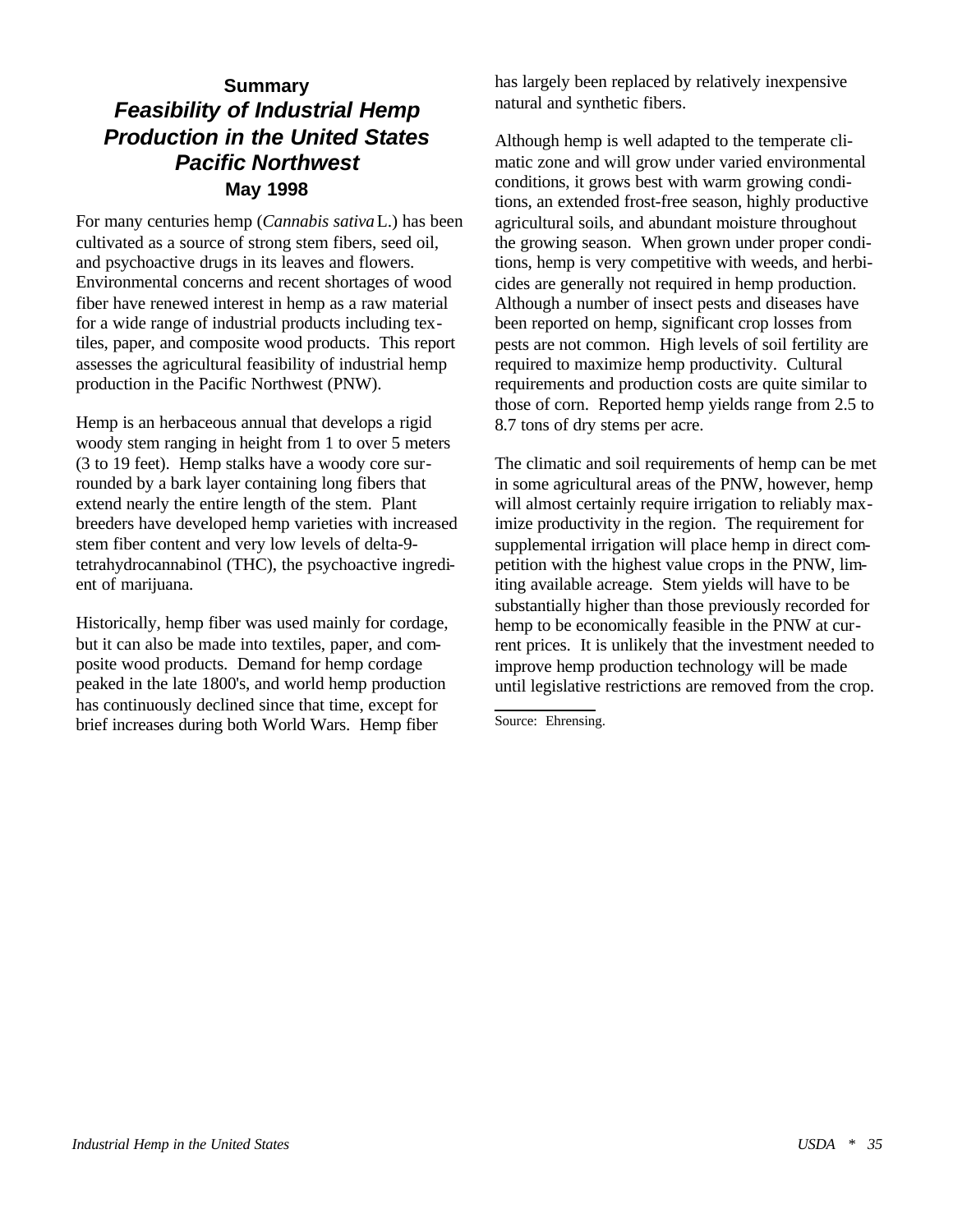# **Executive Summary** *Economic Impact of Industrial Hemp in Kentucky* **July 1998**

In recent years, industrial hemp has been viewed worldwide as a versatile and environmentally friendly plant that has many industrial applications. Although it is currently grown in many European and Asian countries and even in Canada, industrial hemp is still prohibited from being grown in the United States.

This situation exists even though the current consumer and business environment in the United States may make industrial hemp cultivation and processing commercially feasible. Many consumers are starting to prefer products made from natural materials. The industrial hemp plant is a good source of natural raw materials for a number of products and is a superior source in some cases. Moreover, many farmers in Kentucky and throughout the nation are looking to alternative crops to replace their current crops, and some have touted hemp as an excellent rotation crop with much potential for agriculture.

Kentucky should be in a position to benefit from the establishment of an industrial hemp cultivation and processing industry in the United States. Historically, Kentucky has been a good location to grow hemp. Before hemp cultivation was outlawed, it had been a major crop in Kentucky and grew well in the climate. In the 1800's, Kentucky regularly accounted for onehalf of the industrial hemp production in the United States. The climate, soil, and growing season in Kentucky also make the state a superior location for growing certified hemp seed to be planted by farmers raising an industrial hemp crop.

The Kentucky Hemp Museum and Library contracted with the University of Kentucky Center for Business and Economic Research to conduct an analysis of the potential economic impact of industrial hemp in Kentucky. This study looks at the different markets for hemp products, examining both the current markets in which foreign-grown hemp is being used, and potential or burgeoning markets that may have uses for industrial hemp.

In the report, we estimate costs for growing industrial hemp in Kentucky and provide information on potential prices farmers could expect for their hemp crop.

We also compare the return from cultivating industrial hemp with the returns for other crops in Kentucky. In addition, we detail the costs of a hemp processing facility to separate the hemp into fiber and other materials. Finally, we estimate the potential jobs and earnings impacts of growing industrial hemp in Kentucky under several scenarios.

Among the key findings of this report are:

- · A market for industrial hemp exists in a number of specialty or niche markets in the United States, including specialty papers, animal bedding, and foods and oils made from hemp.
- · Additional markets could emerge for industrial hemp in the areas of automobile parts, replacements for fiberglass, upholstery, and carpets.
- · Using current yields, prices, and production technology from other areas that have grown hemp, Kentucky farmers could earn a profit of approximately \$320 per acre of hemp planted for straw production only or straw and grain production, \$220 for grain production only, and \$600 for raising certified seed for planting by other industrial hemp growers. In the long run, it is estimated that Kentucky farmers could earn roughly \$120 per acre when growing industrial hemp for straw alone or straw and grain, and \$340 an acre from growing certified hemp seed.
- Industrial hemp, when grown in rotation, may reduce weeds and raise yields for crops grown in following years. Several agronomic studies have found that industrial hemp was more effective than other crops at reducing selected weeds. One study found that industrial hemp raised yields by improving soil ventilation and water balance.
- · The economic impact if Kentucky again becomes the main source for certified industrial hemp seed in the United States is estimated at 69 full-time equivalent jobs and \$1,300,000 in worker earnings. The total economic impact in Kentucky, assuming one industrial hemp processing facility locating in Kentucky and selling certified seed to other growers, would be 303 full-time equivalent jobs and \$6,700,000 in worker earnings. If two processing facilities were established in Kentucky, industrial hemp would have an economic impact of 537 fulltime equivalent jobs and \$12,100,000 in worker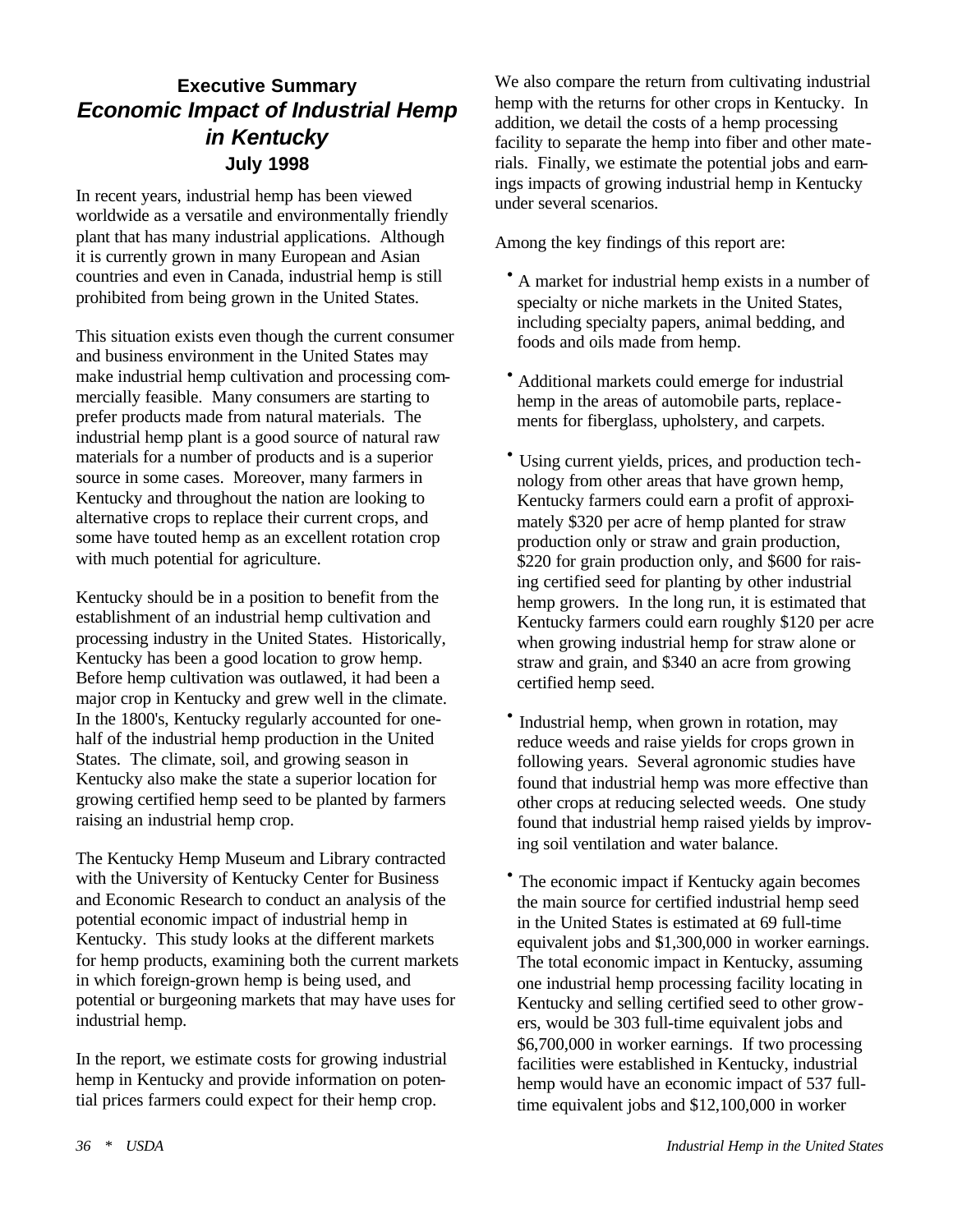earnings. If one processing facility and one industrial hemp paper-pulp plant were established in Kentucky, industrial hemp would have an economic impact of 771 full-time equivalent jobs and \$17,600,000 in worker earnings.

· These economic impact estimates reflect possible outcomes for Kentucky given a national industrial hemp industry that is focused in specialty niche

activities that have been demonstrated to work in Europe. It is important to remember, however, that technologies are under development that may allow industrial hemp products to compete in bulk commodity markets. The economic impacts that would occur if these technologies were found to be commercially feasible would be substantially greater than those identified in this report.

Source: Thompson et al.